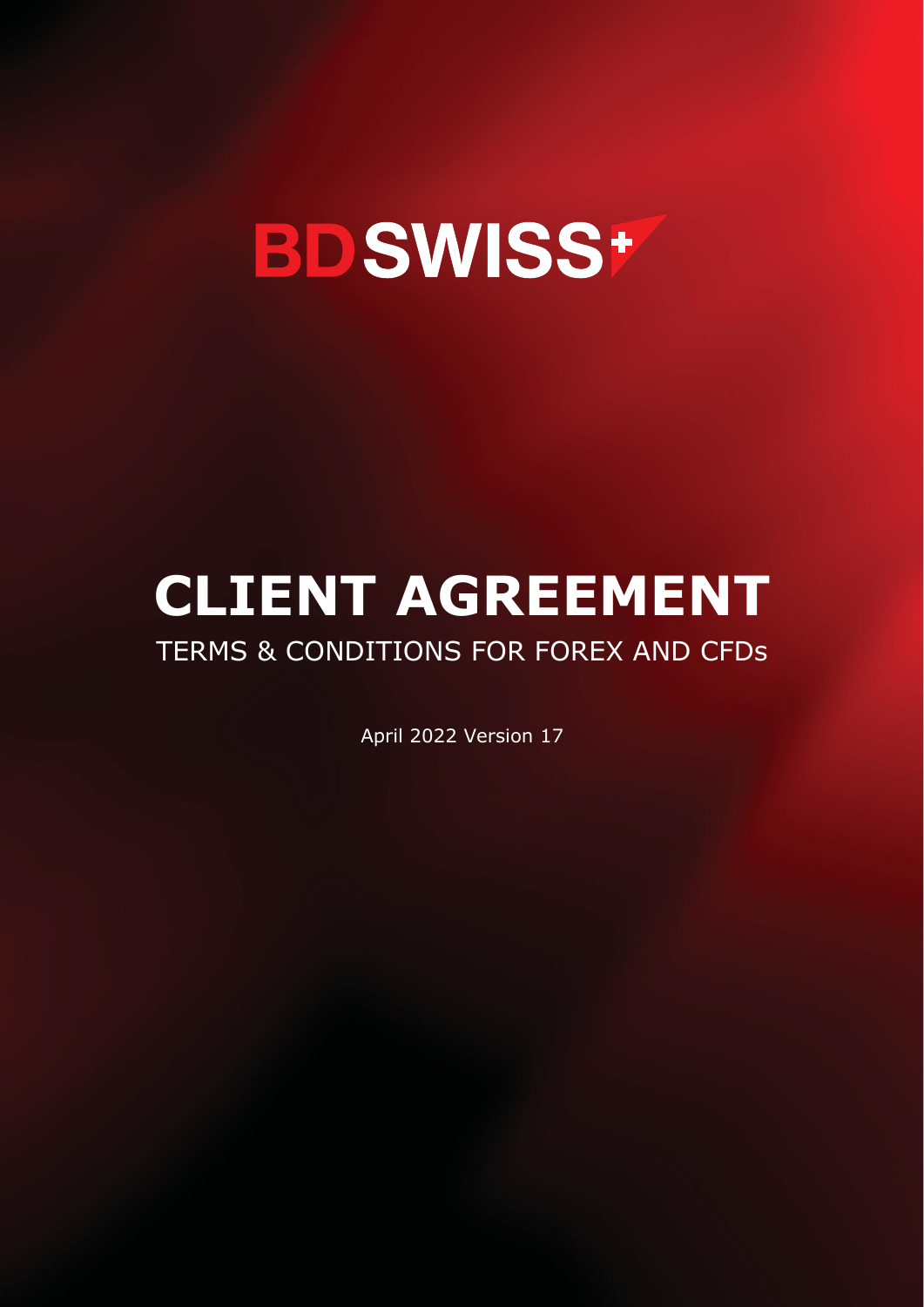A GROWING COMMUNITY

### **1. INFORMATION ABOUT US**

**BDSwiss**is a licensed brand of **BDSwiss HoldingLtd**.BDSwiss is the trading name ofBDSwiss Holding Ltd, a Cyprus Investment Firm ("CIF") which is authorized and regulated by the Cyprus Securities and Exchange Commission (hereafter "CySec") under License Number 199/13. The Company provides investment and ancillary services in accordance to its authorization and in compliance with the European Markets in Financial Instruments Directive (MiFID II), and the Investment Services and Activities and Regulated Markets Law of 2017 as amended (L.87(I)/2017), through the Company's website which can be accessed online at eu.bdswiss.com (hereafter "the website") and as these are defined throughout this Agreement.

The Company is registered in Cyprus under the Companies Law, with registration number HE300153. Its registered office is situated at Ioanni Stylianou 6, 2nd Floor, Flat/Office 202, 2003, Nicosia, Cyprus.

### **2. DEFINITIONS AND INTERPRETATIONS**

In this Agreement, the Terms stated below shall have the following meanings and may be used in the singular or plural as appropriate.

**"Account Opening Procedure"** means the online procedure followed by the Client in order to open a trading account with the Company.

**"Access Codes"** means the username and password provided by the Company to the Client for accessing his Trading Account through the Company's electronic systems.

**"Active Account"** means an account that is not Inactive, as described herein.

**"Agreement"** means these Terms and Conditions for the Services offered by the Company and the following documents found on the Company's website: Client Categorization Policy, Investor Compensation Fund Policy, Complaints Handling Procedure, Conflicts of Interest Policy, Best Execution Policy, Privacy Policy, General Risk Disclosure Statement, as amended from time to time and any subsequent Appendices added thereto.

**"Applicable Regulations"** means (a), European Markets in Financial Instruments Directive (MiFID II), and the Investment Services and Activities and Regulated Markets Law of 2017 as amended (L.87(I)/2017), (b) Directives, Circulars or other Rules and Regulations issued by CySEC and govern the operations of Cyprus Investment Firms and (c) all other applicable laws, rules and regulations

#### Page 2 of 55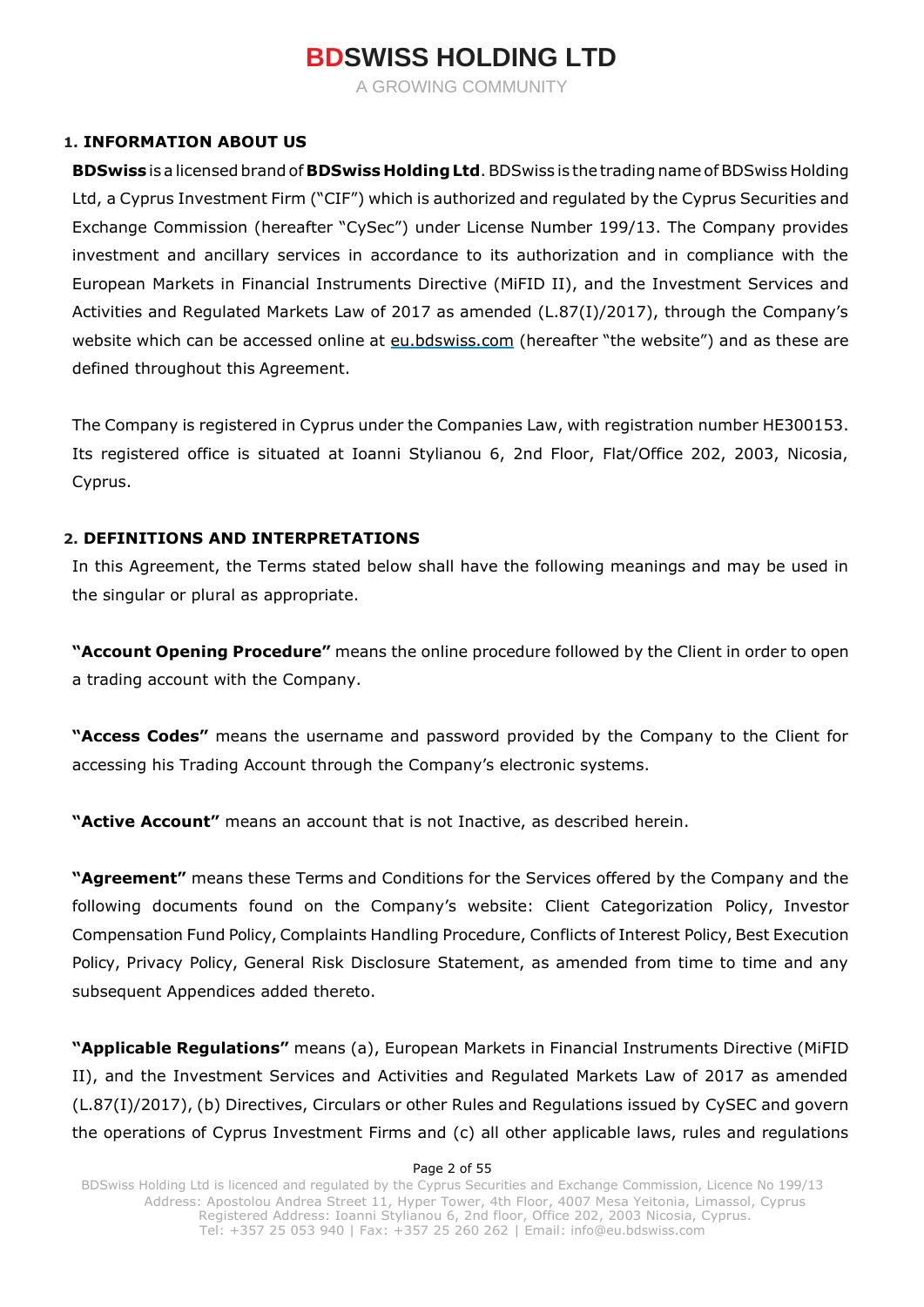A GROWING COMMUNITY

in force from time to time.

**"Ask Price"** means the price at which the Company is willing to sell a CFD.

**"Balance"** means the funds available in a trading account that may be used for trading financial instruments.

**"Best Execution Policy"** means the Company's prevailing policy available at the Company's website

regarding best execution when executing client orders.

**"Bid Price"** means the price at which the Company is willing to buy a CFD.

**"Business Day"** means any day, other than Saturday or Sunday, or a public holiday in Cyprus or any other holiday to be announced by the Company's on its website.

**"Business Hours"** means from 9:00 a.m. UTC+2 to 5:00 p.m. UTC+2 on Business Days.

**"Buy"** means a Transaction in FX or CFD that is opened by offering to buy a specific number of a certain Underlying Asset, also known as "Long Position".

**"Client"** means a natural or legal person, accepted by the Company as its Client to whom services will be provided by the Company under the Terms.

**"Client Funds"** means money deposited by the Client in his/her Trading Account, plus or minus any unrealised or realised profit or loss, plus or minus any amount that is due by the Client to the Company and vice versa.

**"Collateral"** means any securities or other assets deposited with the Company's Execution Venue.

**"Company"** means BDSwiss Holding Ltd, a company registered in the Republic of Cyprus under the registration number HE 300153 and licensed by Cyprus Securities and Exchange Commission (CySEC) with license No. 199/13, having its registered office at Ioanni Stylianou 6, 2nd Floor, Flat/Office 202, 2003, Nicosia, Cyprus.

**"Company's Website"** means eu.bdswiss.com or any other website that may be the Company's website from time to time.

#### Page 3 of 55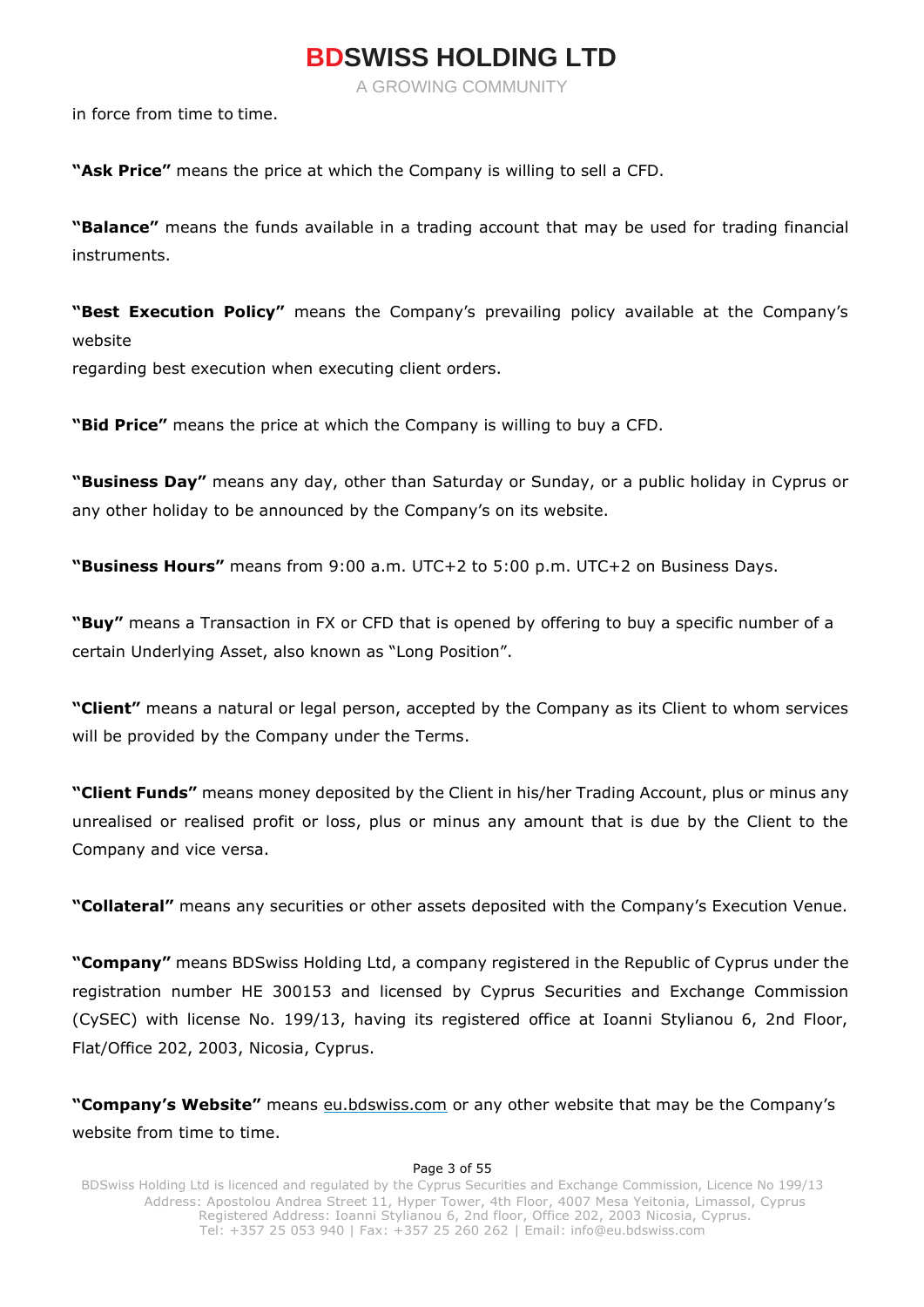A GROWING COMMUNITY

"**Corporate Action(s)**" means any activity that results in material change to an organization and impacts its stakeholders. It includes, without limitation, dividends, rights issue, stock splits, reverse stock splits, mergers, acquisitions, spin-offs, liquidation, bankruptcy, bonus issue, buy back and other activities of similar import.

**"Closed Position"** means the opposite of an Open Position.

**"Close at Loss"** shall mean an offer to close a Transaction in an FX and CFD position at a price determined in advance by you which, in the case of a Buy is lower than the opening Transaction price and in the case of a Sell is higher than the opening Transaction price.

**"Close at Profit"** shall mean offer to close a Transaction in an FX and CFD position at a price determined in advance by you which, in the case of a Buy is higher than the opening Transaction price and in the case of a Sell is lower than the opening Transaction price.

**"Contract for Difference (CFD)"** means any CFD on spot foreign exchange ("FX"), whether oral or written, for the purchase or sale of any commodity, security, currency or other financial instruments or property, including any derivative contracts such as options, futures, shares, or any other CFD related financial instrument that is available for trading through the Company's trading platform(s); a full list of the financial instruments is available online at eu.bdswiss.com.

**"Counterparties"** shall mean banks and/or brokers through whom the Company may cover its transactions with Clients.

**"Common Reporting Standard (CRS)"** shall mean an information standard for the automatic exchange of tax and financial information on a global level, which the Organisation for Economic Cooperation and Development (OECD) developed in 2014. Its purpose is to combat tax evasion.

**"Currency Pair"** shall mean the object or Underlying Asset of an FX Contract based on the change in the value of one currency against the other. A Currency Pair consists of two currencies (the Quote Currency and the Base Currency) and shows how much of the Quote currency is needed to purchase one unit of the Base Currency.

**"Coupon Rate"** shall mean the interest rate applicable to bond CFDs and are in line with the percentage of the bond's par amount invested.

#### Page 4 of 55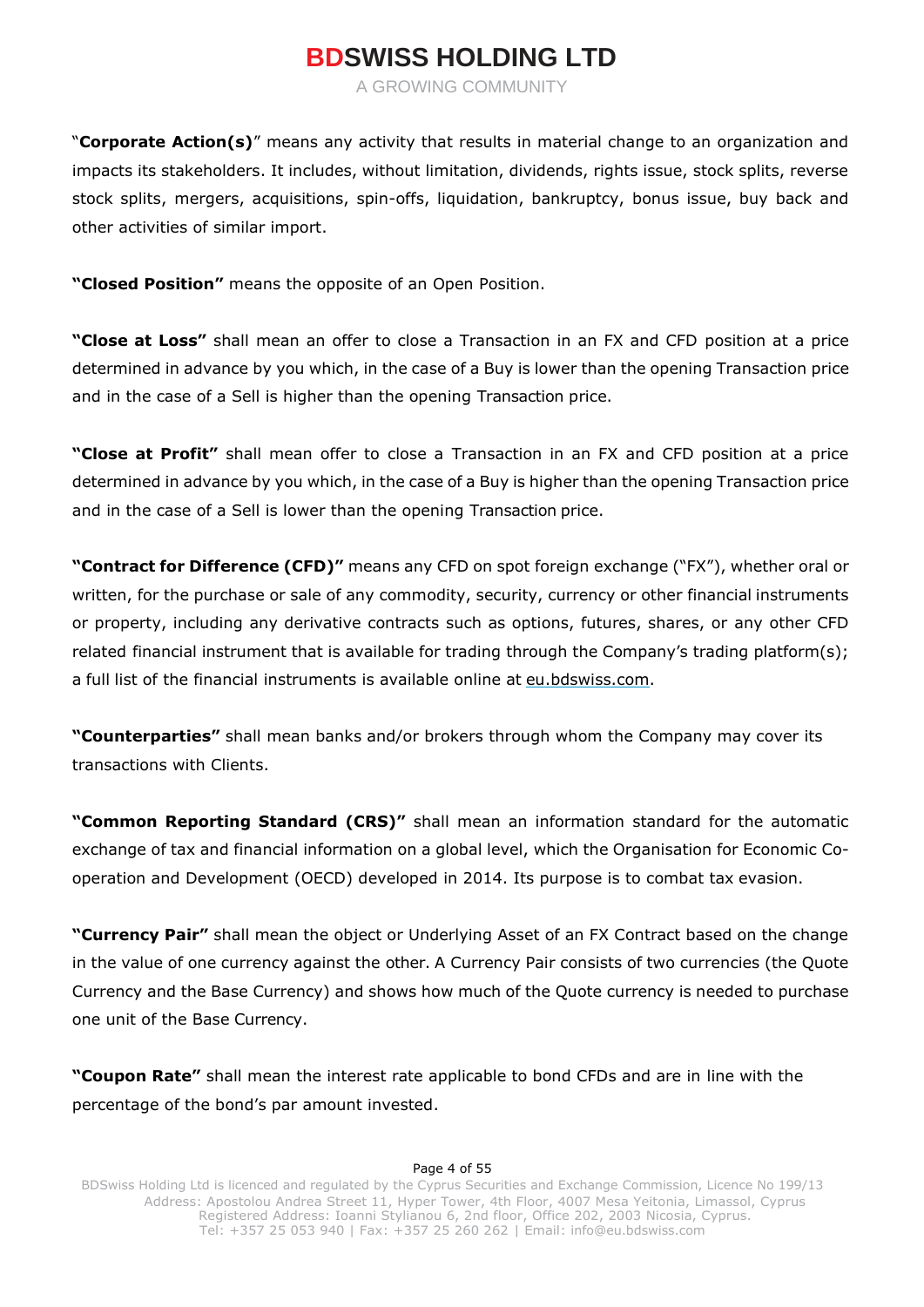A GROWING COMMUNITY

**"CySEC"** is an abbreviation for the "Cyprus Securities and Exchange Commission" which is the Company's supervising authority.

**"CySEC Rules"** means the Law which provides for the Provision of Investment Services, the Exercise of Investment Activities, the Operation of Regulated Markets and other related matters, the Prevention and Suppression of Money Laundering Activities Law, the Directives, Circulars and all other regulations issued pursuant to these Laws and all Rules, Directives, Regulations, Guidance Notes, Opinions, recommendations, administrative notices and newsletters published by the CySEC.

**"Difference"** means the difference in price upon the opening of a transaction and the closing of such Transaction.

**"Durable Medium"** means any instrument which enables the Client to store information in a way accessible for future reference for a period of time adequate for purposes of the information and which allows the unchanged reproduction of the information stored.

**"Equity"** means the balance plus or minus any profit or loss that derives from any open positions.

**"Execution"** means the execution/completion of client's orders on the Company's trading platform, where the Company acts as the Execution Venue to Client's transactions.

**"Execution Venue"** the counterparty for transactions and holder of the Clients securities or other assets deposited.

**"FATCA"** means the United States federal law "Foreign Account Tax Compliance Act".

**"FX Contract or FX"** means the type of CFD where the Underlying Asset is a Currency Paid. Hence any mention to CFDs in general or risk warnings about CFDs in this Agreement also cover FX contracts. Although FX contracts are included in the definition of CFDs they may be mentioned separately in this Agreement and/or on the Company's Website.

**"Floating Profit/Loss"** shall mean the unrealized profit/loss of open positions at current prices of the Underlying Assets.

**"Free Margin"** means the funds that are available for opening a position. It is calculated as: *Free Margin= Equity - Margin.*

#### Page 5 of 55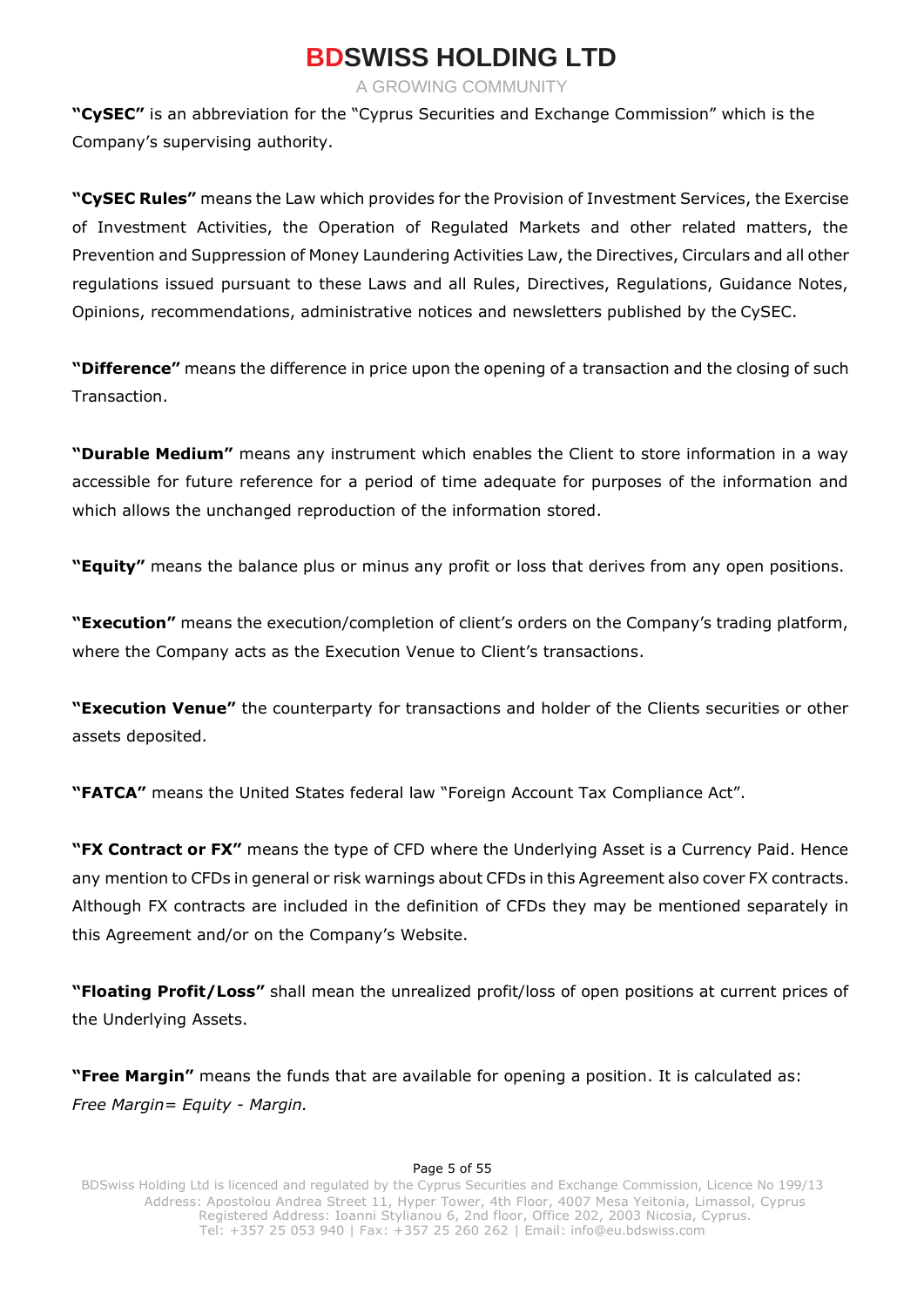A GROWING COMMUNITY

**"Initial Margin"** means the minimum amount of money required in your Trading Account in order to open a Transaction, as specified on the Trading Platform from time to time for each specific Underlying Asset.

**"Margin"** means the required funds available in a Trading Account for the purposes of opening and maintaining an Open Position.

**"Margin Call"** when the Margin posted in the margin account is below the minimum margin requirement, the Company's Execution Venue issues a Margin Call and in this case the Client will have to either increase the Margin that he/she has deposited or to close out his/her position(s). If the Client does not do any of the aforementioned, the Execution Venue shall have the right to close the positions of the Client.

**"Margin Level"** means the percentage of Equity to Margin ratio. It is calculated as: *Margin Level = Equity/ Necessary Margin*

**"Market Order"** means Orders which are executed at the best available market price.

**"Market Rules"** means the rules, regulations, customs and practices from time to time of any exchange, clearing house or other organization or market involved in the conclusion, execution or settlement of a Contract any exercise by any such exchange, clearing house or other organization or market of any power or authority conferred on it.

**"MTF"** means Multilateral Trading Facility.

**"Open Positions"** means any long or short position that has not been closed.

**"Orders"** means any trading transactions executed on the Company's trading platform(s) by the Client.

**"Over the counter (OTC)"** means any Contract concerning a commodity, security, currency or other financial instrument or property which is not traded on a regulated stock or commodity exchange but "over the counter".

**"Personal Data"** means any information relating to an identifiable person who can be directly or indirectly identified in particular by reference to an identifier.

#### Page 6 of 55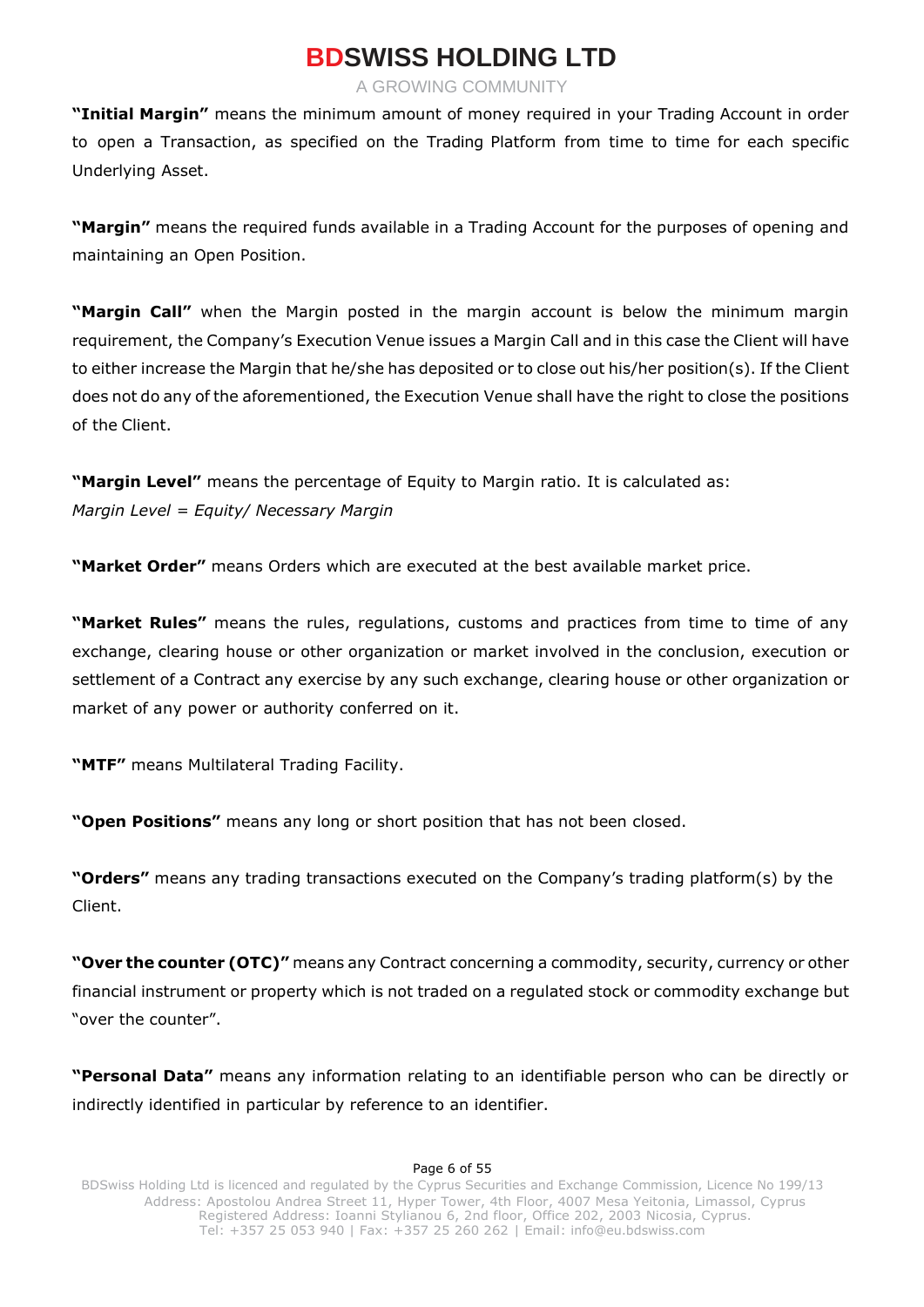A GROWING COMMUNITY

**"Registration Data"** means certain personal and financial information that you are required to provide in order to use the Trading Platform, such information can include a copy of your passport, driving licence and/or Photo identity card.

**"Security"** means any securities or other assets deposited with the execution venue.

**"Sell"** mean an FX and CFD Transaction that is opened by offering to sell a specific number of a certain Underlying Asset; also known as "short position".

**"Services"** means the services to be provided by the Company to the Client and are governed by these Terms and Conditions.

**"Spread"** means the difference between the Ask Price and the Bid Price of an Underlying Asset at the same moment.

**"Swap or Rollover"** means the interest added or deducted for holding a position open overnight.

**"Terms"** mean these Terms of business governing all the actions that relate to the execution of your trades.

**"Transaction"** means the opening or closing of an offer to either buy or sell an FX and CFD for an Underlying Asset on the Trading Platform, whether by you or us.

**"Trading Platform"** means any online trading platform made available to the Client by the Company for placing orders, requesting quotes for trades, receiving price information and market related news as well as having a real-time revaluation of the open positions, through the Internet.

**"Trading Account"** means a personalized trading account that the Client holds with the Company, designated with a unique account number and used for the purposes of trading with the Company.

**"Underlying Asset"** means the financial instrument (e.g., stock, futures, commodity, currency, index) on which a derivative's price is based.

### **"US Reportable Persons"** – In accordance to FATCA, US Reportable persons are:

- a) A US citizen (including dual citizen)
- b) A US resident alien for tax purposes
- c) A domestic partnership

#### Page 7 of 55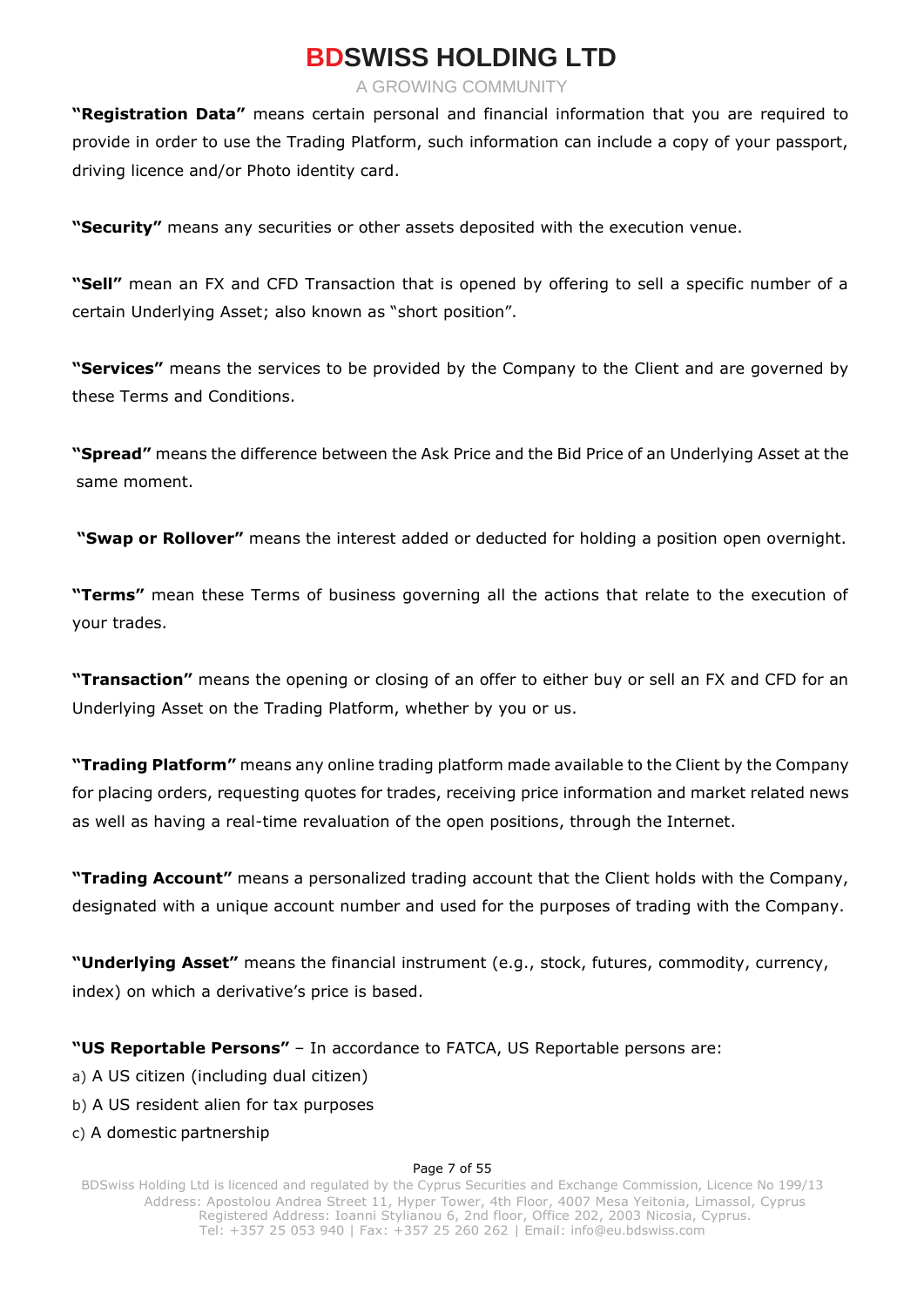A GROWING COMMUNITY

- d) A domestic corporation
- e) Any estate other than a foreign estate
- f) Any trust if:
	- A court within the United States is able to exercise primary supervision over the administration of the trust;
	- One or more United States persons have the authority to control all substantial decisions of the trust;
	- Any other person that is not a foreign person.

In this Agreement, all the words that denote only the singular number will also comprise the plural, wherever the aforementioned definitions apply and vice versa, and the words that denote natural persons will comprise legal persons and vice versa. Words denoting any gender include all the genders and whenever reference is made to the terms "Paragraphs", "Sections" and "Appendices" it concerns paragraphs, sections and appendices of this Agreement.

### **3. ACKNOWLEDGEMENTS**

- 3.1. This Agreement is entered by and between BDSwiss Holding Ltd (hereafter the "Company" or "we" or "us") on the one part and the Client (which may be a legal entity or a natural person) who has completed the Account Opening Procedure and has been accepted by the Company as a Client (hereafter the "Client" or "you") on the other part, collectively referred to as "the Parties". The main business of BDSwiss Holding Ltd is the provision of investment services via an online trading platform for trading in Contracts for Difference (the "Trading Platform"). When we refer to "you" and "your" we mean a registered user of the Trading Platform or a visitor to eu.bdswiss.com.
- 3.2. This Agreement together with the following documents: Client Categorization Policy, Investor Compensation Fund Policy, Complaints Handling Procedure, Conflicts of Interest Policy, Best Execution Policy, Privacy Policy, General Risk Disclosure Statement, as amended from time to time and any subsequent Appendices added thereto, set out the terms and conditions upon which the Company will offer its services to the Client and shall govern the relationship between the Parties. By completing the Company's Account Opening Procedure to open a Trading Account the Client accepts the terms and conditions of this Agreement. By registering as a user of the Trading Platform you are also consenting to be bound by this Client Agreement, which shall become binding on you and us once we accept you as our Client. Physical signature of the Client Agreement is not required.
- 3.3. The Client acknowledges that he/she has read, understood and accepted all of the terms and conditions contained in this Agreement without modifications as well as read, understood and

#### Page 8 of 55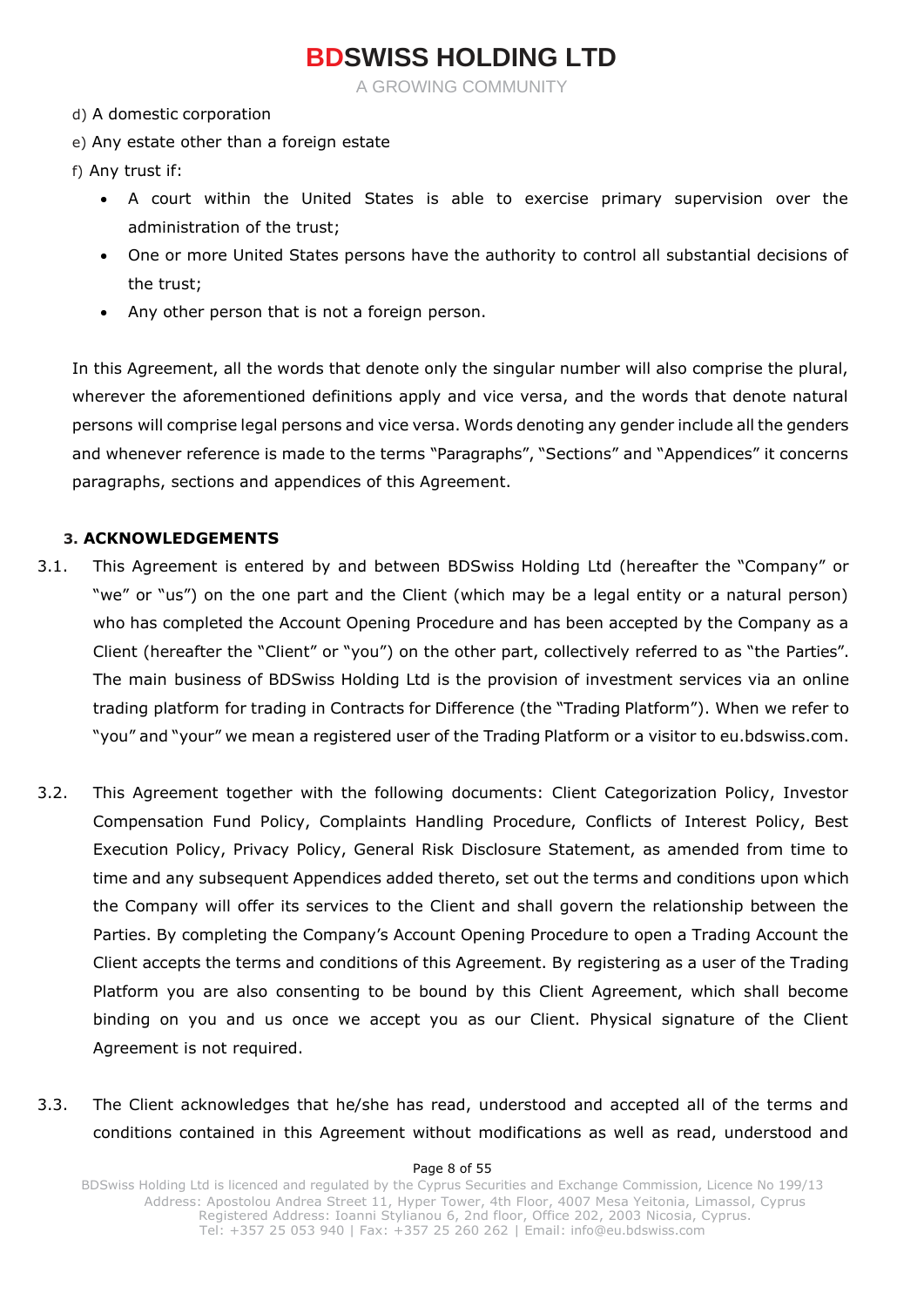A GROWING COMMUNITY

accepted all the above mentioned documents which form the Agreement found on the Company's website such as "Client Categorization Policy", "Investor Compensation Fund Notice", "Complaints Handling Procedure", "Privacy Policy", "Disclaimer", "Conflicts of Interest Policy" and "Best Interest & Order Execution Policy", before he/she become a Client of BDSwiss Holding Ltd. By continuing to access or use the website, you agree to follow the terms and conditions of this Agreement as they may apply to you.

- 3.4. We reserve the right to amend the Client Agreement from time to time, especially when required by legislative or regulatory requirements or a change in our internal policy. You will be notified of the amendment to the Client Agreement either through an informative email or by an electronic notification message on the Trading Platform. Following such a notification, you are free to accept the amendment in the Client Agreement and continue using the Trading Platform and our Services or reject the amendment and discontinue using our Trading Platform. Where you reject the amendment, we will terminate the Client Agreement in accordance with Section 26. Your continued use of the Trading Platform will constitute acceptance of the amendment. Any amendment to the Client Agreement shall apply to all of your Positions and Orders from the time specified in our informative email and/or electronic notification message.
- 3.5. If you do not agree to be bound by the terms and conditions of this Agreement please cease using our services immediately and inform us in writing immediately. However, the Client acknowledges that a change which is made to reflect a change of Applicable Regulations or a request of a supervisory body may, if necessary, take effect immediately.
- 3.6. In the event that the Client does not want to accept proposed changes to the Client Agreement the Client can request to terminate the Agreement.
- 3.7. This Agreement overrides any previous agreements, arrangements, express or implied statements made by the Company. This Agreement is effective upon acceptance of the terms and conditions when you register as a new Client.
- 3.8. In the event of a conflict between BDSwiss Client Agreement Terms & Conditions expressed in English and BDSwiss Client Agreement - Terms & Conditions expressed in any other language, the terms & conditions expressed in English is the governing version and shall prevail over the versions expressed in any other language.
- 3.9. The client acknowledges that he/she read, understood and accepted the Client Agreement as amended from time to time, in addition to any information contained within the Company's

#### Page 9 of 55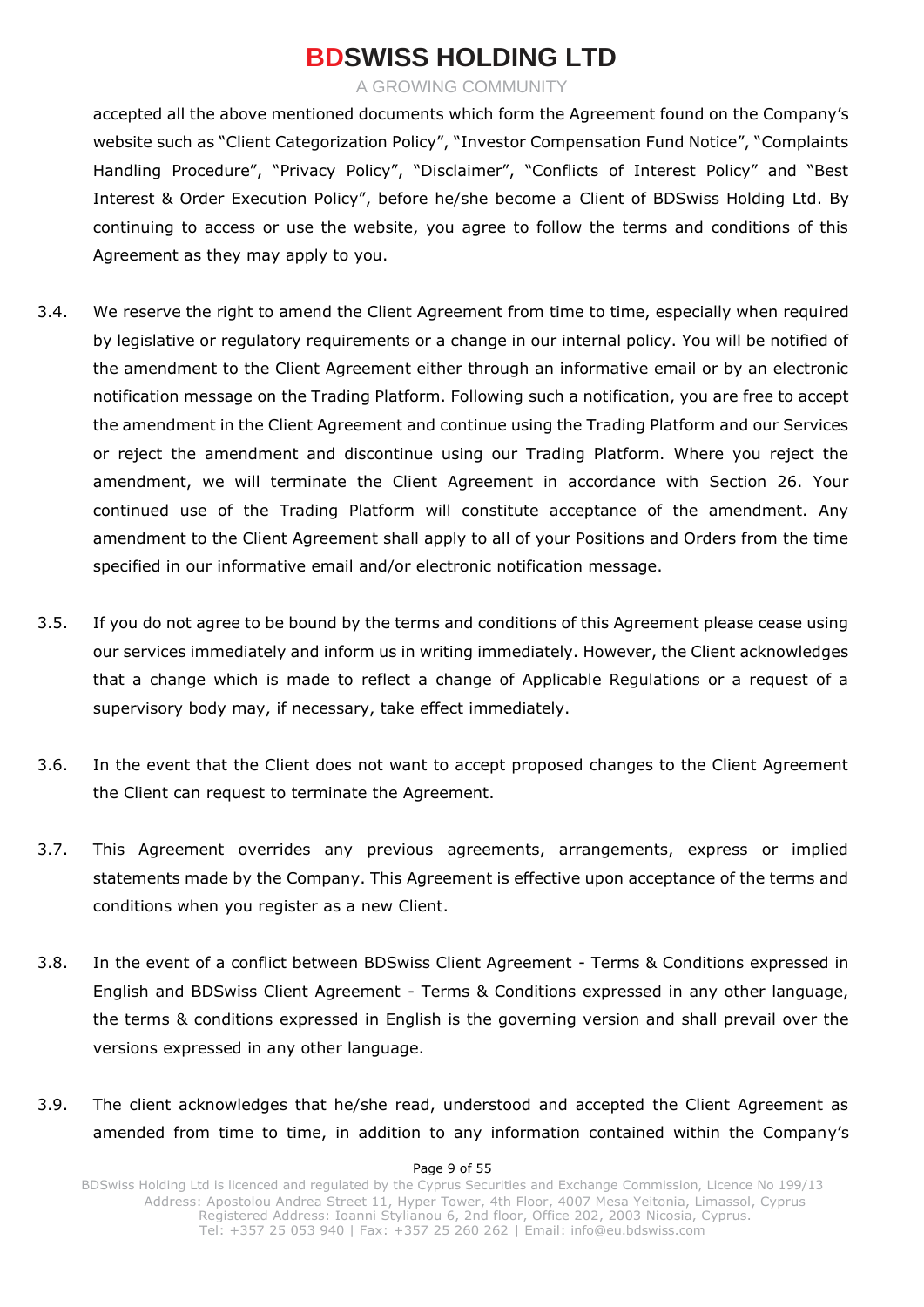A GROWING COMMUNITY

website available online at https://eu.bdswiss.com/, including but not limited to the information contained within the "Legal" section.

- 3.10. The Client understands that no physical delivery of a CFD's underlying instrument that (s)he traded through his/her Trading Account shall occur.
- 3.11. You are responsible for your decisions, and we do not and will not provide any advice in relation to a Transaction, your portfolio or trading strategy. This means that we will not make personal recommendations or advise on the merits of purchasing, selling, or otherwise dealing in particular investments or executing particular Transactions, any tax consequences or the composition of any Account or any other rights or obligations attaching to such investments or Transactions. Therefore, you must rely on your own judgment in deciding to enter into or close a Transaction.

### 3.12. Telephone Calls & Records

Telephone conversations and communications between the Client and the Company as well as internal communications which relate to the Client's affairs and/or Transactions and/or Orders are recorded and kept by the Company and such recordings and communication will be the sole property of the Company. The Client accepts such recordings or communication as conclusive evidence of the Orders or conversations so recorded. A copy of such recordings and communications as well as internal communications which relate to the Client's affairs and/or Transactions and/or Orders will be available on request by the Client for a period of five years and where requested by CySEC for a period of up to seven years.

### **4. PROVISION OF SERVICES**

- 4.1. The Company in accordance to its authorisation license is authorised to provide the following investment services:
	- a) Investment Services:
		- 1. Reception and transmission of orders in relation to the Financial Instruments the Company is authorised to provide
		- 2. Execution of orders on behalf of clients
		- 3. Portfolio Management
		- 4. Dealing on own account
	- b) Ancillary Services:
		- 1. Safekeeping and administration of financial instruments, including custodianship and related services.
		- 2. Foreign exchange services where these are connected to the provision of investment

#### Page 10 of 55

BDSwiss Holding Ltd is licenced and regulated by the Cyprus Securities and Exchange Commission, Licence No 199/13 Address: Apostolou Andrea Street 11, Hyper Tower, 4th Floor, 4007 Mesa Yeitonia, Limassol, Cyprus Registered Address: Ioanni Stylianou 6, 2nd floor, Office 202, 2003 Nicosia, Cyprus. Tel: +357 25 053 940 | Fax: +357 25 260 262 | Email: [info@eu.bdswiss.com](mailto:info@eu.bdswiss.com)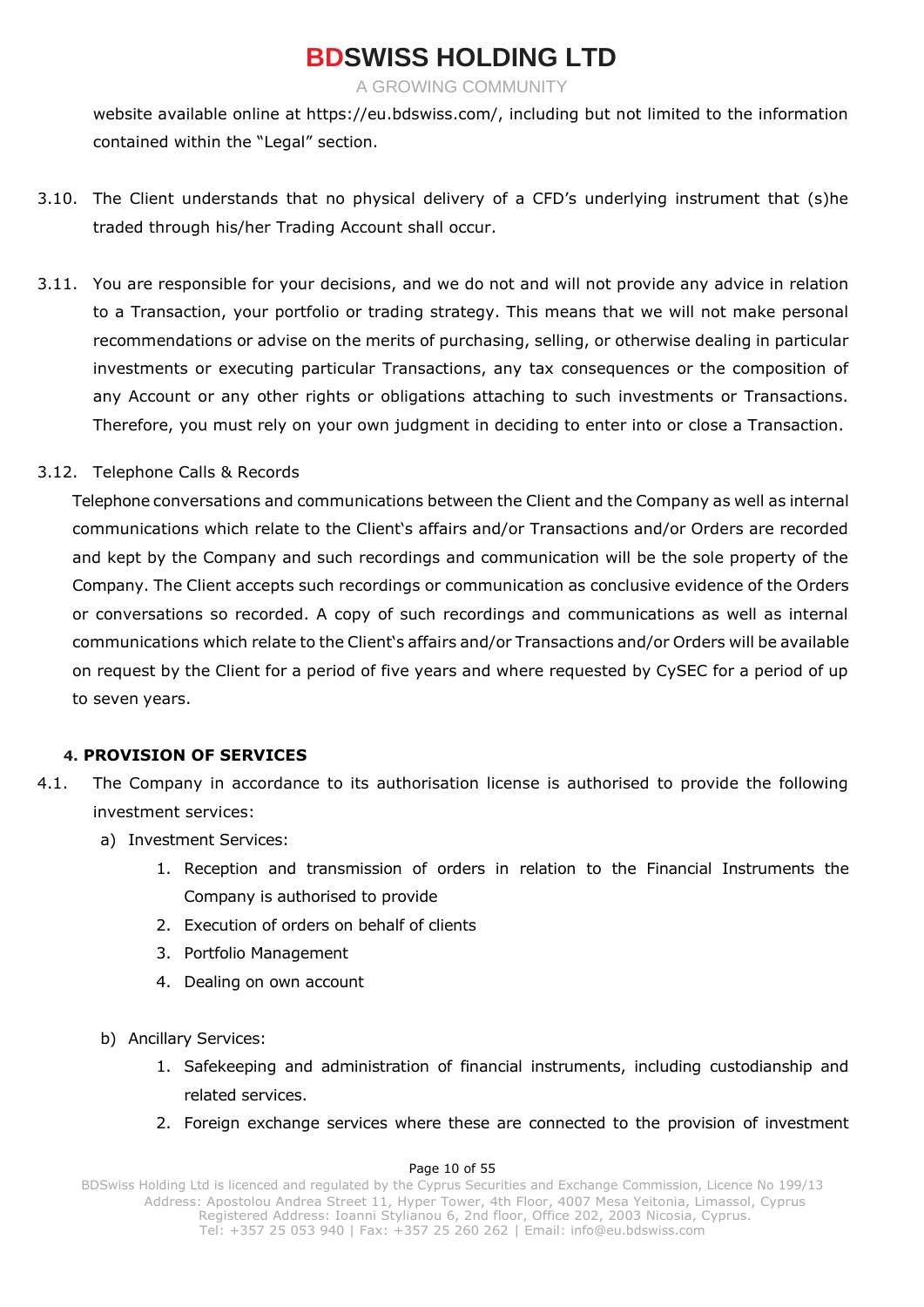A GROWING COMMUNITY

services.

3. Investment research and financial analysis or other forms.

### **5. APPLICATION AND REGISTRATION DATA**

- 5.1. In order to become our client and use the Trading Platform and our Services, you must register with us by providing your personal details, and your identification documents if requested. After you complete the Account Opening Procedure we will send you a notice informing you whether you have been accepted as a Client of the Company. It is understood that we are not required (and may be unable under Applicable Regulations, including without limitation anti-money laundering checks, appropriateness or suitability tests etc.) to accept a person as our Client. It is further understood that we reserve the right to impose additional due diligence requirements to accept Client(s) residing in certain countries or whenever this is required by the Company.
	- 5.1.1. It is allowed to create only one Active Account profile per Client with the Company. In the event that the Client has more than one Account with the Company, the Company reserves the right to treat them as if they were under one Account and request the Client to choose one Main account into which the Clients funds and Trading accounts will be merged without interfering with any of the terms of the Best Execution Policy or otherwise with open trades.
- 5.2. You agree and undertake to:
	- (a) notify us in due time of any changes to your personal and financial information and/or in your financial condition by emailing support@eu.bdswiss.com;
	- (b) provide true, accurate, current and complete Registration Data as prompted by the registration process
	- (c) maintain and promptly update the Registration Data to keep it accurate, current and complete by emailing using the email address which you created your trading account, any changes to support@eu.bdswiss.com; and
	- (d) ensure that you log out from your trading account at the end of each session on the Website;
	- (e) We may carry out credit and other checks from time to time as we deem appropriate. Your Registration

Data or other information may be used in the prevention of money laundering or terrorist financing or fraud as well as for the management of your account. You authorize us to use your Registration Data and other information to perform the above checks in relation to your application process.

(f) In the event we become aware of any illegal activity, impropriety in the Registration Data or failure of any due diligence requirement, we may freeze your account. Should such an event occur we may not be in a position to release funds and may not be able to carry out subsequent

#### Page 11 of 55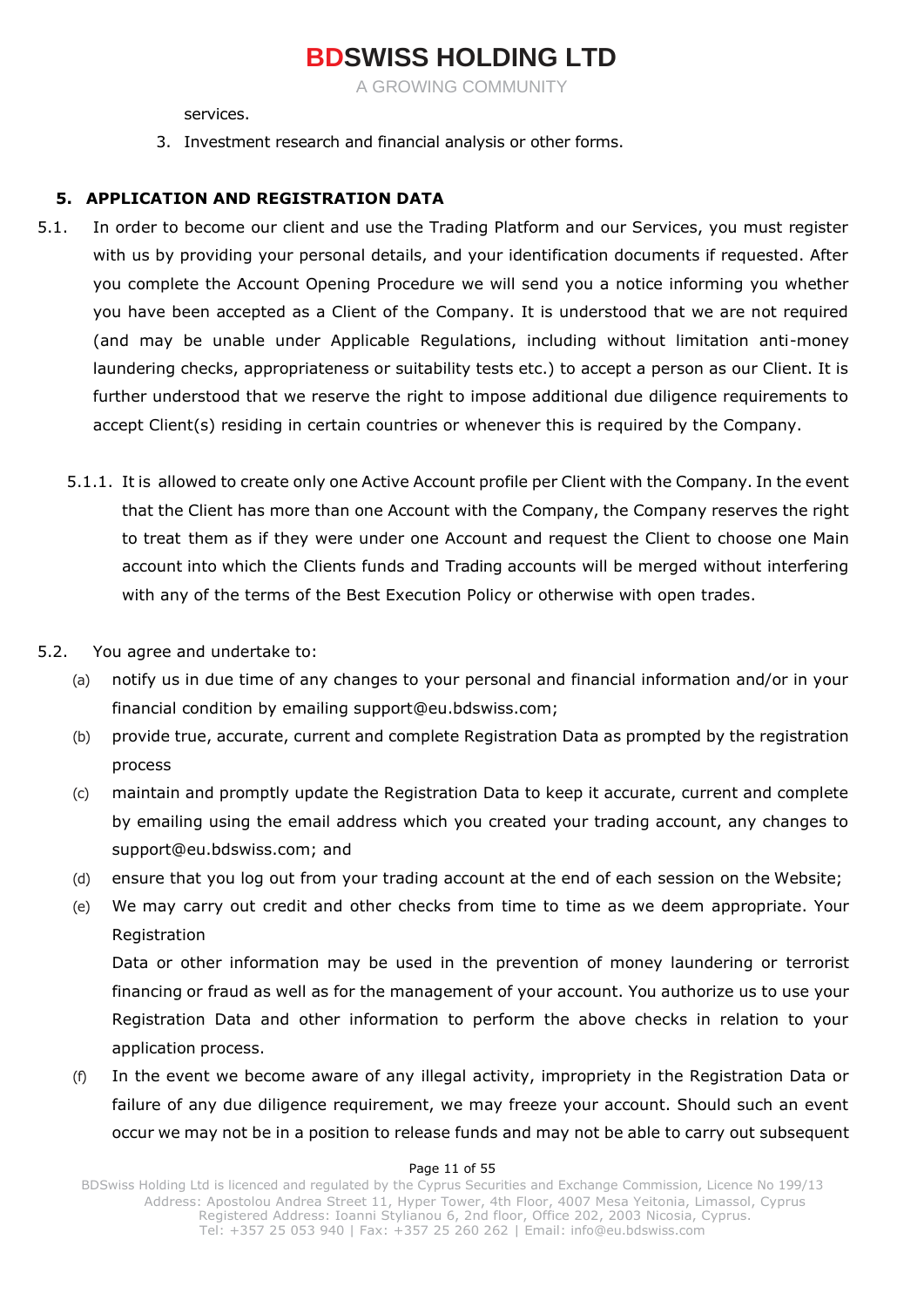A GROWING COMMUNITY

instructions from you.

- (g) You will not use the Trading Platform in an abusive way by lag trading and/or usage of server latency, price manipulation, time manipulation and similar arbitrage practices. In such a case we reserve the rights to void/cancel part/all your abusive trading transactions, close all and any of your Trading Accounts and terminate the Client Agreement under Section 11 or Section 26.
- 5.3. BDSwiss Holding Ltd being a regulated investment firm we are required to abide by stringent Know Your Client (KYC) and Anti-Money Laundering (AML) protocols. As part of the Account Opening Procedure, the Client is required to provide us with his/her identification documents, referred to as the "Registration Data".

### **6. APPROPRIATENESS**

- 6.1. Part of the Registration Data you provide, allows us to assess whether the Service or Financial Instrument is appropriate for you, in accordance with CySEC Rules and Regulations.
- 6.2. We are entitled to rely on the information you provide to us unless we are aware that such information is manifestly out of date, inaccurate or incomplete. We have no responsibility for the information which you provide to us and we may assess your appropriateness on the basis of the information you give to us.
- 6.3. We will assess your knowledge and experience on the basis of the information received from you to enable a decision to be made on appropriateness. If we determine that the Service or financial instrument is not suitable for your level of experience and/or knowledge we will notify you and we may not be able to open a Trading Account for you.
- 6.4. If you elect not to provide the information required to allow us to assess appropriateness, or if you provide insufficient information regarding your knowledge or experience, we may be unable to determine whether the Service or financial instrument is appropriate for you and therefore may decline your application to open a Trading Account.
- 6.5. We reserve the right to refuse to approve your registration or any Transaction should you deny and/or omit to provide us with all the requested information.
- 6.6. Assessment of client appropriateness and scoring metrics allow the client a predetermined leverage. based on knowledge and experience. Leverage limits on the opening of a position by a retail client from 30:1 to 2:1, which vary according to the volatility of the underlying asset.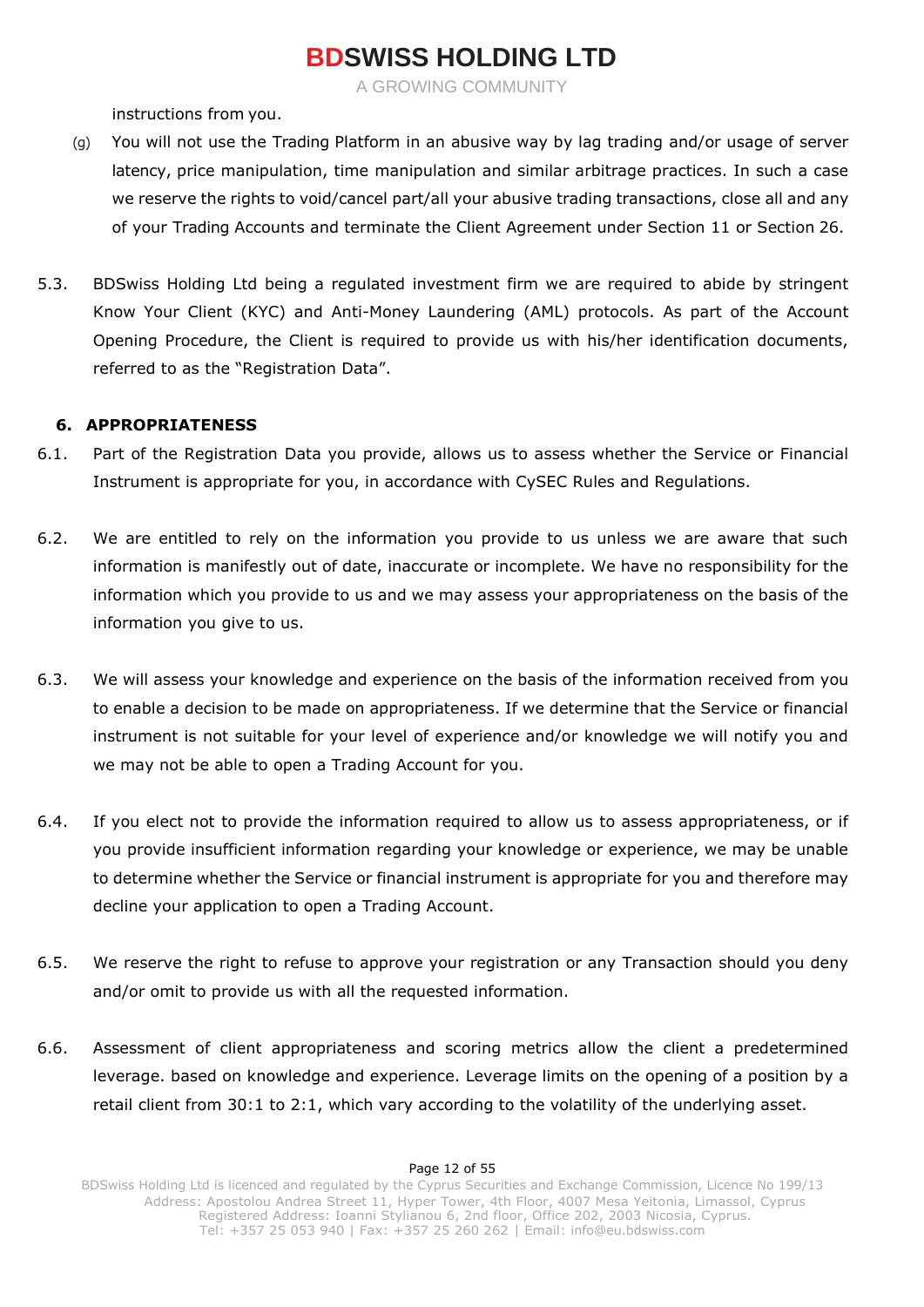A GROWING COMMUNITY

### **7. CLIENT CATEGORISATION**

- 7.1. The Company will treat the Client according to his/her categorization. Thus, the Client will be either treated as a Retail Client, Professional Client or Eligible Counterparty in accordance with the information provided by the Client to the Company during the Account Opening Procedure. This categorization shall depend on the information provided by the Client during the Account Opening Procedure and according to the method of categorisation as this method is explained under the Client Categorisation Policy. By accepting this Agreement, the Client accepts application of such method.
- 7.2. The Company will inform the Client of his categorization according to Applicable Regulations. The Client has the right to request different categorization. Categorization as a retail client offers greater protection. Retail clients are entitled to more detailed information under Applicable Regulations. The Company cannot enter into title transfer financial collateral arrangements with retail clients. Remuneration practices which could provide an incentive to the Company's staff to recommend a particular financial instrument to a retail client when the Company could offer a different financial instrument which would better meet that client's needs are also prohibited. In the case of professional clients and eligible counterparties, the Company may agree to provide more limited information as provided by Applicable Regulations.
- 7.3. It is understood that we have the right to review the Client's Categorization and change your Categorization if this is deemed necessary (subject to Applicable Regulations). You accept that when categorizing you and dealing with you, the Company will rely on the accuracy, completeness and correctness of the information provided by you at the Account Opening Procedure. You have the responsibility to immediately notify us in writing if such information changes at any time thereafter.

### **8. ACCOUNT OPENING ELIGIBILITY**

8.1. The Services are available to and may only be used by individuals or companies who can form legally binding contracts under the law applicable to their country of residence.

Without limiting the foregoing, our Services and/or the use of the Company's electronic system(s) and/or Trading Platform are not available to any person who:

(a) Is under the age of 18 or otherwise under legal age ("Minors") in their jurisdiction

(b) Is not of legal competence or of sound mind;

- (c) Is a citizen or resident of the countries which the Company does not accept Clients; or
- (d) Is an employee, director, associate, agent, affiliate, relative or otherwise connected to the

#### Page 13 of 55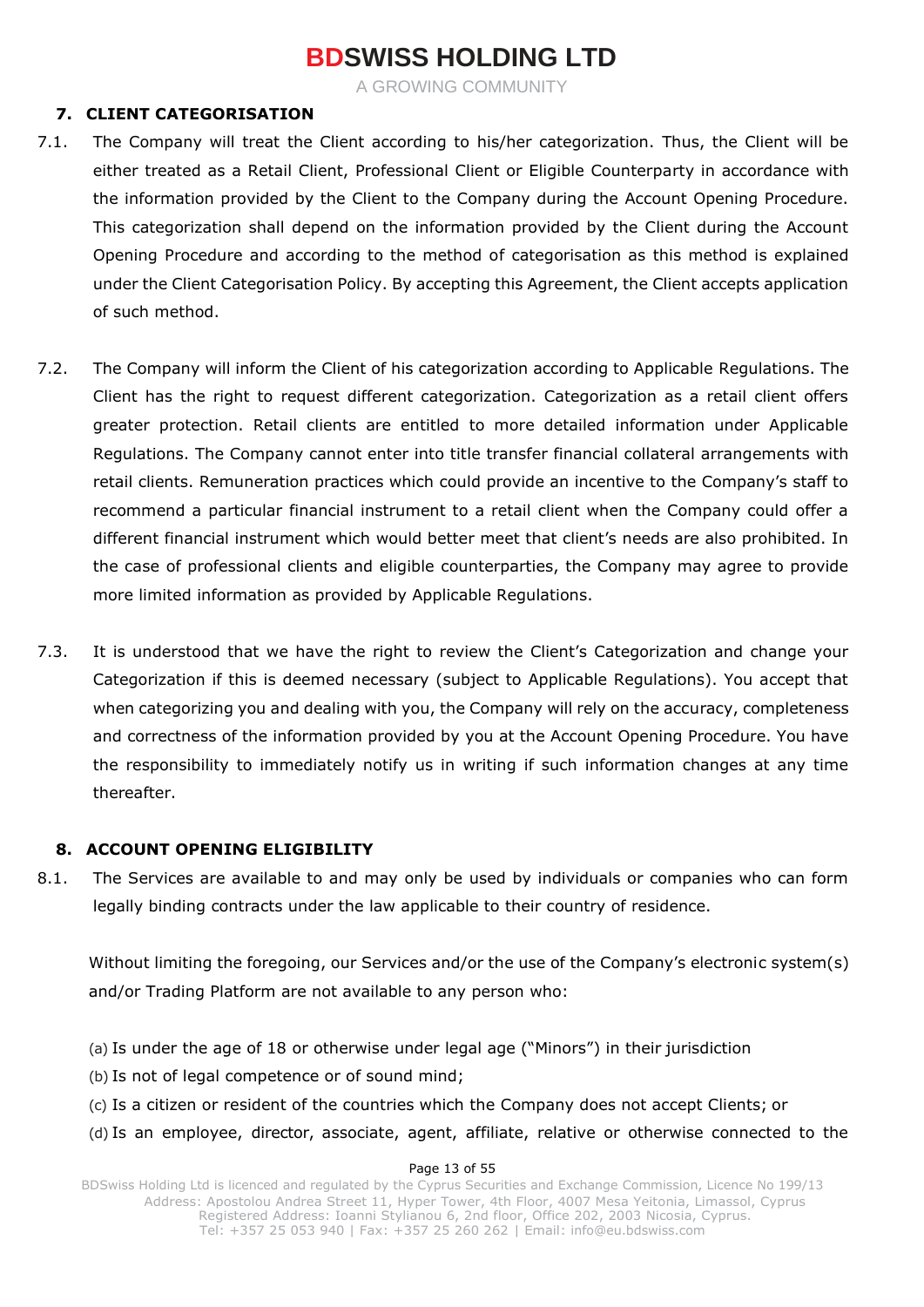A GROWING COMMUNITY

Company or any affiliate thereto.

- 8.2. Without derogating from the above, the Company reserves the right, acting reasonably, to suspend and/or refuse access to and use of the Company's service(s) and/or electronic system(s) and/or Trading Platform to anyone in our sole and absolute discretion.
- 8.3. Shall the case described in 8.1 a) apply, the Company will refund the full deposited amount back to the source, whereby any losses or profits resulting from the trading will be forfeited.

### **9. ORDERS**

- 9.1. Orders are executed according to the Best Execution Policy, which are binding on the Client and can be found at the Company's website.
- 9.2. In the case where the Client is a legal person it is obliged to obtain a legal entity identifier from an appropriate authority duly licensed to provide legal entity identifiers. In the case of a legal person, the Client may not (where provided by Applicable Regulations) be able to execute any Transactions with the Company if it does not possess a legal entity identifier.

### **10. OPENING AND CLOSING ORDERS/TRANSACTIONS**

- 10.1. On the Trading Platform, you shall be entitled to make an offer to open a Transaction at the best available rate on the Trading Platform ("Market Order") at the time of opening such a Transaction, unless you specify a particular price in which to make an offer to open a Transaction ("Limit Order"). With respect to a Market Order, the price at which a Transaction is completed may not always be at the exact rate displayed when the order is submitted. You agree that your offer to open a Market Order may be accepted at a lower price or higher price than the price indicated by you in your Market Order, within a certain range as specified on the Trading Platform from time to time. If you choose to open a Market Order, your offer will be accepted at the best possible rate offered on the Trading Platform.
- 10.2. With respect to a Limit Order, the price at which a Transaction is completed may not always b at the exact rate displayed when the order is submitted. At any time prior to acceptance of a Limit Order, you may cancel the Limit Order without any further liability.
- 10.3. Orders can be placed and (if allowed) changed within the Trading Hours for each type of FX and CFD appearing on the Company's Website, as amended from the Company from time to time.
- 10.4. Pending Orders, not executed, shall remain effective through the next trading session (as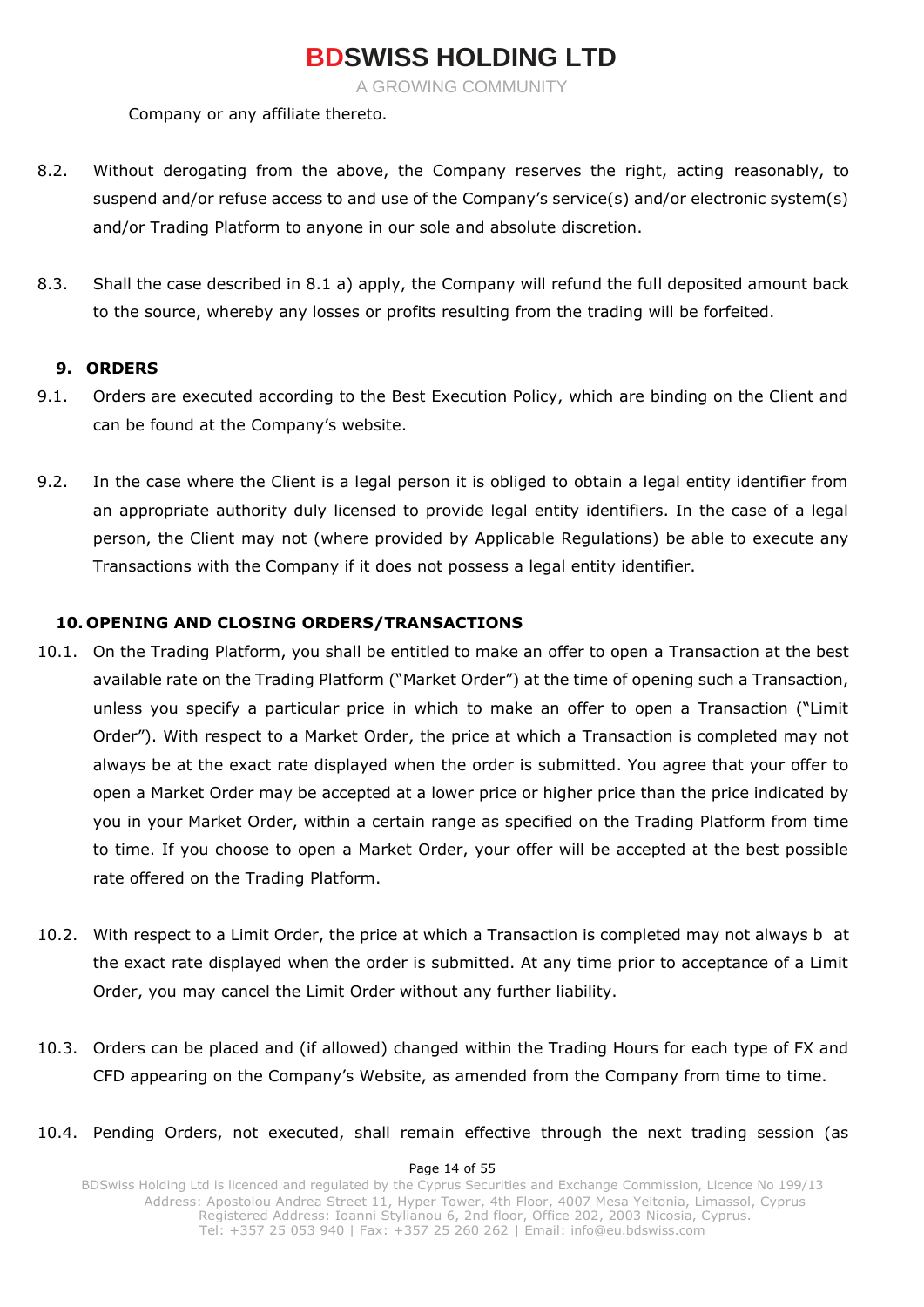A GROWING COMMUNITY

applicable). All open spot positions will be rolled over to the next Business Day at the close of business in the relevant Underlying Market, subject to the Company's rights to close the open spot position.

- 10.5. Market Orders not executed due to insufficient equity in the trading account will not remain effective and will be cancelled.
- 10.6. Orders shall be valid in accordance with the type and time of the given Order, as specified by the Client. If the time of validity of the Order is not specified, it shall be valid for an indefinite period. However, the Company may delete one or all pending orders if the Trading Account funds are not sufficient to cover margin requirements.
- 10.7. Orders may be cancelled or amended by the Client before they are executed.
- 10.8. The Client may change the expiration date of Pending Orders or delete or modify a Pending Order before it is executed. In order to change the expiry the Client will need to cancel the Order and place a new one.
- 10.9. FX and CFD Orders on currencies are executed as follows:
	- Take Profit (T/P) orders are executed at first market prices;
	- Stop Loss (S/L) orders are executed at first market prices;
	- Stop Loss (S/L) orders set for lock positions are executed at first market prices;
	- Limit orders are executed at first market prices;
	- Buy Stop and Sell Stop orders for position opening are executed at first market prices.
- 10.10. The Client acknowledges and agrees that due to market volatility and factors beyond its control, the Company cannot guarantee that an Order will be executed at the level specified in the Client Order, for example, an Order may be closed at a worse price than as originally specified by the Client in such an Order. In such an event, the Company will close the Transaction at the next best price.
- 10.11. With respect to a Close at Profit where the price for an Underlying Asset moves to the Client's advantage (for example, if the price goes down as the Client Buys or the price goes up as the Client Sells), the Client agrees that the Company can pass such price improvement on to the Client.

### 10.12. In the event that the Company is unable to proceed with an Order, with regard to price or size or

#### Page 15 of 55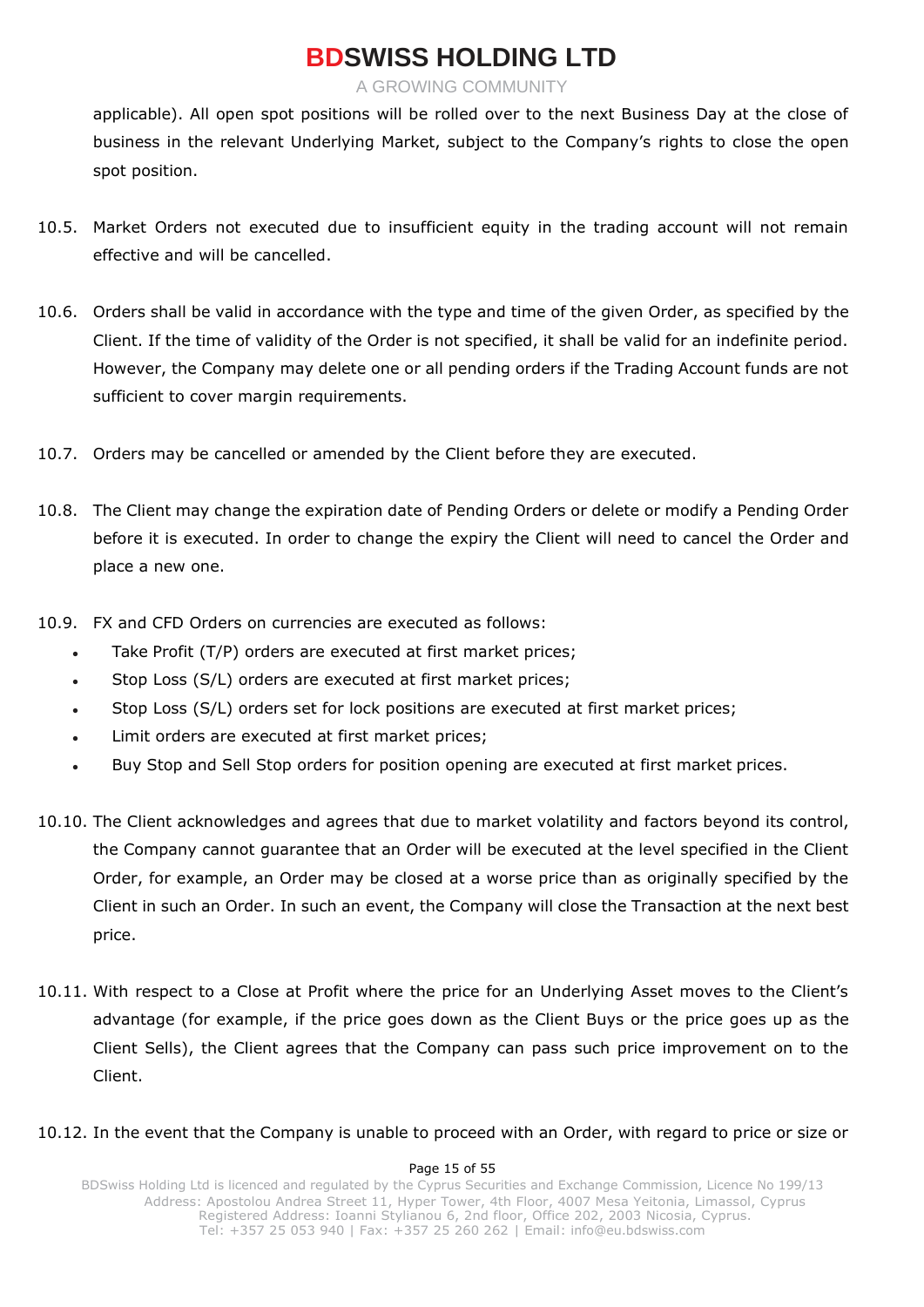A GROWING COMMUNITY

other reason, the Company will not send a re-quote to the Client (with the price it is willing to deal until the price the Client asks is available). The Order will be rejected and the Client will need to place another Order.

### **11. ABUSIVE TRADING**

- 11.1. If the Company reasonably suspects that the Client performed abusive trading it may, at its absolute discretion, at any time and without prior Written Notice, take one or more of the following actions:
	- (a) Terminate this Agreement immediately without prior notice to the Client;
	- (b) Cancel any Open Positions;
	- (c) Temporarily or permanently bar access to the Trading Platform or suspend or prohibit any functions of the Trading Platform;
	- (d) Reject or Decline or refuse to transmit or execute any Order of the Client;
	- (e) Restrict the Client's trading activity;
	- (f) In the case of fraud, reverse the funds back to real owner or according to the instructions of the law enforcement authorities of the relevant country;
	- (g) Cancel or reverse of profits gained through abusive trading in the Client Account;
	- (h) Take legal action for any losses suffered by the Company.
- 11.2. The Company reserves the right to adjust swap charges on equities or indices CFDs for any Client's trading account and/or reverse any cumulative profits derived if it suspects that the particular Client is deliberately attempting to take advantage of any Corporate Actions (i.e. ex-dividend, share split etc) affecting the price movement of the underlying assets.
- 11.3. Clients understand that Corporate Actions inevitably affect the price movement of an underlying asset and accept that, for the purposes of this Agreement, deliberately taking advantage of Corporate Actions while trading with BDSwiss is a form of abusive trading which may trigger any of the actions listed under this paragraph.

Should abusive trading in the above form, or any intent to do so, be suspected, the Company may, in its sole and absolute discretion, (a) adjust or refuse to accept or close any open positions, (b) adjust swap charges on equities or indices CFDs for any Client's trading account(s), (c) reverse and/or subtract, even retrospectively, any cumulative profits derived in such a way from a Client's balance.

Clients understand that they are solely responsible for checking any available information on

#### Page 16 of 55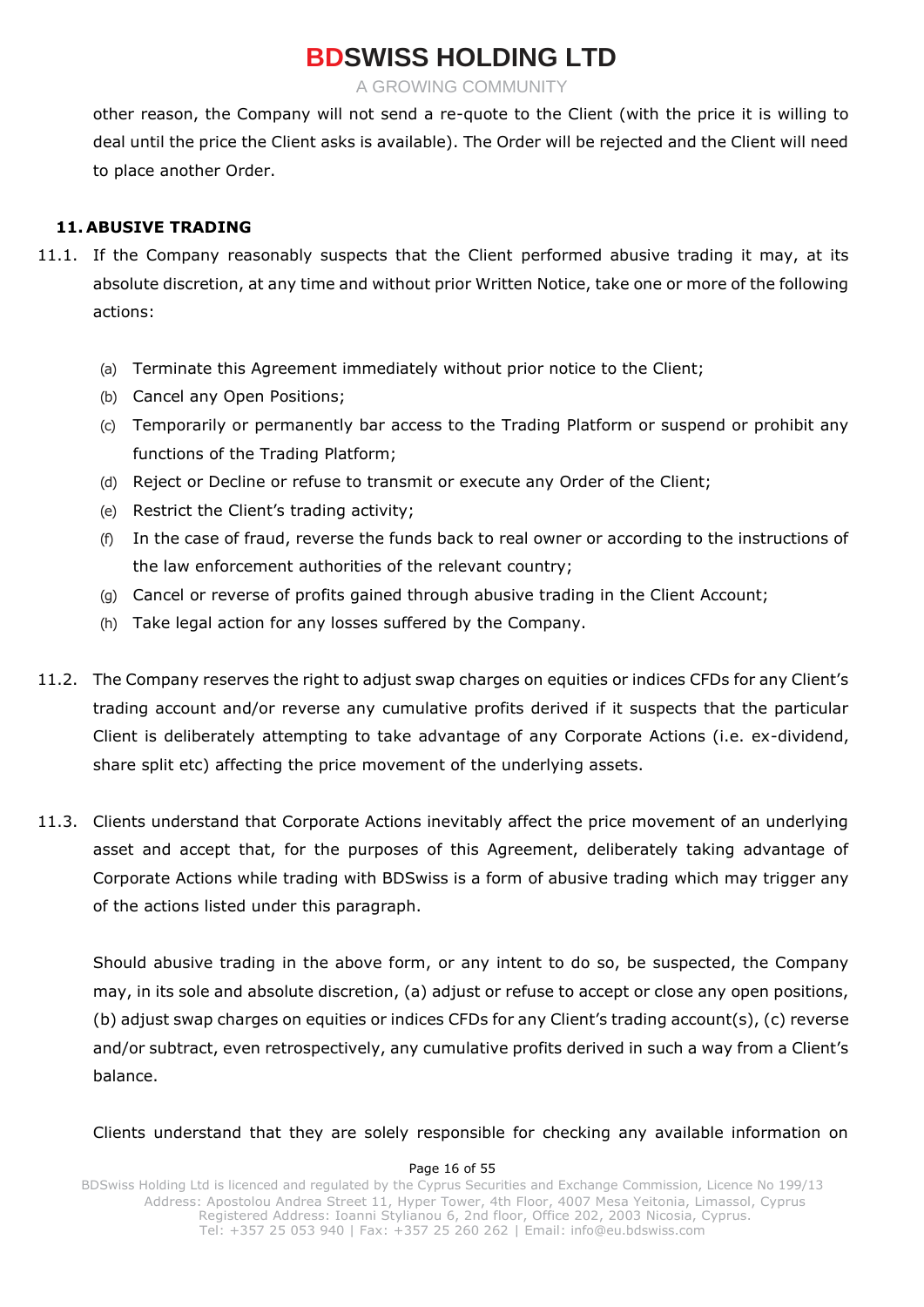A GROWING COMMUNITY

Corporate Actions that may affect their positions and the Company has no obligation to proactively contact its Clients holding any such positions.

### **12. REFUSAL TO EXECUTE ORDERS**

- 12.1. The Company has the right, at any time and for any reason and without giving any notice and/or explanation, to refuse, at its discretion, to execute any Order, including without limitation in the following cases:
	- (a) If the Company has adequate reasons to suspect that the execution of an Order is part of an attempt to manipulate the market, trading on inside information, relates to money laundering activities or terrorist financing or fraud or if it can potentially affect in any manner the reliability, efficiency, or smooth operation of the Trading Platform.
	- (b) If the Client does not have sufficient available funds deposited with the Company or in his bank account to pay the purchase price of an Order along with the respective fees and commissions necessary to carry out the transaction in the Trading Platform. In the event that the Company does refuse to execute an order, such refusal will not affect any obligation which the Client may have towards the Company or any right which the Company may have against the Client or his assets.
	- (c) If the order is a result of the use of inside confidential information (insider trading).

### **13. CANCELLATION OF TRANSACTIONS**

- 13.1. The Company has the right to cancel a transaction if it has adequate reasons / evidence to believe that one of the following has occurred:
	- (a) Fraud / illegal actions led to the transaction:
	- (b) Orders placed on prices that have been displayed as a result of system errors or systems malfunctions either of those of the Company or of its third party service providers;
	- (c) The Company has not acted upon Client's instructions;
	- (d) The Transaction has been performed in violation to the provisions of this Agreement.

### **14. OUR RIGHT TO FORCE CLOSURE**

14.1. If the prices quoted on the Trading Platform change such that the total difference payable by you pursuant to all of your open Transaction equals or exceeds the total Maintenance Margin for all such Transactions, or the amount in your Trading Account is equal to or less than the total Maintenance Margin for all of your open Transaction(s), or we receive a chargeback from your

#### Page 17 of 55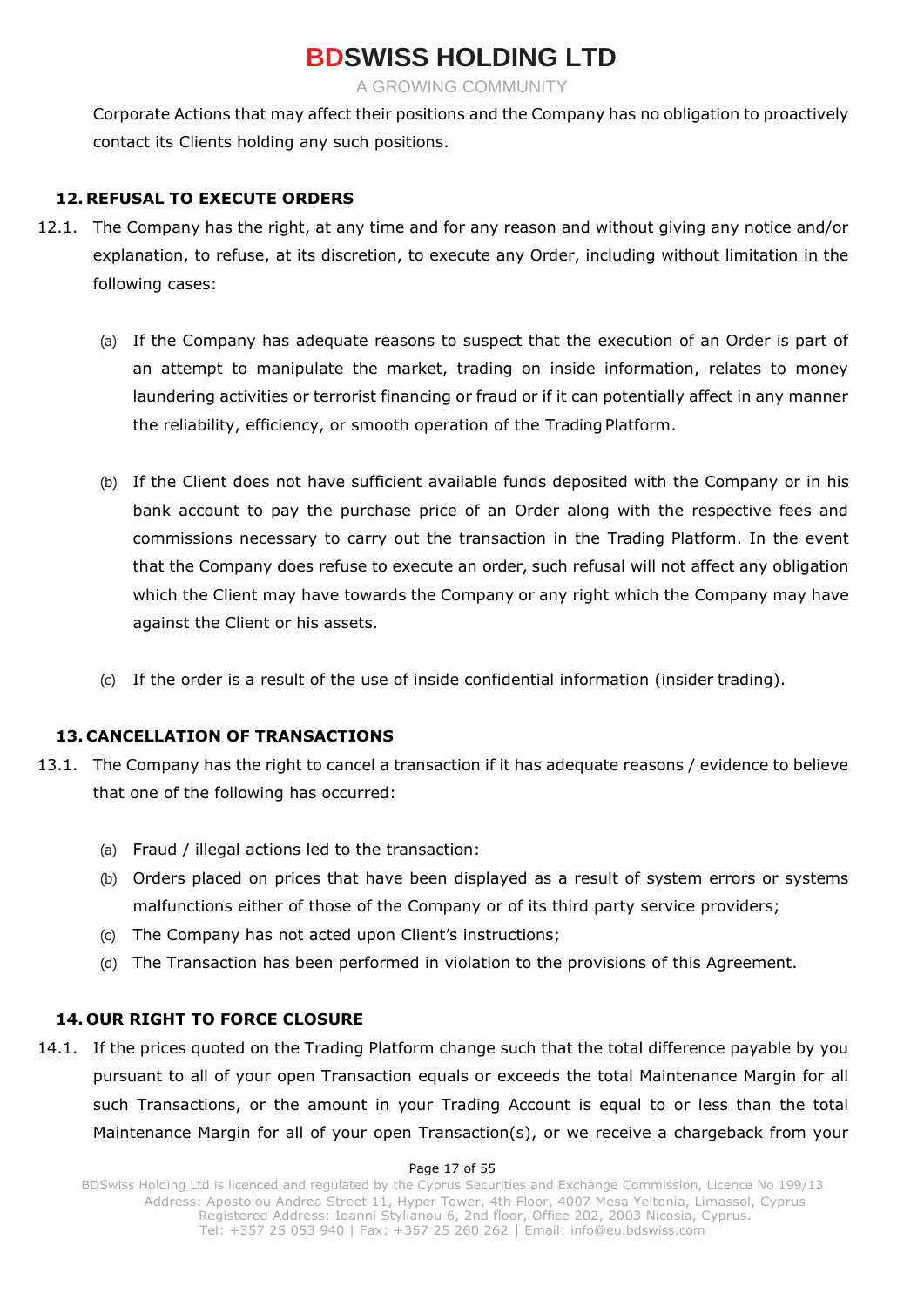A GROWING COMMUNITY

credit card issuer, you acknowledge that we have the right, in our sole discretion, to immediately close any and all of your open Transactions whether at a loss or a profit and liquidate your Trading Account without any prior notice. The exercise of our right to force close your open Transactions will not result in termination of your account or of this Agreement, unless we send you a notice of termination.

- 14.2. We may specify on the Trading Platform expiration times and dates for various Underlying Assets traded on the Trading Platform. If the Trading Platform specifies such a time of expiration for an Underlying Asset, you hereby authorize us to close any open Transactions with respect to such an Underlying Asset at the price quoted on the Trading Platform at such time.
- 14.3. You acknowledge that the trading of certain Underlying Assets on the Trading Platform may become volatile very quickly and without warning. Due to the high degree of risk involved in trading volatile Underlying Assets, you acknowledge and agree that we reserve the right to close all or any open Transactions with respect to any Underlying Asset that we determine, in our sole discretion, are volatile, at the price quoted on the Trading Platform at such time without notice.

### **15. CLIENTS FUNDS**

- 15.1. The Company will promptly place any Client Funds it receives into one or more segregated account(s) with reliable financial institutions such as a bank or a credit institution and the Client funds will be segregated from the Company's own money and cannot be used in the course of its business.
- 15.2. The Company may hold Client Funds together with money of other clients in the same account (omnibus account).
- 15.3. According to Applicable Regulations, for the purposes of safeguarding of Client Funds, the Company:
	- a) keeps such records and accounts as are necessary to distinguish Clients' assets from its own and of other Clients'; such records are accurate and correspond to the Client Funds;
	- b) conducts, on a regular basis, reconciliations between its internal accounts and records and those of any third parties by whom those assets are held;
	- c) at all times keeps Client Funds segregated from the Company's own funds;
	- d) does not use Client Funds in the course of its own business;
	- e) takes the necessary steps to ensure that Client Funds deposited with a financial institution are held in an account(s) identified separately from any accounts used to hold funds of the

#### Page 18 of 55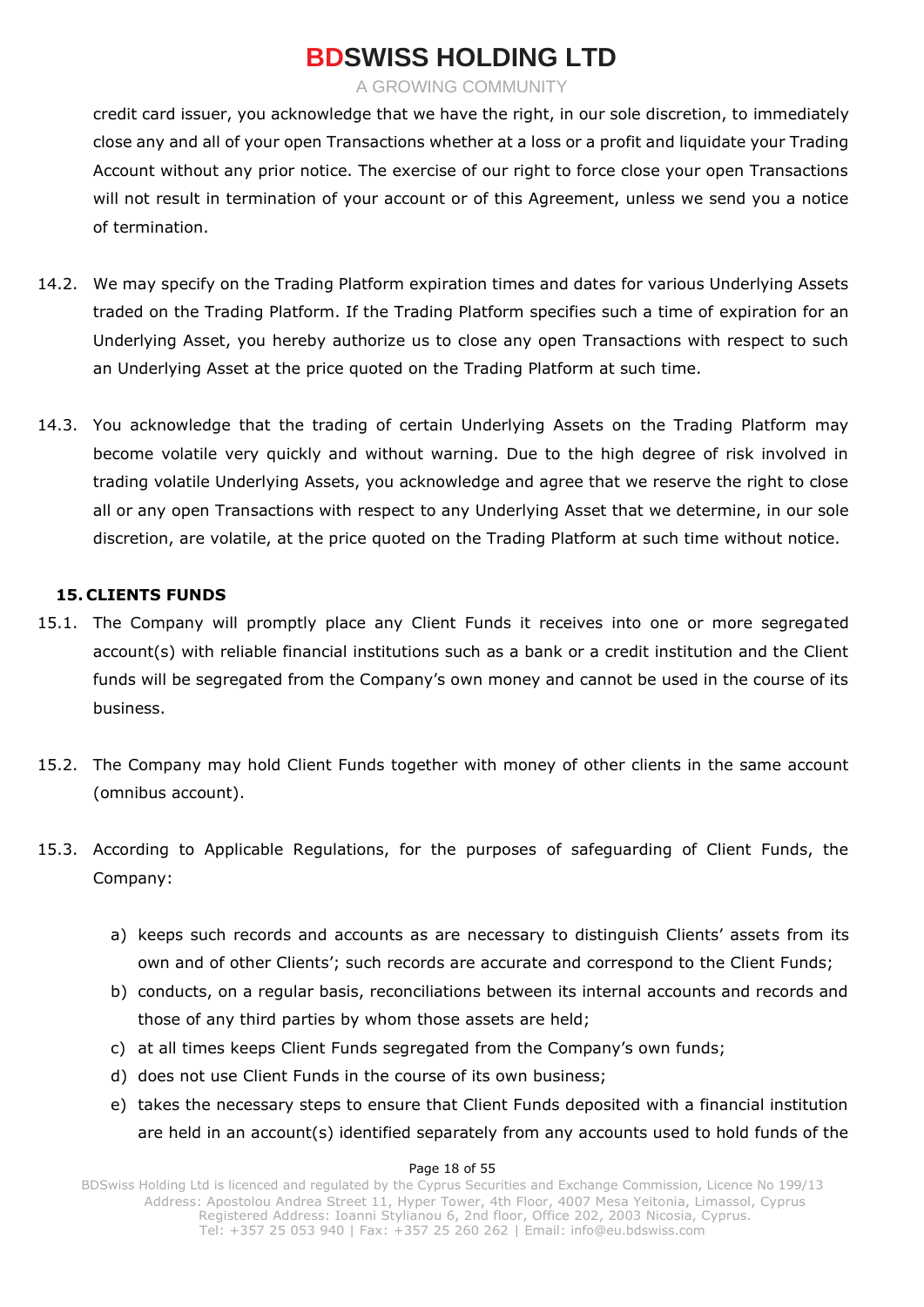A GROWING COMMUNITY

Company;

- f) introduces adequate organizational arrangements to minimize the risks of the loss or diminution of Client Funds, as a result of misuse, fraud, poor administration, inadequate record keeping or negligence.
- 15.4. According to Applicable Regulations, the Company exercises due skill, care and diligence in the selection and appointment and periodic review of the financial institutions and the arrangements for holding of Client Funds. The Company takes into account the expertise and market reputation of such institutions with the view of ensuring the protection of Client's rights, diversification, as well as any legal or regulatory requirements or market practices related to holding of Client Funds that could adversely affect the Client's rights. Diversification requirements will not apply to client money placed with a third party merely for the purpose of executing a Transaction for the Client.
- 15.5. The Company may deposit Client Funds with a third party (i.e. Financial Institution, a market, a settlement agent, a clearing house or OTC counterparty) and the Company does not grant security interests, liens or rights of set-off over client financial instruments or funds which enable third parties to dispose of the client's financial instruments or funds in order to recover debts that do not relate to the client or provision of services to the client are not permitted except where it is required by the applicable law in a third country jurisdiction in which the client money may be held. If the Company will enter into such an agreement, it will amend this Client Agreement accordingly to reflect this.
- 15.6. The Company does not conclude title transfer financial collateral arrangements with any Client who is a retail client for the purpose of securing or covering present or future, actual or contingent or prospective obligations of such Client.

### **16. STATEMENT OF CLIENTS FINANCIAL INSTRUMENTS**

16.1. Funds belonging to the Client that will be used for trading purposes will be kept in an account with any bank or financial institution used to accept funds which the Company will specify from time to time and will be held in the Client's name and/or the Company's name denoted as clients account. The legal and regulatory regime applying to any such person might be different from the legal and regulatory regime in Cyprus and the European Union and in the event of the insolvency or any other analogous events or equivalent failure of that person, Client's funds may be treated differently from the treatment which would apply if the funds were held with a bank in an account in Cyprus and the European Union. The Company will not be liable for the insolvency, acts or omissions of any third party referred to in this clause.

#### Page 19 of 55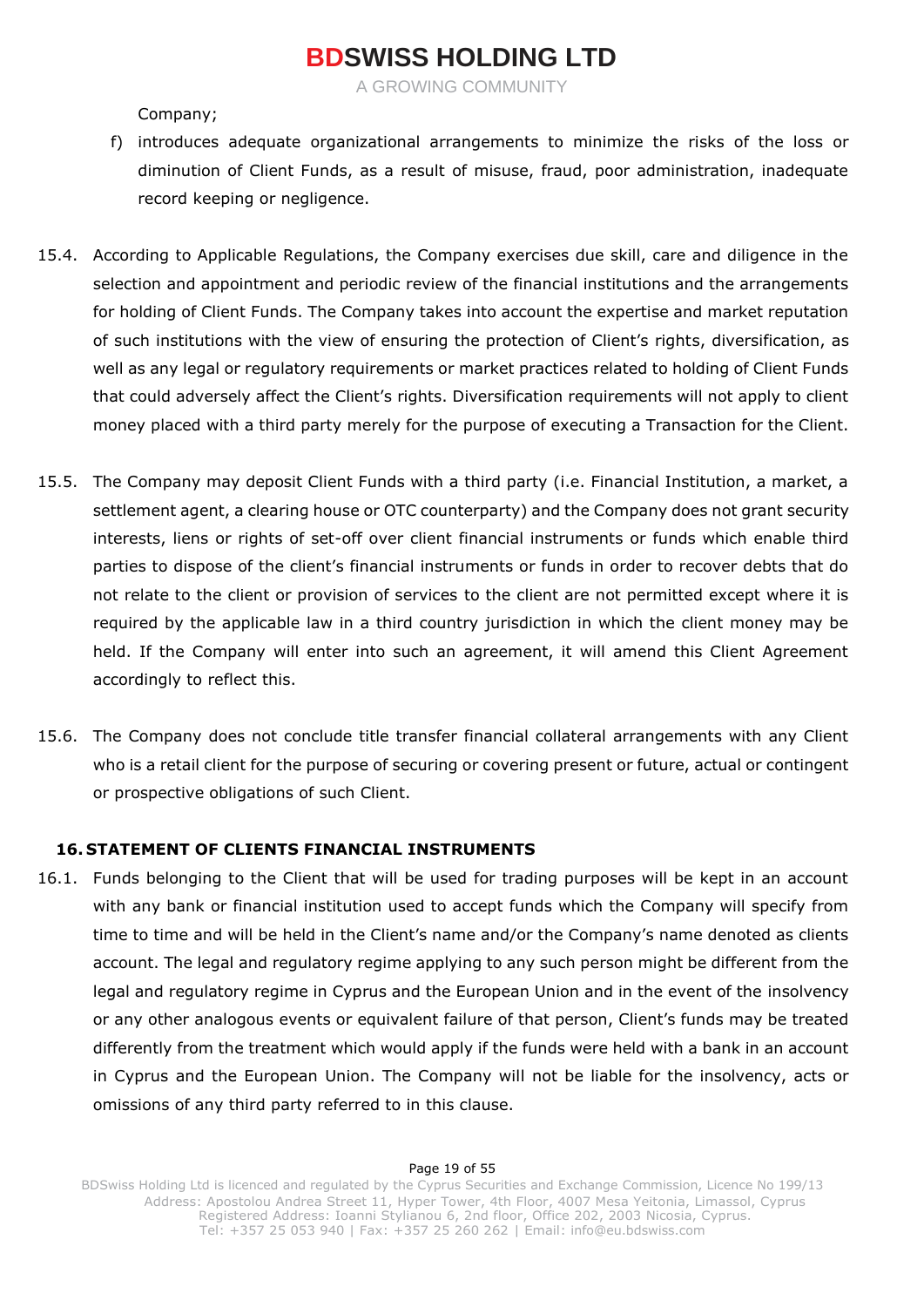A GROWING COMMUNITY

- 16.2. The Company exercises due skill, care and diligence in the selection of the financial institution according to paragraph 16.1. of this Client Agreement. The Company takes into account the expertise and market reputation of such institutions with the view of ensuring the protection of Client's rights, as well as any legal or regulatory requirements or market practices related to holding of Client money that could adversely affect Client's right. However, it is understood that there are circumstances beyond the control of the Company and hence the Company does not accept any liability or responsibility for any resulting losses to the Client as a result of the insolvency or any other analogous proceedings or failure of the financial institution where Client money will be held.
- 16.3. The Company may use a Third Party in a country outside European Economic Area and where the holding and safekeeping of financial instruments is not regulated. The Company will only do so when the nature of the financial instruments or of the other services provided for the Client requires them to be deposited with such a Third Party or where the Company consider that this course of action is consistent with the Company's obligations and services to the Client. The third party to whom the Company will pass money may hold it in an omnibus account and it may not be possible to separate it from the Clients' Funds, or the third party's money in which case the Client will not have any claim in case of insolvency.
- 16.4. The Company is a member of the Investors Compensation Fund (ICF). Under Cyprus law retail Clients are afforded the highest possible level of protection and are covered by Investor Compensation Fund ("ICF"). Professional Clients and Eligible Counterparties are not covered by the ICF. For further details please refer to the document with the title Investors Compensation Fund, found on the Company's Website.
- 16.5. Unless otherwise agreed in writing by the Company and the Client, this Agreement shall not give rise to rights of credit facilities.

### **17. PRIVACY**

17.1. We collect and use your Personal Data in accordance with our Privacy Policy which forms part of the Client Agreement and is available on our Website. In entering into this Client Agreement you are providing us with personal information within the meaning of the Law providing for the Protection of Natural Persons with regard to the Processing of Personal data and for the free movement of such data (hereafter "Law 125(I)/2018"), the Privacy and Electronic Communications (EC Directive)(Amendment) Regulations 2011 and the General Data Protection Regulation (GDPR) (EU) 2016/679 (hereafter "GDPR"). You consent to us processing all such information for the purposes of performing our obligations under this Client Agreement and for

#### Page 20 of 55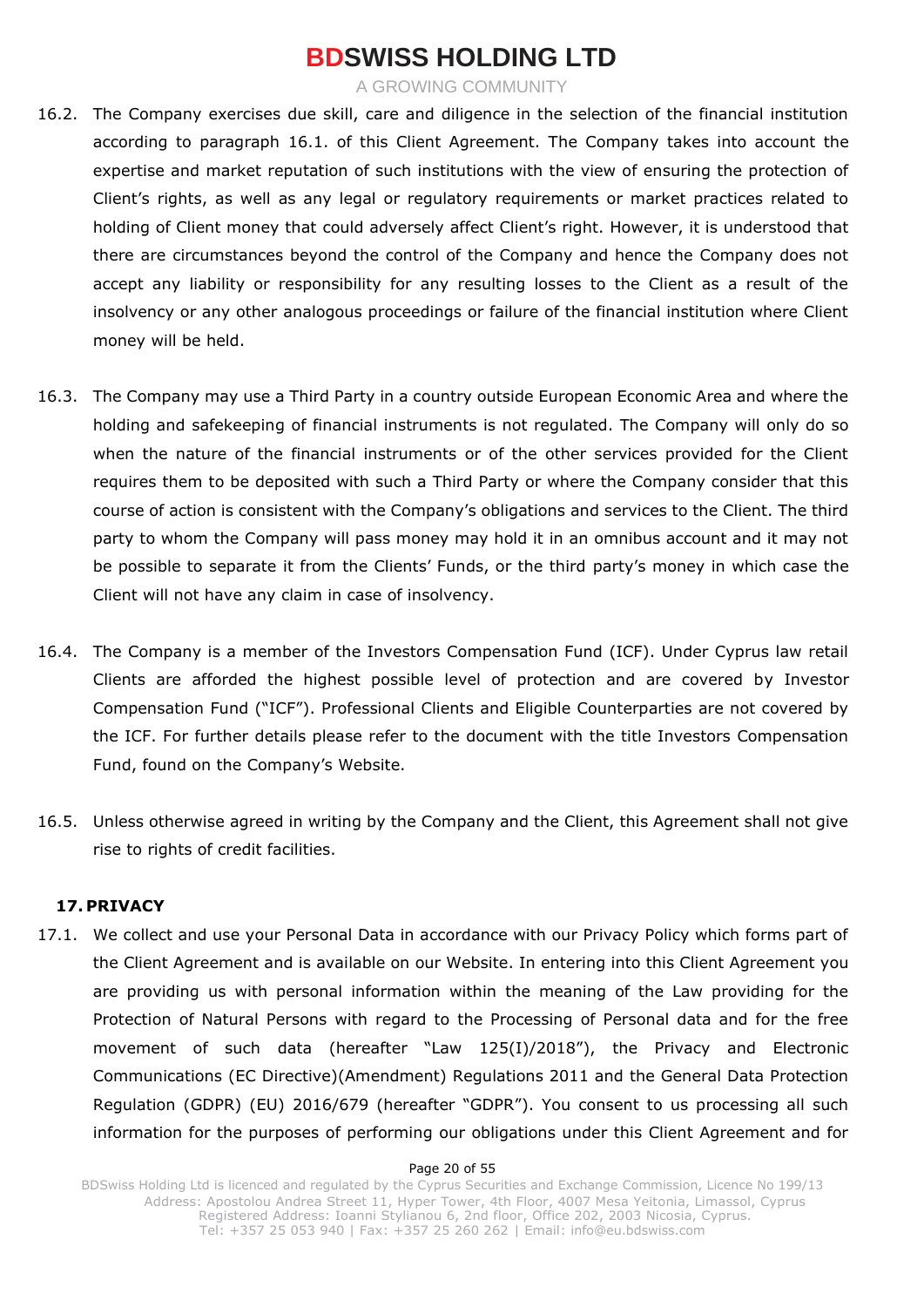A GROWING COMMUNITY

the purpose of administering the relationship between you and us. You agree we may share your personal information with third parties for these purposes and we may also use the information for analysis and improving our product and services in line with our Privacy Policy.

- 17.2. You are obliged to keep your usernames and passwords secret and ensure that third parties do not obtain access to your Trading Account. Without prejudice to any other provisions of this Agreement, you will be liable for all Transactions and/or Contracts executed by means of your Access Codes, even if such may be wrongful.
- 17.3. We shall not be liable for any loss, liability or cost whatsoever arising from any unauthorised use of your Trading Account. You shall on demand indemnify, protect and hold us harmless from and against all losses, liabilities, judgements, suits, actions, proceedings, claims, damages and costs resulting from or arising out of any act or omission by any person using your Trading Account or our Trading Platform by using your designated Access Codes (usernames and/or passwords), whether or not you authorised such use.
- 17.4. We, BDSwiss, are the data controller for the purposes of the Data Processing Law. You agree that we, our Associates, any member of our Group, any persons deriving rights from us or our Associates, any members of our Group, agents or sub-contractors which we engage or work through for the purpose of collecting, storing and processing Personal Data and any third parties acting on our or their behalf ("Third Parties") may collect, process use and store Personal Data provided by you for the purposes of, or related to, the carrying out of the Transactions and other services within the scope of this Agreement, operational support and development of our or their businesses, providing us or them with professional or other services, in enforcing our or their contractual or other rights, and for the purposes of enabling compliance with the contractual, legal and regulatory provisions anywhere in the world to which we or our Associates and Third Parties are subject.
- 17.5. Indicatively, we, our Associates, any member of our Group and Third Parties may use Personal Data provided by you for:
	- (a) performing the appropriateness assessment carried out pursuant to the provisions of Clause 6 ("Suitability and Appropriateness"),
	- (b) anti-money laundering and other regulatory compliance purposes,
	- (c) detection and prevention of fraud,
	- (d) for the purpose of complying with the Applicable Laws and Regulations, or other legislative provisions which may be applicable to Third Parties,

#### Page 21 of 55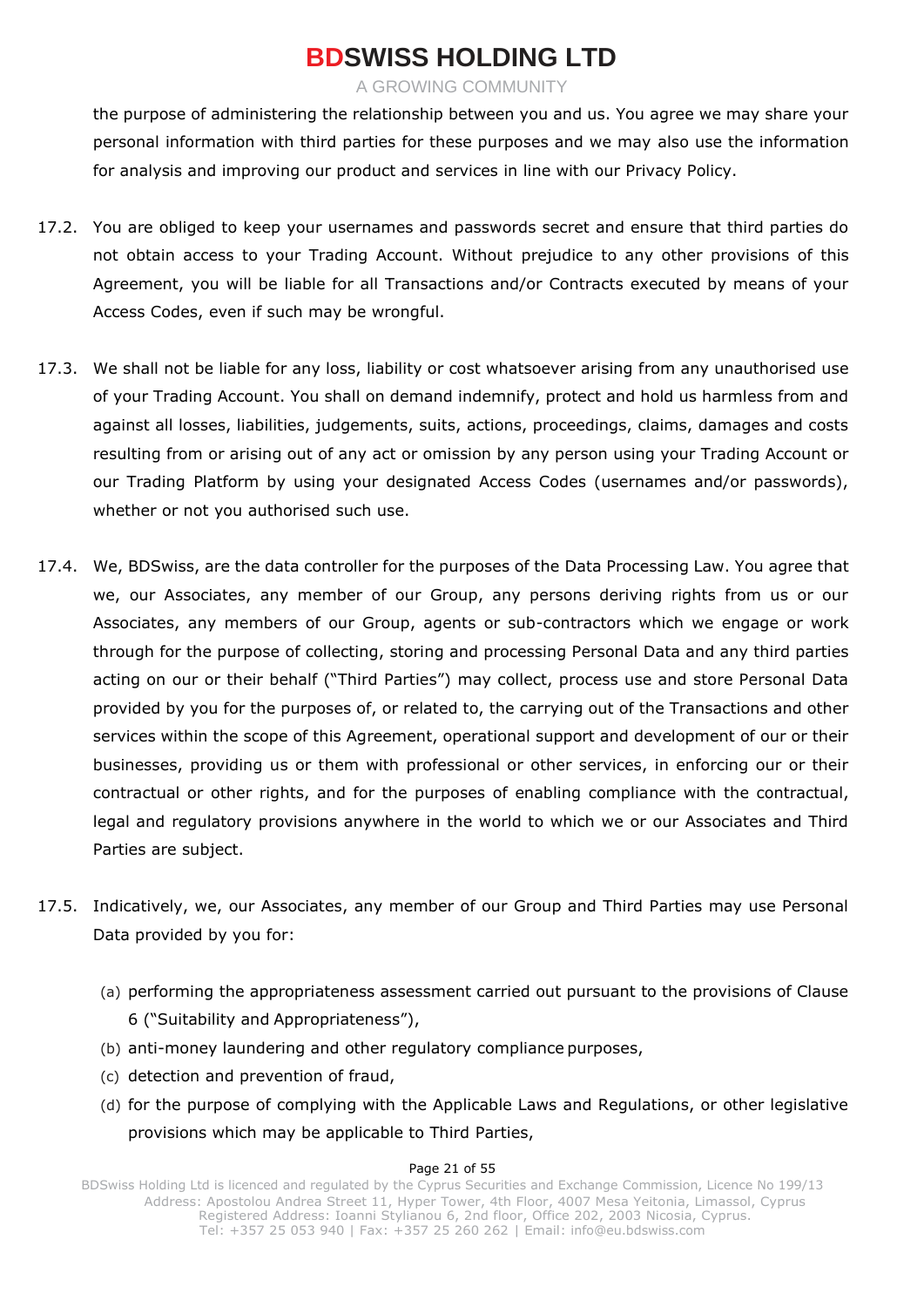A GROWING COMMUNITY

- (e) to enable us to provide you with services pursuant to the provisions of this Agreement,
- (f) for statistical and product development purposes, including for identification of products and services which you may be interested in, and
- (g) for the purposes of understating and developing the Group's businesses, services and products.
- 17.6. We may also obtain information or verification of the information you provide us from the Third Parties that are licensed to provide such data and / or services or from other reputable sources and databases that we may select at our discretion. You expressly consent and agree to our use of such Third Parties. You hereby authorize us to use the information you provide to us, as well as any other information we receive from the Third Parties for the purposes of our aforementioned evaluation and checks.
- 17.7. We, our Associates, any member of our Group and any Third Party, may disclose Personal Data provided by you to us, to any of the following:
	- (a) Our Associates, any member of our Group and Third Parties, on the understanding that such Personal Data will be kept confidential,
	- (b) Any regulatory, governmental or other authority, body or person to which we or our Associates, any member of our Group or any Third Party is/are required or permitted under the Applicable Laws and Regulations or other legislative provisions or intergovernmental agreements, which may be applicable to Third Parties, to make such disclosure,
	- (c) Acting in good faith, in response to any inquiry made for the purposes of prevention of fraud.
- 17.8. Personal Data which you provide will be added to databases and stored for the purpose of informing you about the products and services offered by us and our Affiliates which may be of interest to you. If you do not wish to receive this information, you can inform us by contacting our Customer Support Department through the Contact Us page or via Live Chat.
- 17.9. Details regarding your rights under the Data Processing Law including your right to access to and rectification of the Personal Data which you provide to us can be found in our Privacy Policy.

17.9.1. As the line of business and products offered by us and our Associates evolves, Personal Data may be used in ways other than the above. Where there are significant changes to the ways in which we or our Associates or Third Parties use Personal Data provided by you, we will notify you in writing and obtain your express written consent for using your personal data in the ways notified to you. If you continue to use your Account 30 days after receiving this notification,

#### Page 22 of 55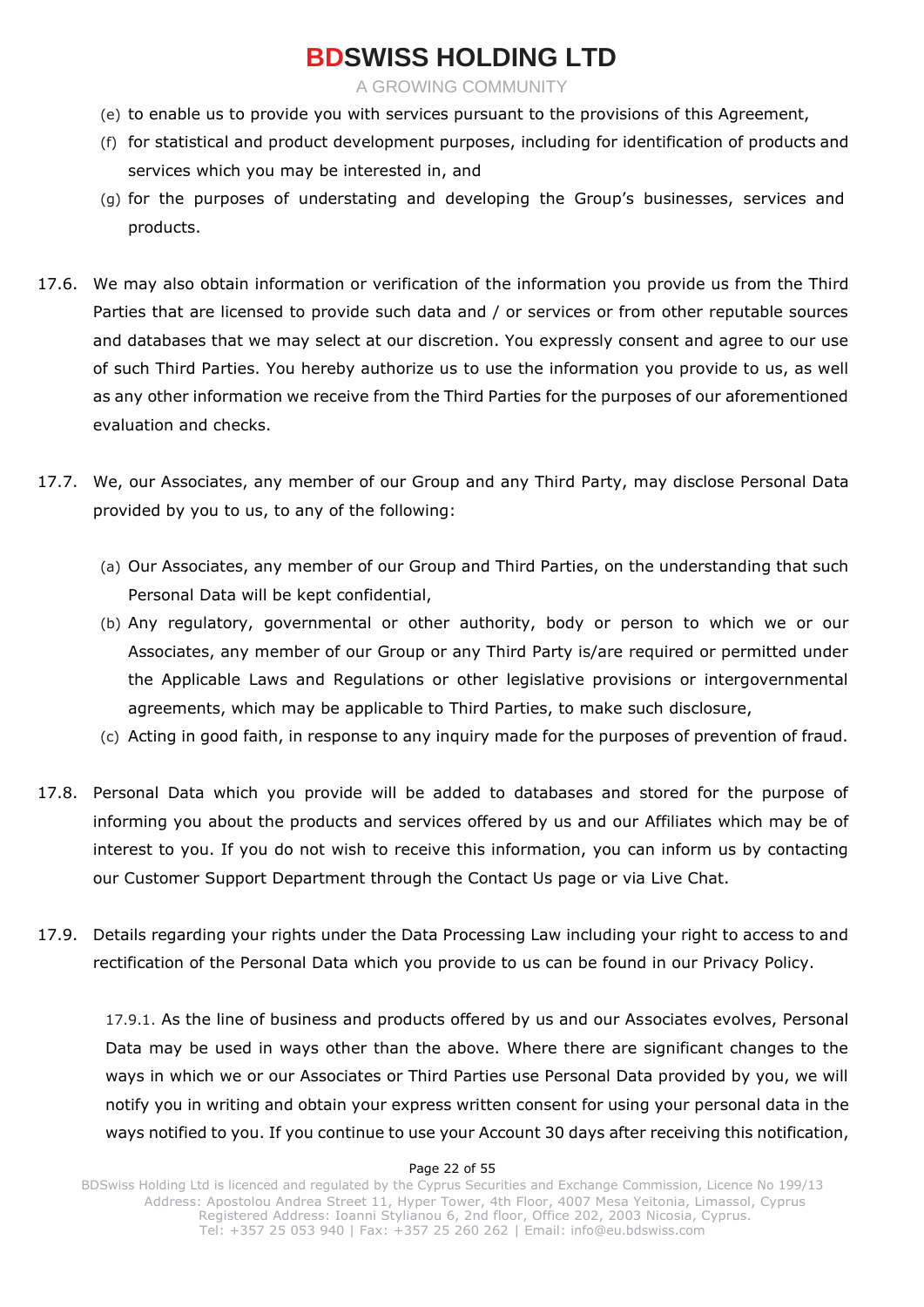A GROWING COMMUNITY

and unless and until you notify us otherwise in writing, we will consider that you have consented to the use of Personal Data as notified to you.

17.9.2. You agree that processing and storage of Personal Data provided to us by you may be carried out in or from any jurisdiction within or outside of the European Union including in or to countries or territories which do not offer the same level of protection of personal information as is enjoyed within the European Union.

17.9.3. You hereby represent that, where you are a non-physical person providing to us Personal Data of any individual or where you are an individual providing us with Personal Data of any individual other than yourself, you hereby undertake and represent that such person, whose Personal Data is collected, stored and processed in accordance with the provisions contained herewith, has been informed of and has given their consent to such collection, storage and processing of their Personal Data on the terms contained herein and that they have been informed of their rights in relation to their Personal Data which is held and processed in accordance with the terms contained herein.

17.9.4. You hereby acknowledge that we rely on the Personal Data provided to us in carrying out our obligations under the law and this Agreement and you undertake to provide us with updates as to the Personal Data provided, such that the Personal Data remains current and correct.

### **18. DEPOSITS & WITHDRAWALS**

### **18.1. Deposits**

- 18.1.1. Client may deposit funds into the Trading Account at any time during the course of this Agreement, after the account is verified. BDSwiss Holding Ltd enables its Clients to make deposits onto the respective trading accounts through various payment systems like credit cards, bank transfer or any other methods accepted by the Company from time to time. Deposits or Withdrawals in cash are not possible.
- 18.1.2. It remains at Company's discretion to reject third party deposit/s if we are not satisfied with provided documentation/ or due to any other reasons.

18.1.2.1. In case of a third party deposit, the Company reserves the right to request documents in order to identify and verify the Third Party such as but not limited to proof of identity and any additional documentation as may be required in order to confirm proper and timely authorization.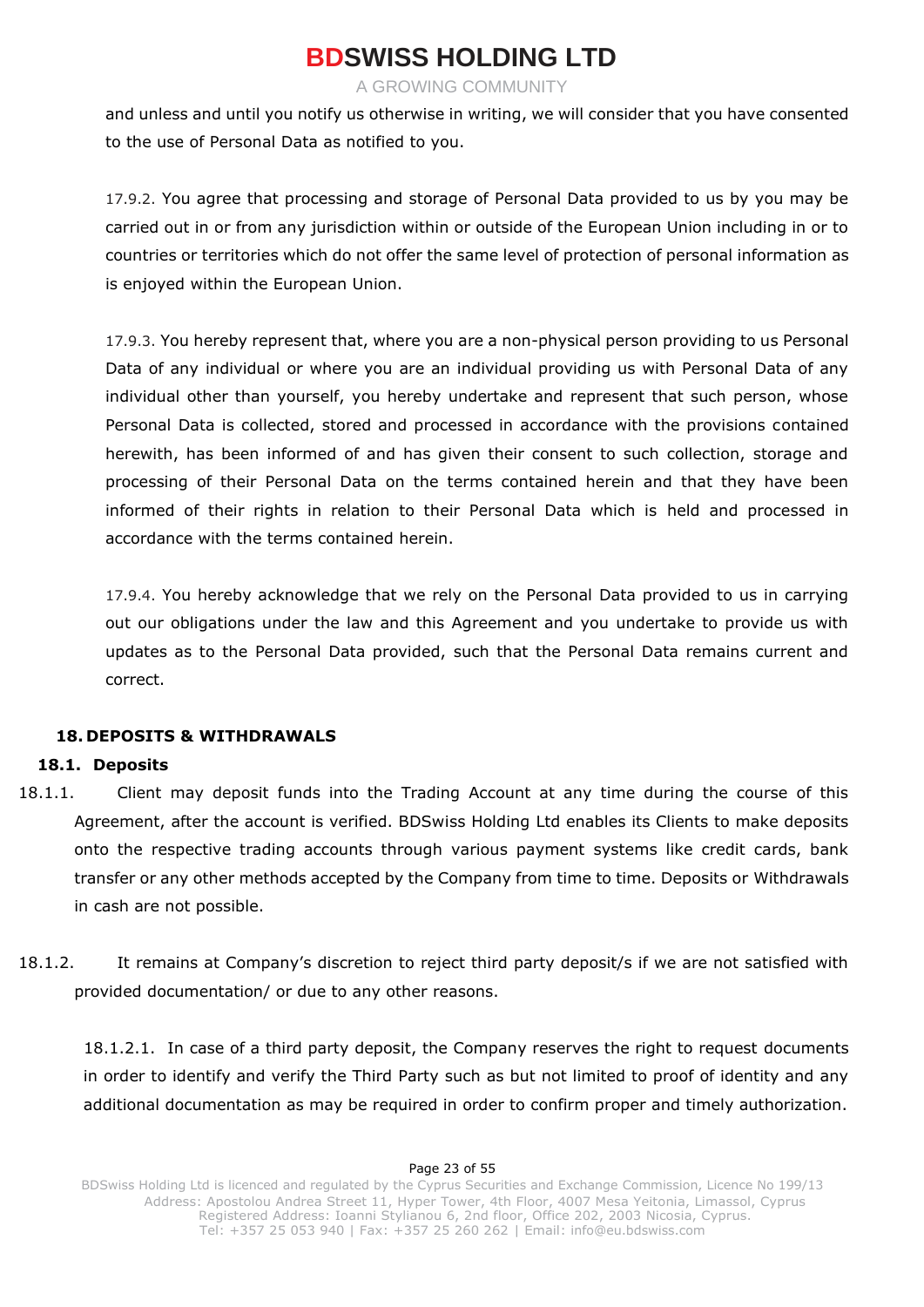A GROWING COMMUNITY

18.1.2.2. In cases where the deposit has been accepted before all the required documentation has been provided to the Company's satisfaction, the Client has a maximum of 10 working days to provide all the required documentation.

18.1.2.3. Should the Client and/or the Third Party fail to comply, the Company reserves the right to force close all the open positions, refund the remaining balance and close the account.

- 18.1.3. All deposits are checked and may be processed up to a certain amount, as it may be defined by the Company from time to time, automatically. For fully verified accounts also first-time deposits may be processed automatically, however it remains on the Company's discretion to request further documents in order to establish and verify the ownership of the used account/card/wallet in case discrepancies have been detected upon manual ex-post check. The processing of received bank transfers may take between 1 up to 7 business days.
- 18.1.4. BDSwiss Holding Ltd reserves the right to request the Client at any time to provide any documentation to confirm the source of funds deposited into the Client Account. The Company shall have the right to reject a deposit from the Client if the Company is not duly satisfied as to the legality of the source of funds.
- 18.1.5. Chargebacks, cancellation fees, returned direct debits and similar costs, that may arise from incorrect deposits will be borne by the Client.

### **18.1.6. Deposits by Credit/Debit Card**

18.1.6.1. Deposits with the Company are available via debit or credit card. Transactions via debit and credit cards are processed electronically.

18.1.6.2. Upon receiving information on your credit card the Company reserves the right to request further documentation as required by the applicable Anti- Money Laundering legislation on the provided credit or debit card and is requiring the following to be true:

> (a) the mailing address provided upon account opening must match the credit or debit card

statement's billing address, and

(b) our full name must match the name on the credit or debit card.

18.1.6.3. The Company takes the protection of its clients very seriously and applies various systems, controls and tools for the protection against credit card fraud and so as to be in

#### Page 24 of 55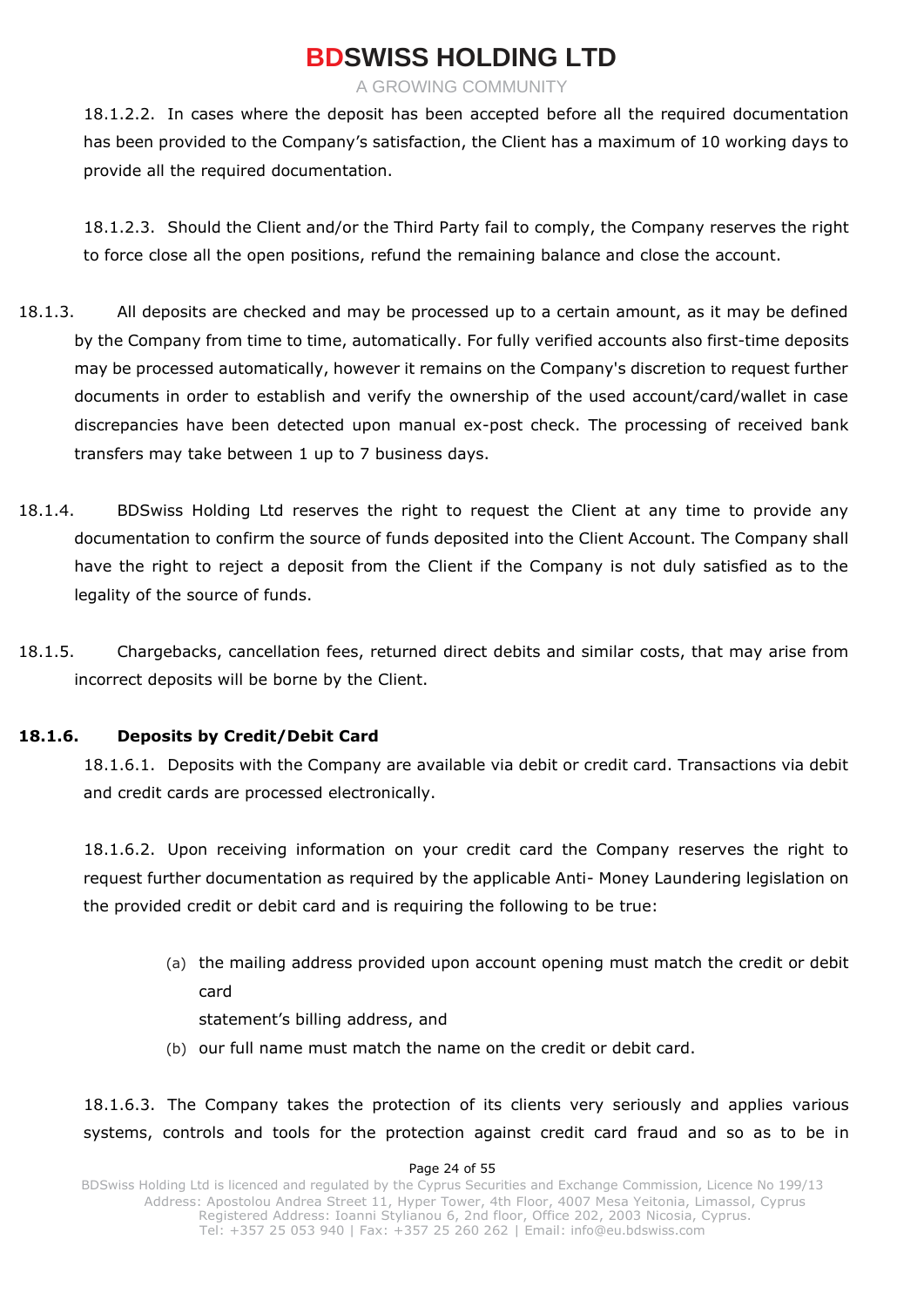A GROWING COMMUNITY

compliance with all applicable Anti-Money laundering laws and regulations.

18.1.6.4. In case violation or a possible violation is detected by the Company's systems or told as well as by the systems and tools of the Company's Payment Service Providers or the Client or the Third Party fails to pass the security and authentication checks, appropriate measures will be taken in order to prevent any fraudulent activities and ensure the client's protection. The measures may include but are not limited to:

- (a) investigation, further checks and/or request of further documentation in order to verify the credit or debit card details and ensure that you are the legitimate owner or user of the card;
- (b) delay of transactions' processing due to the ongoing investigation;
- (c) cancellation of fraudulent transactions as soon as they are detected;
- (d) refusal of credit card deposit(s) in question and refund the net amount deposited to the same credit card account and via the same payment method through which the deposit(s) was made;
- (e) block access to our trading facilities;
- (f) seize any profits and/ or revenues generated directly or indirectly by exercising any such prohibited trading activity and cancel any Account(s) and any open Trades associated with the credit card that has been identified as fraudulent;
- (g) deny processing transactions exceeding the limits/ restrictions and/or failure to pass the security and authentication checks.

18.1.6.5. The Company reserves the right to request additional information and/or documentation in regard to the deposits and transactions made by you within the Company's systems. The Company must be fully satisfied that you are the legitimate owner of the credit/debit card/bank account or other account used for the payment or authorized Third Party of the credit/debit card/bank account or other account used for the payment. In case of a doubt or non-compliance with requested information or documentation, the Company reserves the right to return the funds to its origin via the same payment method through which the payment was made (in the event the funds have been used for trading, the Company shall only return the remaining account balance). We may proceed with a termination of the account.

18.1.6.6. The Company reserves the right, at our sole discretion, to impose such deposit limits and restrictions as it deems fit.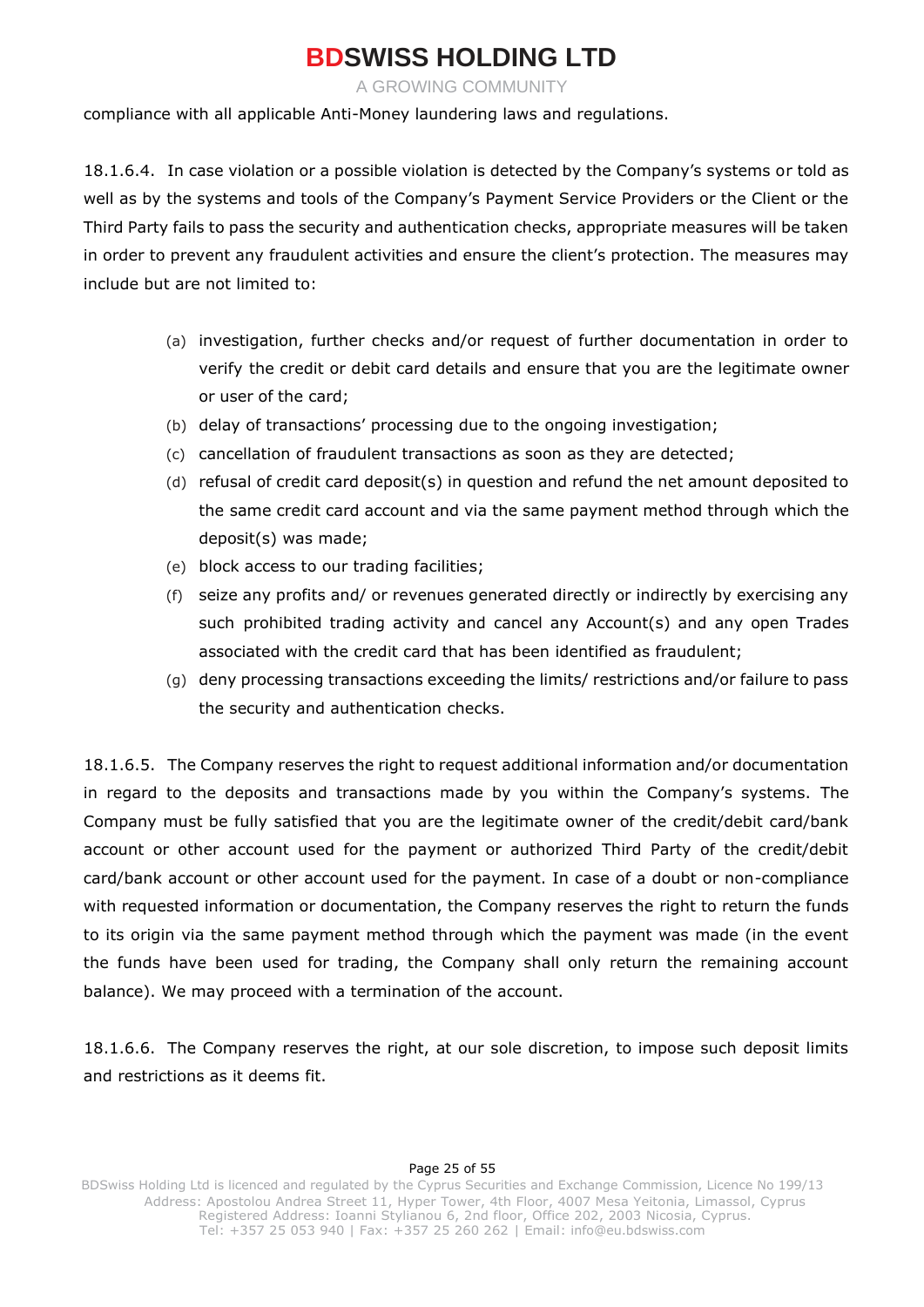A GROWING COMMUNITY

### **18.2. Withdrawals**

- 18.2.1. The Company shall process withdrawals of Client Funds upon the Company receiving a relevant request from the Client, through its Trading Platform, in the method and means accepted by the Company from time to time.
- 18.2.2. The Company checks and processes automatically all withdrawal requests up to a certain amount as may be defined by the Company from time to time.
- 18.2.3. The Company reserves the right to charge a fixed fee of €10 (ten euros) or trading account currency equivalent for bank wire withdrawals below €100 (euros) or trading account currency equivalent.
- 18.2.4. In addition, for withdrawals via bank wire the following exceptions apply:
	- (a) for international payments, the minimum withdrawal amount is €50 (fifty euros) or trading account currency equivalent net i.e. after the deduction of fees. For amounts that remain below the required €50 (fifty euros) an alternative withdrawal method can be used, if available.
	- (b) for SEPA transfers a minimum amount of €5 (five) or trading account currency equivalent net i.e. after deduction of the fees.
- 18.2.5. For all other withdrawals, except credit card withdrawals, amounting to €20 (twenty euros) or trading account currency equivalent or less the Company reserves the right to charge a fixed withdrawal fee of €10 (ten euros) or trading account currency equivalent.
- 18.2.6. The Company processes all clients' withdrawal requests to withdraw funds on the same day that the request to withdraw funds was made, or the next working day if the client's request is received outside of Normal Business Hours, as soon as the withdrawal request has been checked and contains all necessary information.
- 18.2.7. The Client understands that any reference to a timeframe for the funds to appear and/or be released in their bank account, published on the Company's websites or in any other form of communication and/or announcement made by the Company is approximate only. The Client understands that any such timeframe may vary, and the Company accepts no responsibility in any way whatsoever if the funds are not credited to the Client's bank account within a certain timeframe.
- 18.2.8. Withdrawals should be made using the same method used by the Client to fund his/her Trading

#### Page 26 of 55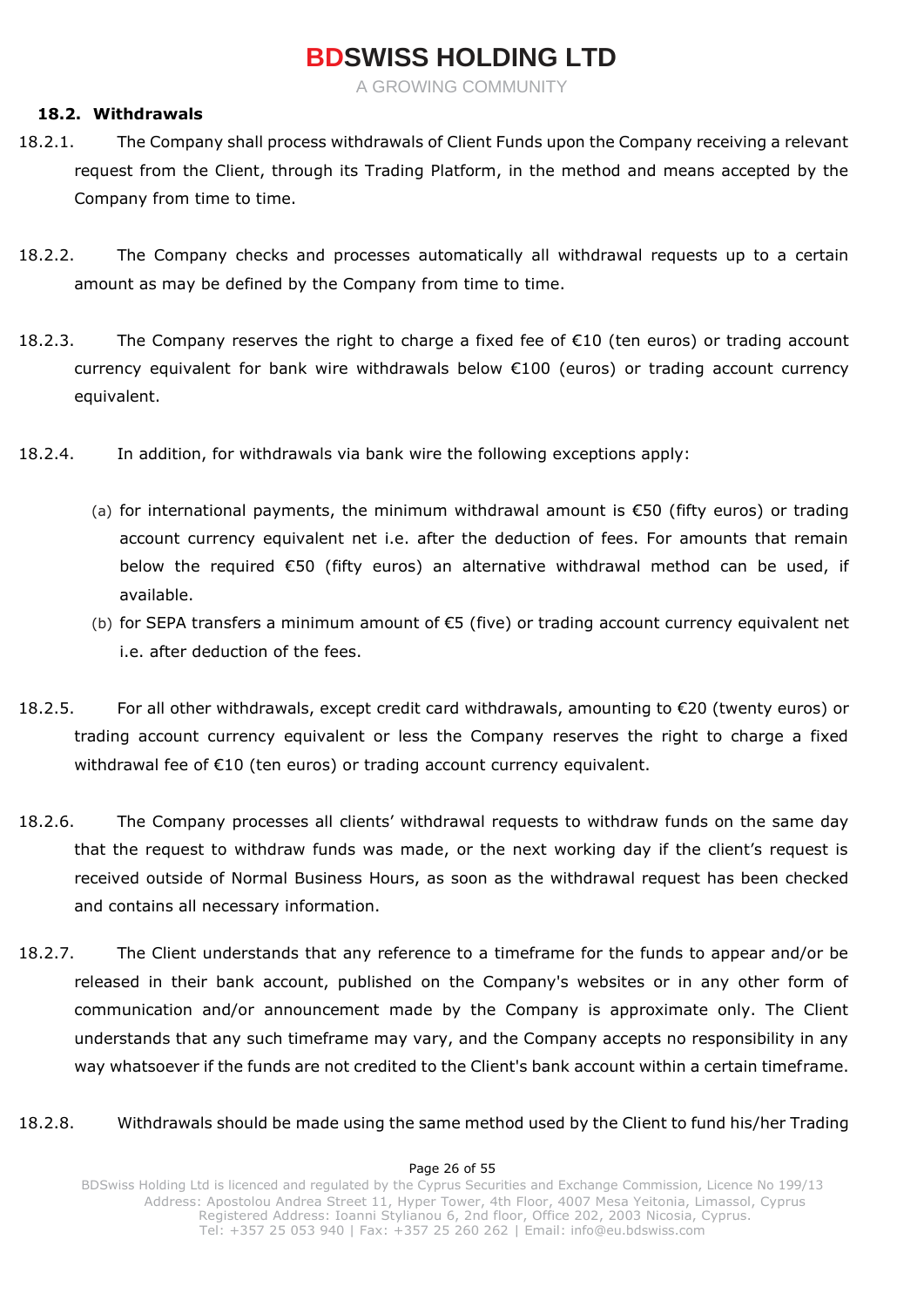A GROWING COMMUNITY

Account and to the same remitter.

- 18.2.9. The Company reserves the right to decline or cancel a withdrawal with a specific payment method and to suggest another payment method where the Client needs to complete a new withdrawal request for which the Client will need to proceed with a new withdrawal request and supply further supporting documentation, upon request, for the Company's internal checks and proper processing of the withdrawal request. In the event that the Company is not fully satisfied with the documentation provided in relation to a withdrawal request, it can request for additional documentation and if the request is not satisfied, the Company can reverse the withdrawal request and deposit the funds back to the Client's trading account.
- 18.2.10. All the Profits generated can be withdrawn by the Client via bank wire and/or via any other method as may be specified and available from time to time by the Company on the client dashboard, after providing the required documentation and information as requested by the Company.
- 18.2.11. Upon the Company receiving an instruction from the Client to withdraw funds from the Trading Account, the Company shall pay the said amount, subject to one or more of the following requirements are met:
	- a) the withdrawal request includes all required information;
	- b) the withdrawal request of the deposited amount(s) has been placed to the account from which the money was originally deposited;
	- c) the account where the transfer is to be made belongs to the Client; we may request evidence from the Client that such an account is in the Client's name and/or his/her ownership before processing such payment;
	- d) there is no Force Majeure event which prevents the Company from processing the withdrawal.

### **General**

- 18.3. The Company has the right to refuse a client's transferred funds and/or to cancel your deposits and remit them back to you in any of the following cases but not limited to:
	- (a) in case you fail to provide any documents requested from you either for client identification purposes or for any other reason, including verifying the source of wealth;
	- (b) in case there is any suspicious or concern that the submitted documents may be false or fake;
	- (c) in case there is a suspicious that you are involved in illegal or fraudulent activity or you engage in abusive trading practices;

#### Page 27 of 55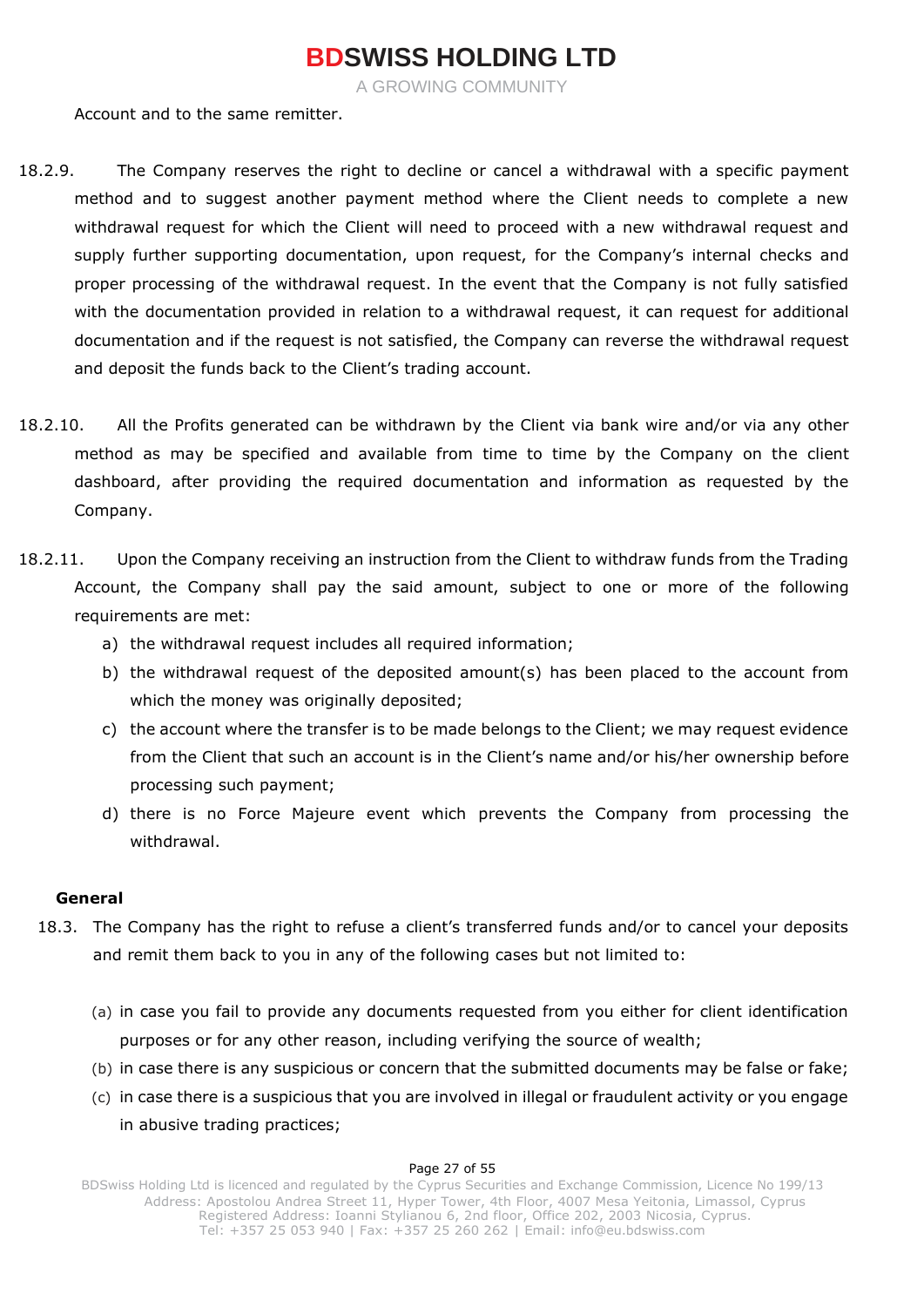A GROWING COMMUNITY

- (d) in case it came to our attention that your credit or debit card (or any other payment method used) has been lost or stolen;
- (e) where we cannot identify you as an original remitter of the funds or where we are unable to return the funds to the same source of payment; and/or
- (f) where we do so in order, in our reasonable judgment, to comply with Applicable Laws and Regulations.
- 18.3.1. The Company accepts no responsibility for fees or charges applied on any transaction by your financial institution and/or by payment services providers involved (such as intermediary bank, receiving bank, credit card provider) and/or currency exchange rates resulting from the payment of such amount.
	- 18.4. In case the Company is unable to remit the funds, or any partial amount thereof, to the same remitter from and by the same payment method trough which such funds were initially received by us, we reserve the right, but shall not be obliged under no circumstances, to transmit the funds in an alternative payment method selected by us, at our sole discretion, in any currency we deem fit (regardless of the currency in which the initial deposit was made).
	- 18.5. Where you receive funds from us by mistake, you agree to hold such funds in trust for the benefit of the beneficial owner. In the event you use any of the funds received by mistake, we will have a claim on those funds, together with and profit derived from the use of funds, on behalf of the beneficial owner. In the same way, we shall not compensate you for any losses incurred by you as a result of you using the said funds. The claim for the full amount shall remain.
	- 18.6. In case company decides to refund the third-party deposit, only the remaining balance will be refunded.

### **19. CHARGES**

- 19.1. Taking into account the overarching obligation to act in accordance with the best interest of clients and the importance of informing clients, on an ex-ante basis, of all costs and charges to be incurred, as per Regulation 2017/565, this information is available at the Company's website at https://eu.bdswiss.com/forex/more-information/forex-asset-list/ and in the Company's KID published on its website. The Client is solely responsible for requiring clarifications from the Company in relation to the above, if necessary.
- 19.2. By accepting the Client Agreement, the Client has read, understood and accepted the information available on the Company's Website eu.bdswiss.com, in which all related spreads, charges,

#### Page 28 of 55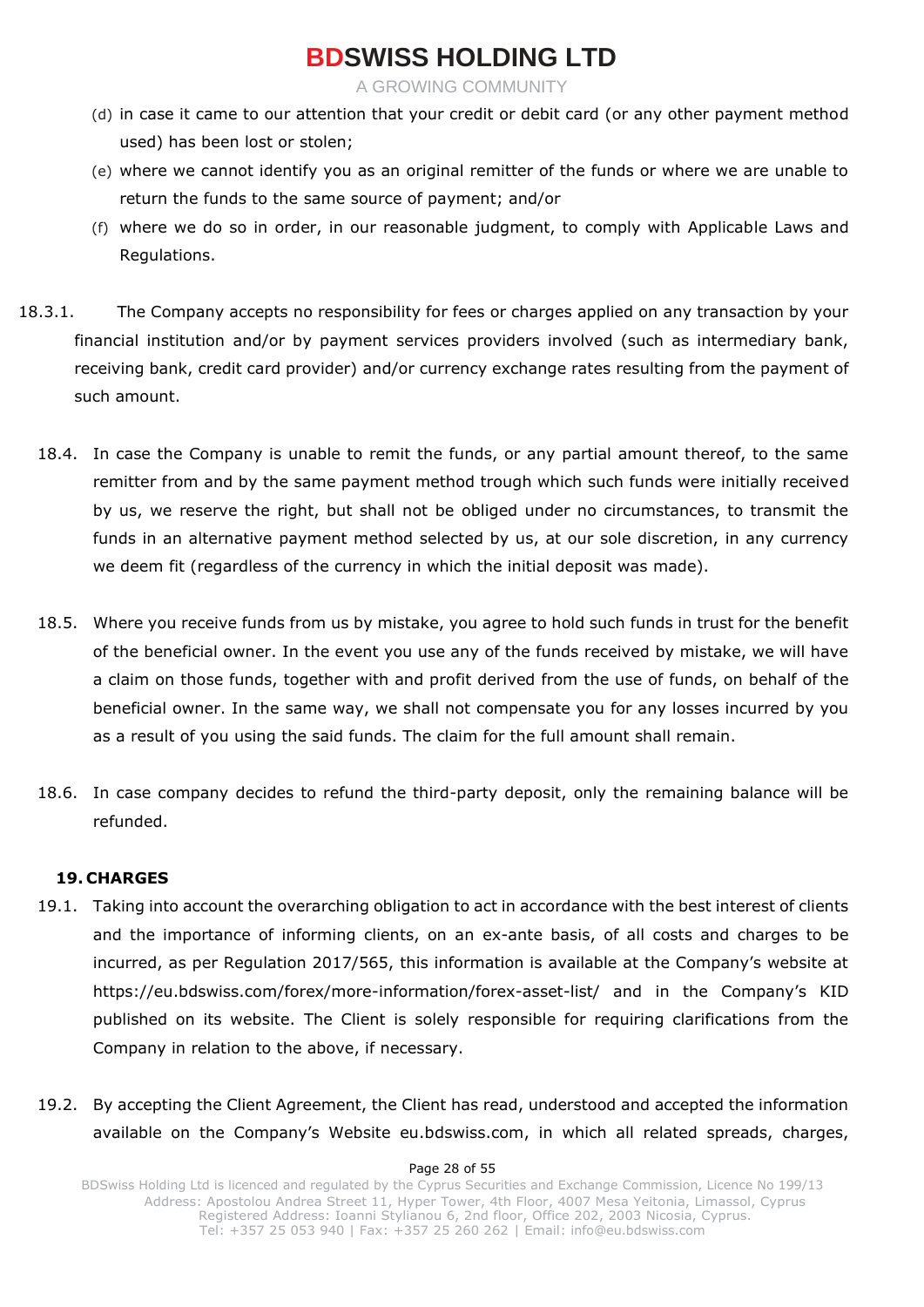A GROWING COMMUNITY

margin, interest and other rates are explained. The Company reserves the right to amend, from time to time, at its discretion any of the charges applicable to Client when trading financial instruments without prior written notice to the latter; such amendments will be available on the Company's Website eu.bdswiss.com which the Client must review during the period the Client is dealing with the Company and especially before and after placing any orders to the Company.

#### **Inducements**

- 19.3. The Client should note that not all charges are represented in monetary terms; for example, charges may appear as a percentage of the value of a CFD; therefore, the Client needs to ensure that he/she understands the amount that the percentage amounts to.
- 19.4. The Company shall refer to any commission/inducement obtained, in consideration for the transmission of Clients Orders for execution to the Execution Venue and disclose information in relation to these commissions to the Client either on its website and/or by email as provided by Applicable Regulations. At least once a year, the Company must inform its clients on an individual basis about the actual amount of payments received.
- 19.5. The Client should note that any applicable charges will be instantly deducted from his/her Trading Account.
- 19.6. **Spread(s) and Commission(s):** The applicable spread(s) and commission(s) charged when conducting a trade are available online on the Company's website https://eu.bdswiss.com/forex/more- information/forex-asset-list/.
- 19.7. In respect of any transactions to be effected OTC, the Company shall be entitled to quote prices at which the Execution Venue is prepared to trade with the Client. Save where the Company exercises any rights it may have under the Terms to close a Contract, it is the Client's responsibility to decide whether or not it wishes to enter into a Contract at such prices.
- 19.8. The information about all costs and charges, will be aggregated to allow the client to understand the overall cost as well as the cumulative effect on return of the investment, and where the client so requests, an itemised breakdown will be provided.
- 19.9. The Company does not accept or retain any fees and/or non-monetary benefits.
- 19.10. Other charges: the Company reserves the right to charge extra service fees for any documents requested by the Client for his/her personal use such as but not limited to acknowledgement

#### Page 29 of 55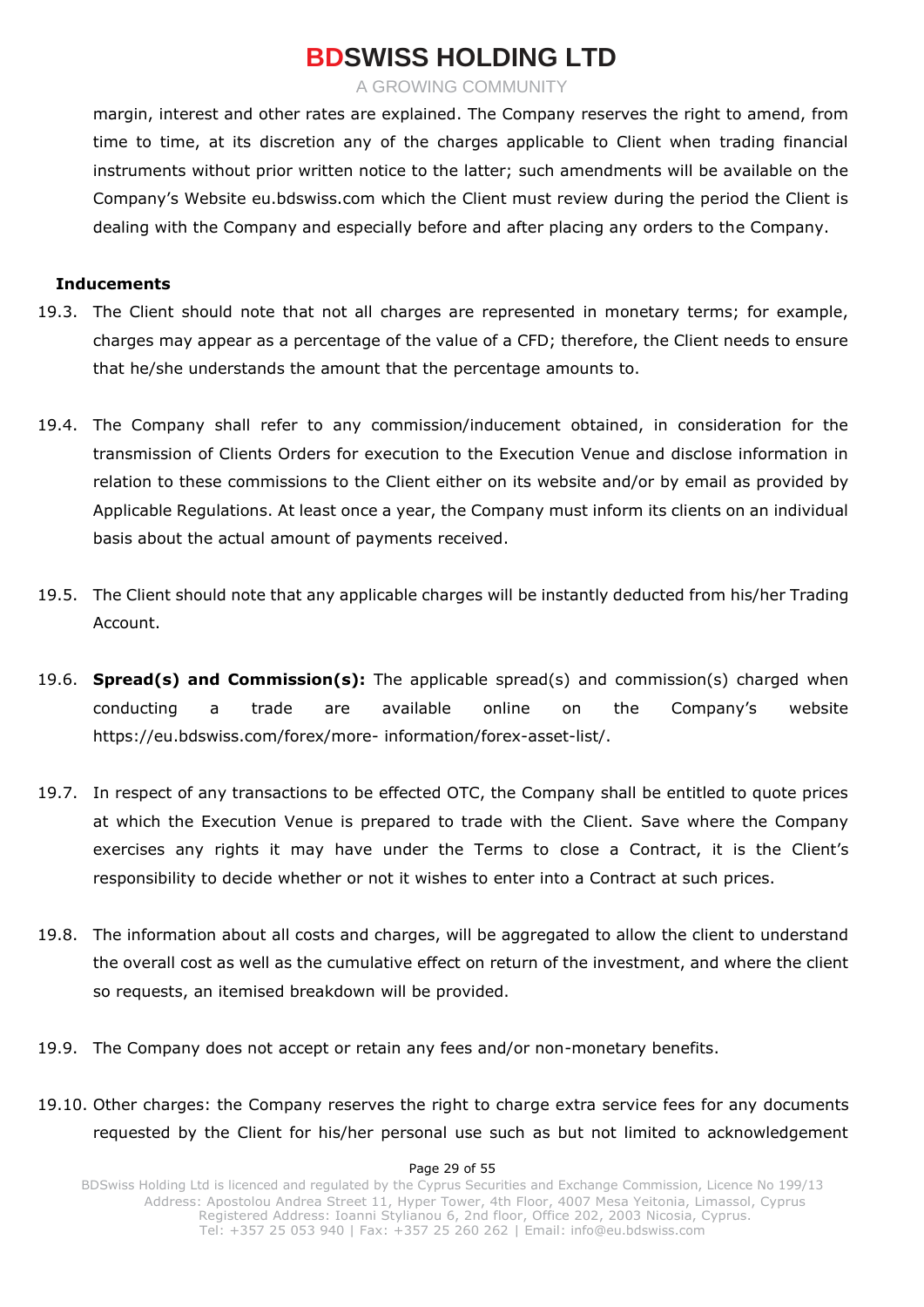A GROWING COMMUNITY

letters, account confirmation letters for tax purposes or communication retrieval other than already included in the dedicated section for data transfer on the Client's dashboard. The Company will communicate the fees to the Client upon receiving a request for any of the requested documentation.

19.11. The fees and charges are denoted in Euro. The Euro amount or trading account currency equivalent will be deducted from the Client's account balance upon delivering the requested document.

### **20. MARGIN CALLS**

- 20.1. The Client shall pay to the Execution Venue on demand:
	- (a) Such sums of money by way of deposits or as initial or variation Margin as the Company may from time to time require;
	- (b) Any amount necessary for maintaining a positive balance in any and all Accounts.
- 20.2. In the event that a negative balance occurs in the Client's Trading Account due to Stop Out, the Company will make a relevant adjustment of the full negative amount so as to the Client not to suffer the loss as per our Negative Balance Policy.
- 20.3. Before you are allowed to enter into a Transaction, you will generally be required to deposit money with us (known as "Margin"). This Margin will be calculated as a proportion of the overall Transaction value. This means that you will be using 'leverage' or 'gearing' and this can work for or against you. For example, a small price movement in your favour can result in a high return on the Margin placed for the CFD, but a small price movement against you may result in substantial losses.
- 20.4. We are not obliged to make a Margin Call and you are responsible for maintaining appropriate arrangements with us at all times for the communication of Margin Calls. Any open position is deemed to be at risk of being closed as soon as the account enters into a margin call. It is your responsibility to monitor, at all times, the funds available in your Trading Account to cover any Margin required as a result of your trading decisions. A margin close out rule on a per account basis. This will standardise the percentage of margin (at 50% of minimum required margin) at which we are required to close out one or more of yours open CFDs.
- 20.5. The Company may offer Margin Call service, which will be triggered if the margin level falls to 100% of required margin. In this case the Client will receive a notification that the margin level has dropped to 100% and the client should monitor the account closely. It is to be mentioned

#### Page 30 of 55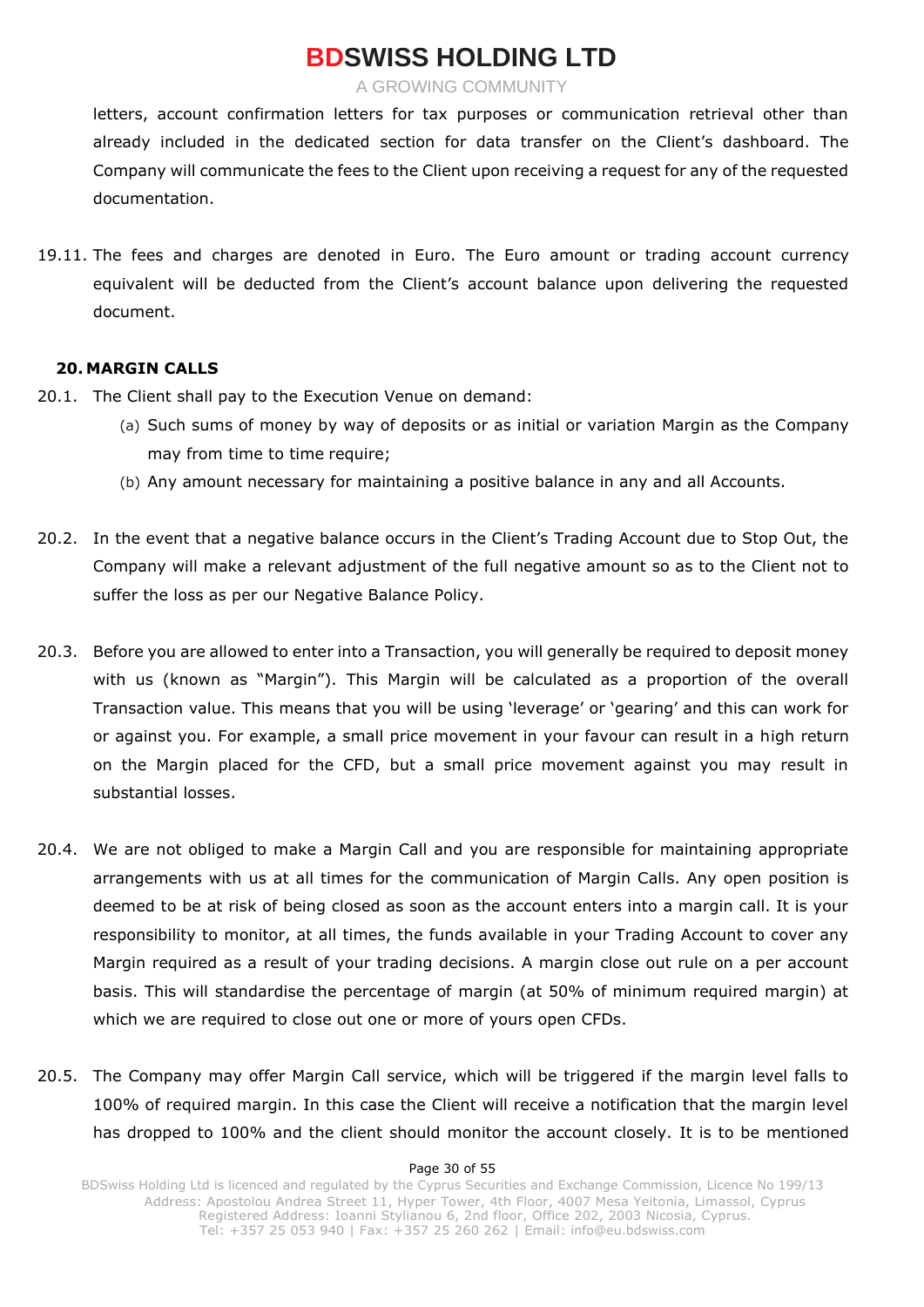A GROWING COMMUNITY

that connection problems or other technical issues may cause for the Margin Call to be delayed. Therefore, as explained in 20.4 the Client should not rely on the Margin Call service, monitor the accounts and margin levels at all times and is solely responsible for ensuring the necessary funds are available on the trading account to maintain any open positions.

- 20.6. In order to open a Transaction for an Underlying Asset, you undertake to provide the Initial Margin in your Trading Account. In order to keep a Transaction open, you undertake to ensure that the amount in your Trading Account exceeds the Maintenance Margin. You acknowledge that the Margin for each Underlying Asset differs and may be changed by us in our sole discretion from time to time.
- 20.7. Deposits into your Trading Account can be made by wire transfer or another method of payment, to a bank account, or other location, as we may notify to you from time to time. Based on the amount of money you have in your Trading Account, we retain the right to limit the amount and total number of open Transactions that you may wish to open or currently maintain on the Trading Platform. It is understood that each different type of Trading Account offered by us from time to time may have different Margin Requirements.

### **21. PAYMENTS AND SET-OFF IN THE TRADING ACCOUNT**

- 21.1. It is possible that other costs, including taxes, relating to transactions carried out on the Trading Platform may arise for which you are liable, and which are neither paid via us nor imposed by us. Without derogating from your sole and entire responsibility to account for tax due, you agree that we may deduct tax, as may be required by the applicable law, with respect to your trading activity on the Trading Platform. You are aware that we have a right of set-off against any amounts in your Trading Account with respect to such tax deductions, and you hereby authorize us to withdraw amounts from your Trading Account with which to pay such taxes. You shall have no claim against us with regard to such deductions. You further agree that such deductions do not derogate from our rights to make Margin Calls under this Agreement.
- 21.2. The Company retains a right of set off and may, at its discretion, from time to time and with the Client's authorization, set-off any amounts held on behalf and/or to the credit of the Client against the Client's obligation to the Company.

### **22. REPRESENTATIONS AND WARRANTIES**

22.1. You agree that each of the following representations and warranties are deemed repeated each time you open or close a Transaction by reference to the circumstances prevailing at such time:

Page 31 of 55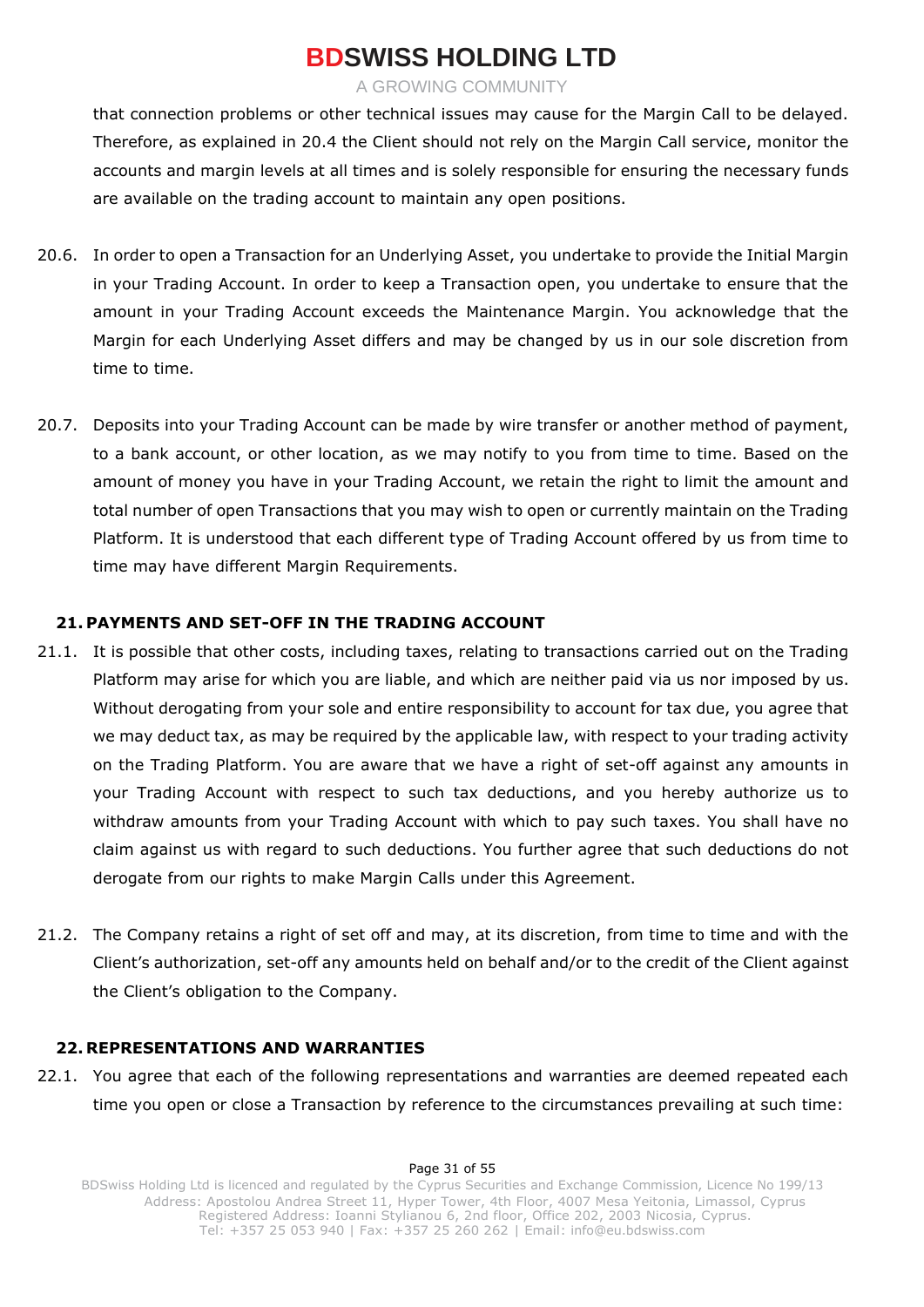A GROWING COMMUNITY

- (a) that you have not been coerced or otherwise persuaded to enter into the Client Agreement.
- (b) the Registration Data provided to us during the Account Opening Procedure and at any time thereafter is complete, true, accurate and not misleading in all respects and the documents provided to the Company are authentic.
- (c) that any documents or evidences provided by the Client to the Company, as may be required by the Company, throughout the duration of the Agreement, are valid and authentic and if the Company at its sole discretion believes that the document or evidence provided is in any way incorrect or invalid, it has the right to request an alternative document putting, if it deems necessary at its sole discretion, all the transactions on hold until the requested document has been provided.
- (d) that you are of legal age and/or over eighteen (18) years of age (in case the Client is a natural person) or have full capacity (in case the Client is a legal person); therefore, the Client can enter into a legally binding Agreement.
- (e) that you are of sound mind, legal age and legal competence.
- (f) that you are duly authorized to enter into this Client Agreement, to open each Transaction and/or Contract and to perform your obligations hereunder and thereunder and have taken all necessary action to authorize such execution, delivery and performance;
- (g) you understand how the Transactions hereunder operate before you place an offer to open a Transaction on the Trading Platform. By doing so, you warrant that you understand the terms and conditions of the Client Agreement, and any legal and financial implications thereof.
- (h) you have read and understand the Risks Disclosure(s) found on the Company's Website;
- (i) you have taken all reasonable steps to understand the specifications and characteristics of the Trading Platform and the associated hardware, software, data processing and telecommunication systems and networks required to access and operate the Trading Platform.
- (j) You are acting as a principal and not as agent or representative or trustee or custodian on behalf of someone else. The Client may act on behalf of someone else only if the Company specifically consents to this in writing and provided all the documents required by the Company for this purpose are received.
- (k) any person representing you in opening or closing a Transaction will have been, and the person entering into the Client Agreements on your behalf is, duly authorized to do so on your behalf;
- (l) you are not an employee of any Underlying Market, a corporation in which any Underlying Market owns a majority of the capital stock, a member of any Underlying Market and/or firm registered on any Underlying Market or any bank, trust or insurance company that

#### Page 32 of 55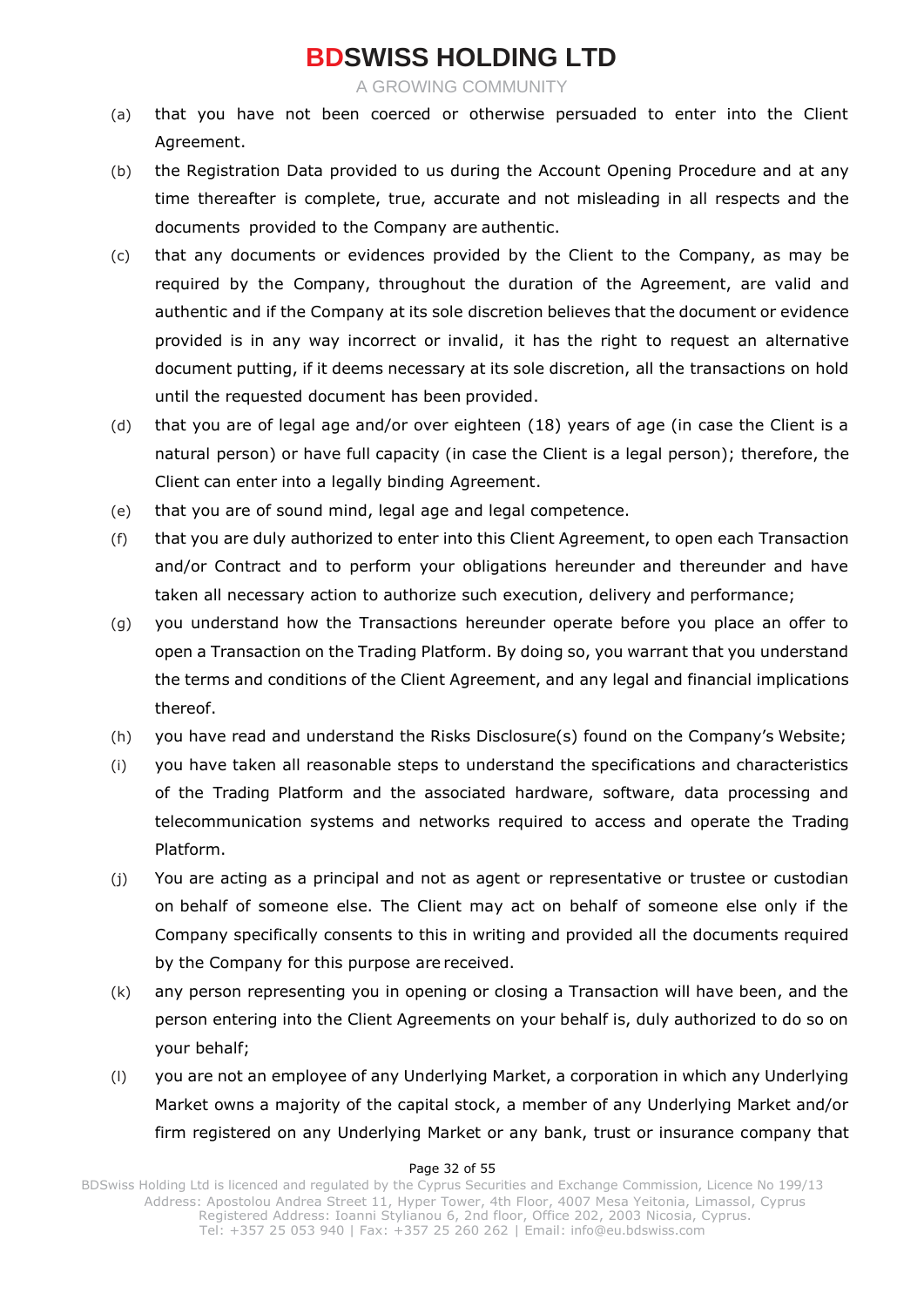A GROWING COMMUNITY

trades in Financial Instruments covered under this Agreement between us.

- (m) you will not enter into any Transaction for the purposes of arbitrage, Scalping or to exploit any temporal and/or minor inaccuracy in any rate or price offered on the Trading Platform.
- (n) you have obtained all relevant governmental or other authorizations and consents required by you in connection with the Client Agreement and in connection with opening or closing.
- (o) Transactions and such authorizations and consents are in full force and effect and all of their conditions have been and will be complied with;
- (p) the execution, delivery and performance of the Agreement and your use of the Trading Platform including each Transaction you complete thereto will not violate any law, ordinance, charter, by-law or rule applicable to you, in the jurisdiction in which you are resident, or any agreement by which you are bound or by which any of your assets are affected.
- (q) other than in exceptional circumstances you will not send funds to your Trading Account from any bank account other than as stipulated in the Registration Data. Whether exceptional circumstances exist will be determined by us from time to time;
- (r) the funds deposited with the Company, belong to the Client and are free of any lien, charge, pledge or other impediment.
- (s) the Client funds used for trading are not in any direct or indirect way the proceeds of any illegal activity or used or intended to be used for terrorist financing.
- (t) you are not a Politically Exposed Person and do not have any relationship (for example relative or business associate) with a person who holds or held in the last twelve months a prominent public position. If the above statement is untrue and in the event that you have not disclosed this already in the Account Opening Application Procedure, you will inform the Company as soon as possible and you will notify the Company if at any stage during the course of this Agreement you become a Politically Exposed Person.
- (u) you confirm that you consent to the Company providing you with information, including, without limitation, information about amendments to the terms and conditions, marketing information, costs fees, this Agreement, Policies and information about the nature and risks of investments by posting such information on the Website and/or email.

### **23. COMPANY'S FEES**

23.1. By accepting the terms and conditions specified in this agreement, the Client has read and understood and accepted the information uploaded and found on the Company's main website, in which all related commission, costs and financing fees are explained. The Company may amend from time to time at its own discretion all such commission, costs and financing fees. All information relating to the aforementioned amendments will be available on the main website

#### Page 33 of 55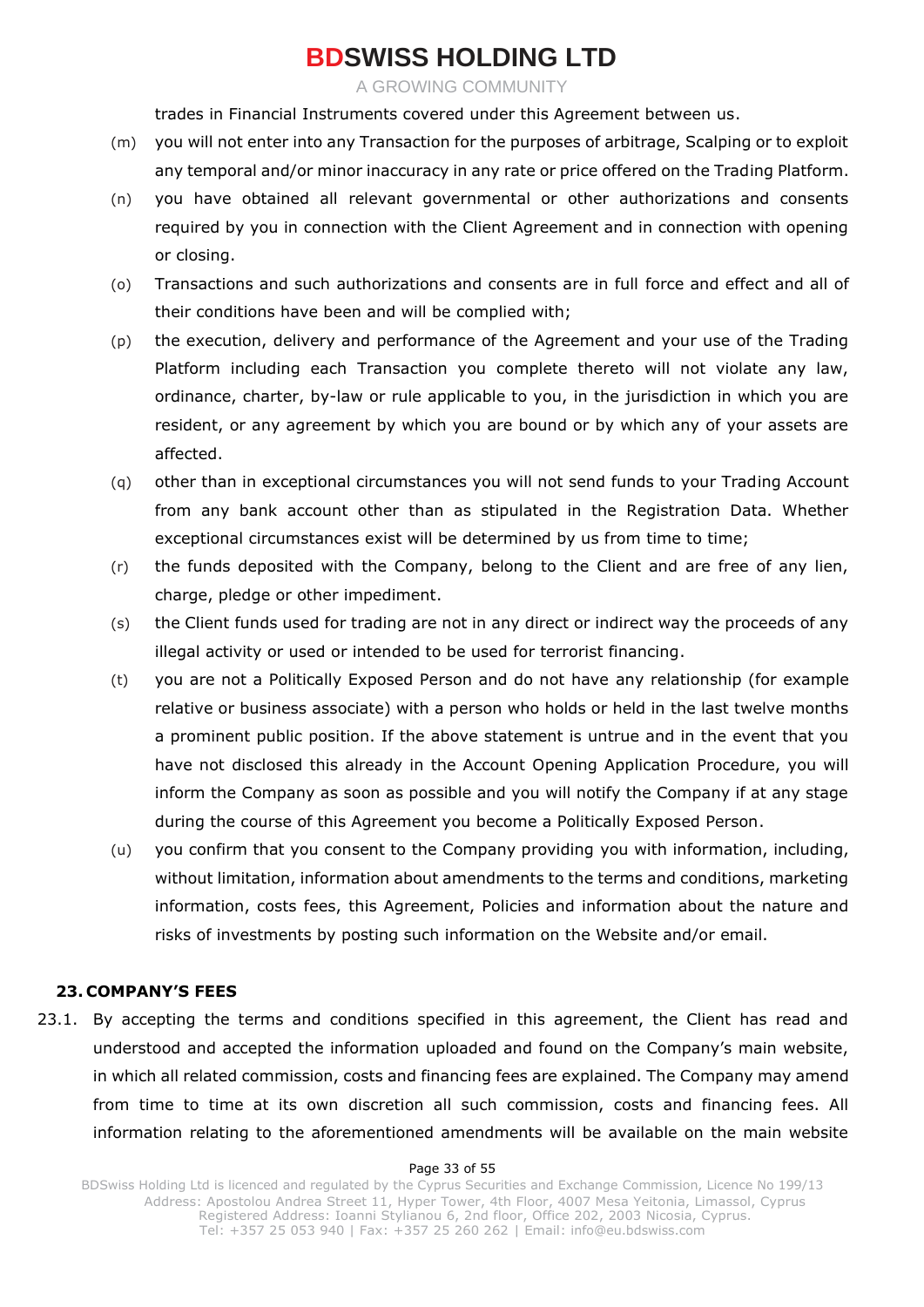A GROWING COMMUNITY

which the Client must review and check for changes during the period that he is dealing with the Company and especially before placing any orders with the Company. The Client is deemed to have seen, reviewed and considered the Company's commission, costs and financing fees and any changes that the company may make thereto from time to time.

### **24. LIMITED LIABILITY**

- 24.1. We undertake to supply steady Services on the website. However, we assume no responsibility for any error, omission, interruption, deletion, defect, delay in operation or transmission, communications line failure, theft or destruction or unauthorized access to, or alteration of, the website or Services. We are not responsible for any problems or technical malfunction of any telephone network or lines, computer online systems, servers or providers, hardware, software, failure due to technical problems or traffic congestion on the Internet or on any of the website or Services.
- 24.2. To the maximum extent permitted by applicable law, under no circumstances shall we be responsible for any loss or damage resulting from use of the website or Services, from any content posted on or through the website or Services, or from the conduct of any users of the website or Services, whether online or offline.
- 24.3. The Company shall bear no responsibility for any loss as a result of any acts and / or omissions, weather carried out by the Client or by a Third Party on the Client's behalf in relation to your transactions to us.
- 24.4. We can face technical or system error which is beyond the Company's reasonable control. Although there are events such as power supply, telecommunication issues, natural disasters etc. that cause system interruption beyond the service providers' control. When such an error occurs during the execution of clients' orders the Company accepts no liability with the exception of any grossly negligence, fraudulent, dishonest or criminal conduct on the part of the Company, its directors, its officers or employees when acting within the scope of the service agreement. Any such liability that may arise from the Company's side, could be limited to the difference between the purchase and sale price, if the order in question would have been executed without the occurrence of any error.
- 24.5. The Company does not take any responsibility or guarantee the functioning and availability of any of the payment methods offered and used from time to time by the Company. It remains the responsibility of the Client to make sure sufficient funds are available on his/her trading account at all times. The Client should be aware that in some cases intermediary banks may hold the

#### Page 34 of 55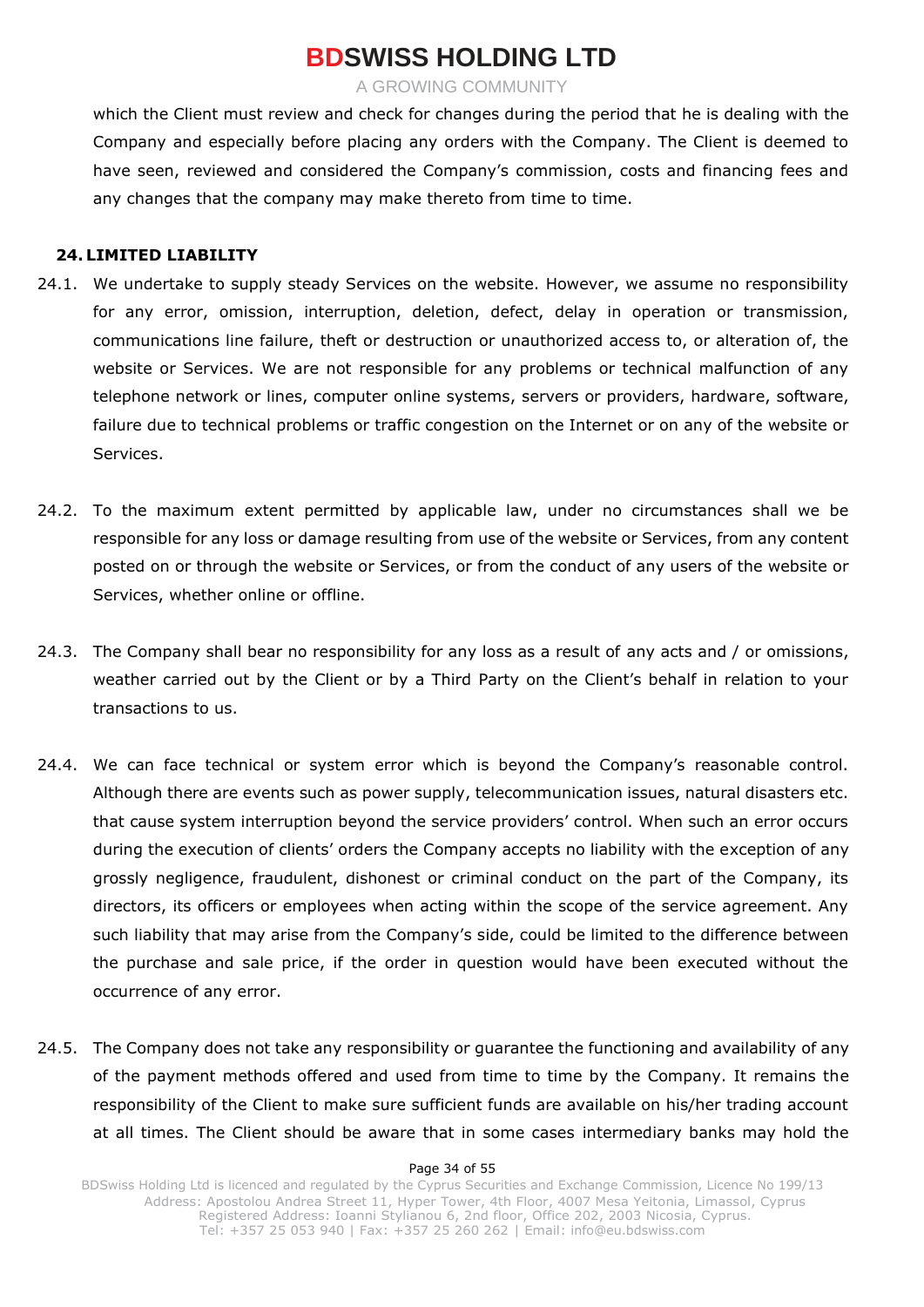A GROWING COMMUNITY

funds the Client attempts to deposit or withdraw from his/her trading account, which may delay the transfer of funds and which the Company has no control over.

### **25. INDEMNITY**

25.1. The Client shall indemnify or indemnify on demand, the Company for any costs incurred under the provision of investment or ancillary services by the latter, including but not limited to (i) the Client's breach of the Client Agreement or (ii) false or misleading information provided by the Client to BDSwiss Holding Ltd.

### **26. TERMINATION**

- 26.1. The Client has the right to terminate the Agreement by giving the Company at least ten (10) business days written notice, specifying the date of termination in such, on the condition that in the case of such termination, all Clients' Open Positions shall be closed by the date of termination.
- 26.2. The Company may terminate this Agreement by giving the Client a five business (5) days written notice, specifying the date of termination therein.
- 26.3. The Company may terminate the Agreement immediately without giving any notice in the following cases:
	- (a) Death of a Client;
	- (b) In case of a decision of bankruptcy or winding up of the Client is taken through a meeting or through the submission of an application for the aforementioned;
	- (c) Termination is required by any competent regulatory authority or body;
	- (d) The Client violates any provision of the Agreement and in the Company's opinion the Agreement cannot be implemented;
	- (e) The Client violates any law or regulation to which he is subject, including but not limited to, laws and regulations relating to exchange control and registration requirements;
	- (f) The Client involves the Company directly or indirectly in any type of fraud. An Event of Default as defined in Section 27 of this Agreement occurs.
- 26.4. The termination of the Agreement shall not in any case affect the rights and obligations which have arisen or any existing commitments or any contractual provision which was intended to remain in force after the termination and in the case of termination, the Client shall pay:
	- (a) Any outstanding costs or pending fee(s) of the Company and any other amounts payable to the Company;

#### Page 35 of 55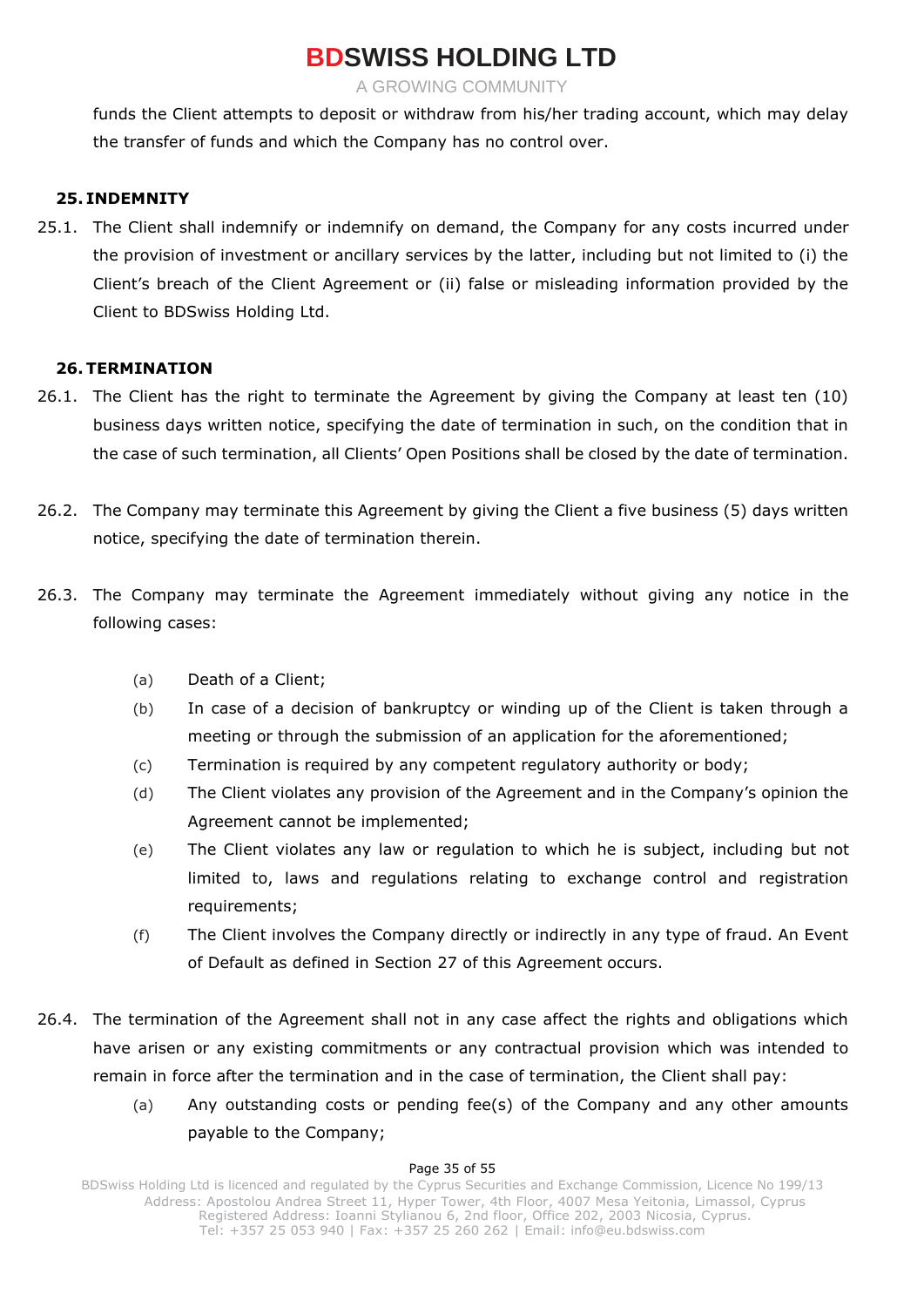A GROWING COMMUNITY

- (b) Any charges and additional expenses incurred or to be incurred by the Company as a result of the termination of the Agreement;
- (c) Any damages which arose during the arrangement or settlement of pending obligations.
- 26.5. Once notice of termination of this Agreement is sent and before the termination date:
	- (a) The Client has an obligation to close all his/her Open Positions. If he/she fails to do so, upon termination, the Company will close any Open Positions at current prices;
	- (b) The Company will be entitled to cease to grant the Client access to the Trading Platform(s) or may limit the functionalities the Client is allowed to use on the Trading Platform(s);
	- (c) The Company will be entitled to refuse to accept new Orders from the Client;
	- (d) The Company will be entitled to refuse to the Client to withdraw money from the Trading Account and the Company reserves the right to keep Client's funds as necessary to close positions which have already been opened and/or pay any pending obligations of the Client under the Agreement.
- 26.6. In case of breach by the Client in accordance with Paragraphs 26.3(e) and 26.3 (f), the Company reserves the right to reverse all previous transactions which place the Company's interests and/or all or any its clients' interests at risk before terminating the Agreement.

### **27. EVENTS OF DEFAULT AND RIGHTS ON DEFAULT**

- 27.1. Each and any of the following events shall constitute an "Event of Default", on the occurrence of which, the Company shall be authorised to exercise its rights in accordance to Paragraph 27.2. Below:
	- (a) The Client fails to make any payment or fails to perform any obligation due to the Company or fails to do any other act as required by this Agreement;
	- (b) The Client passes away or becomes of unsound mind or is declared absent;
	- (c) The Client is unable to pay his/her debts when they fall due;
	- (d) An application is made in respect of the Client for an interim order or if a bankruptcy petition is presented in respect of the Client or, if a partnership, in respect of one or more of the partners, or if a company, a receiver, trustee, administrative receiver or similar officer is appointed;
	- (e) The commencement by a third party of procedures seeking the Client's bankruptcy (in case of natural person) or the Client's insolvency or other similar voluntary case of liquidation (in case of legal person) under the applicable laws or any other similar proceedings which are analogous to those pre- mentioned in relation to the Client;

#### Page 36 of 55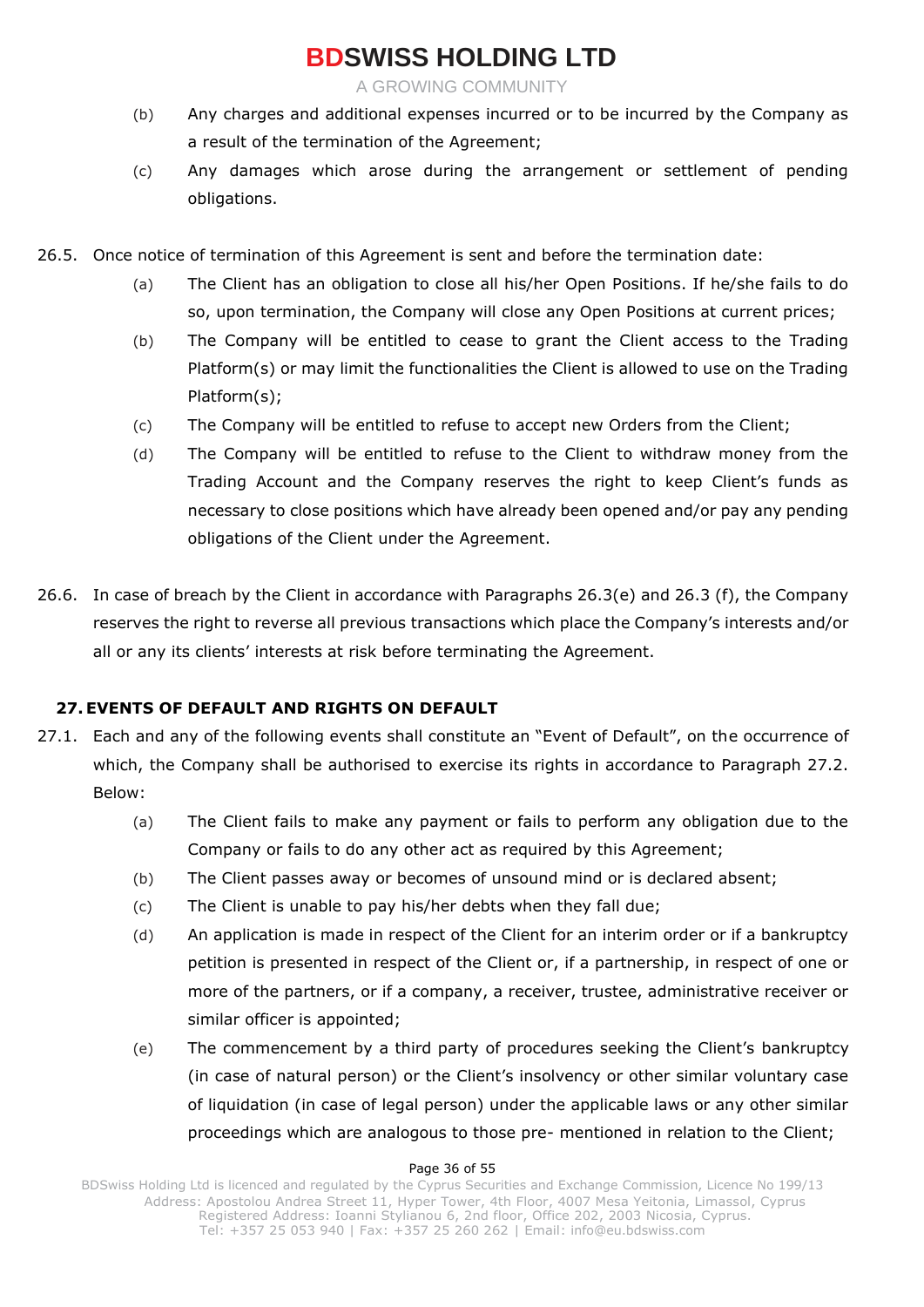A GROWING COMMUNITY

- (f) The Client takes advantage of delays occurred in the prices and places Orders at outdated prices, trades at off-market prices and/or outside operating hours and performs any other action that constitutes improper trading;
- (g) A petition is presented for the winding-up or administration of the Client;
- (h) An order is made or a resolution is passed for the winding-up or administration of the Client (other than for the purposes of amalgamation or reconstruction with the prior written approval of the Company);
- (i) The Client fails to fully comply with any obligations within the text of these Terms or any Contract including failure to meet margin requirements;
- (j) Any representation or warranty made or given or deemed made or given by the Client under this Agreement becomes untrue or proves to have been false or misleading in any material respect as at the time it was made or given or deemed made or given;
- (k) The Company is obliged to do so by operation of law;
- (l) Any other situation where the Company reasonably considers it necessary or desirable for its own protection or any action is taken or event occurs which the Company considers that might have a material adverse effect upon the Client's ability to perform any of its obligations under this Agreement.
- 27.2. If an Event of Default occurs the Company may, at its absolute discretion, at any time and without prior written notice, be entitled to take one or more of the following actions:
	- (a) Terminate this Agreement immediately without prior notice to the Client;
	- (b) Cancel any open positions;
	- (c) Temporarily or permanently bar access to the Platform and/or the Client's trading account or suspend or prohibit any functions of the platform;
	- (d) Reject or decline or refuse to transmit or execute any order of the Client;
	- (e) Restrict the Client's trading activity;
	- (f) debit the Account(s) for the amounts which are due to the Company;
	- (g) close or freeze any or all of the Accounts held with the Company;
	- (h) In the case of fraud, reverse the funds back to the real owner or according to the instructions of the law enforcement authorities of the relevant country;
	- (i) Cancel profits gained through abusive trading;
	- (j) Immediately cancel all trades that were executed by the Client;
	- (k) Take legal action against the Client for any losses suffered by the Company;
	- (l) Refuse to open new Accounts for the Client.
- 27.3. Without prejudice to the Company's other rights, the Company may, at any time and without notice, combine or consolidate all or any of the Accounts maintained by the Client with the

#### Page 37 of 55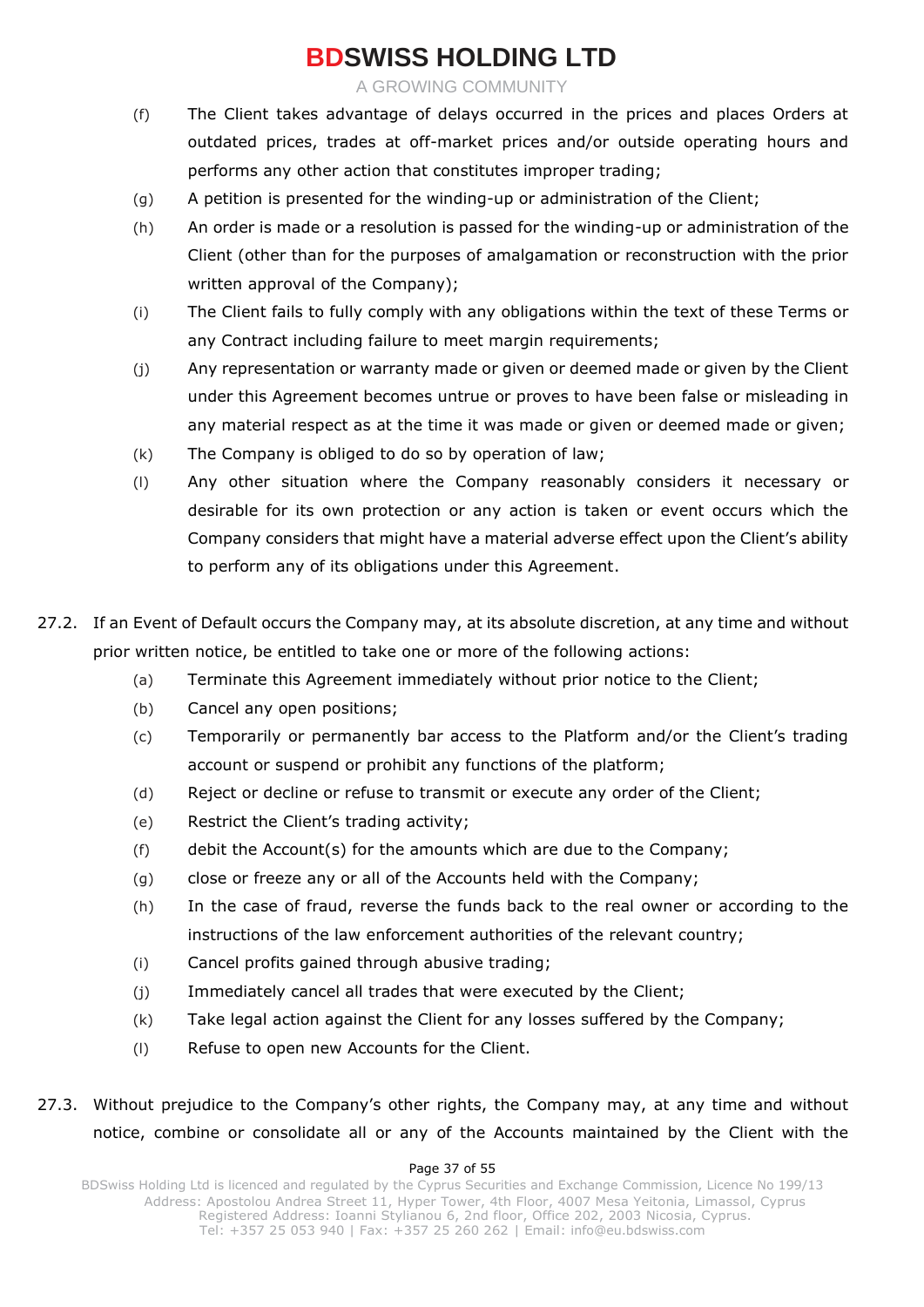A GROWING COMMUNITY

Company and off-set any amounts owed to or by the Company in such manner as the Company may determine.

### **28. CONFIDENTIAL INFORMATION**

- 28.1. The Company may collect client information directly from the Client (in the completed Account Opening Application Procedure or from his use of the Company's website otherwise) or from other persons including, for example, the credit reference agencies, fraud prevention agencies, banks, other financial institutions, third authentication service providers and the providers of public registers.
- 28.2. Client information which the Company holds is to be treated by the Company as confidential in accordance with Law 125(I)/2018 and the GDPR and the Company will never disclose any private or otherwise confidential information in regards to our clients and former clients to third parties without the express, written consent of our clients, and will not use client information for any purpose other than in connection with the provision, administration and improvement of the Services, anti-money laundering and due diligence checks, for administration of the Services, for research and statistical purposes and for marketing purposes. Information already in the public domain, or already possessed by the Company without a duty of confidentiality will not be regarded as confidential.
- 28.3. The Company has the right to disclose Client information (including recordings and documents of a confidential nature, card details) in the following circumstances:
	- (a) Where required by law or a court order by a competent Court;
	- (b) When it is necessary in order to perform verification analysis on the Client's identity for the purposes of safeguarding the client's account and securing his/her personal information;
	- (c) Where requested by CySEC or any other regulatory authority having control or jurisdiction over the Company or the Client or their associates or in whose territory the Company has Clients;
	- (d) To relevant authorities to investigate or prevent fraud, money laundering, terrorist financing or other illegal activity;
	- (e) To such an extent as reasonably required so as to execute Orders and for purposes ancillary to the provision of the Services;
	- (f) To credit reference and fraud prevention agencies, third authentication service providers, banks and other financial institutions for credit checking, fraud prevention, anti-money laundering purposes, identification or due diligence checks of the Client. To do so they may check the details the Client supplied against any particulars on

#### Page 38 of 55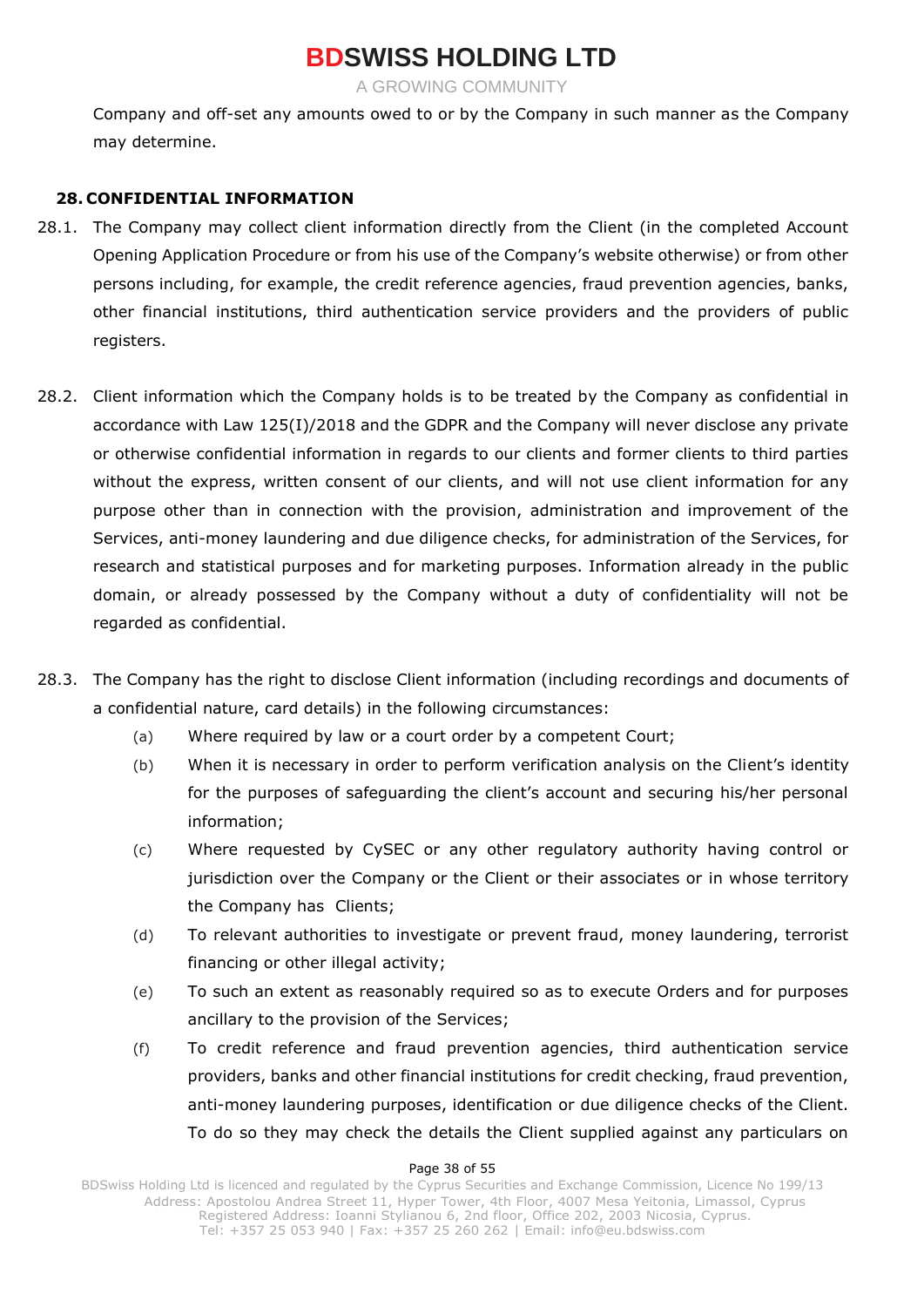A GROWING COMMUNITY

any database (public or otherwise) to which they have access. They may also use Client details in the future to assist other companies for verification purposes. A record of the search will be retained by the Company;

- (g) To the Company's professional advisors provided that in each case the relevant professional shall be informed about the confidential nature of such information and commit to the confidentiality herein obligations as well;
- (h) To other service providers who create, maintain or process databases (whether electronic or not), offer record keeping services, email transmission services, messaging services or similar services which aim to assist the Company collect, storage, process and use Client information or get in touch with the Client or improve the provision of the Services under this Agreement;
- (i) To a Trade Repository or similar under the Regulation (EU) No 648/2012 of the European Parliament and of the Council of 4 July 2012 on OTC derivatives, central counterparties (CCPs) and trade repositories (TRs) (EMIR);
- (j) Where necessary in order for the Company to defend or exercise its legal rights to any court or tribunal or arbitrator or Ombudsman or governmental authority;
- (k) At the Client's request or with the Client's consent;
- (l) To an Affiliate of the Company or any other company in the same group of the Company.
- 28.4. Without limiting the foregoing, the Company, a regulated Cyprus Investment Firm, is required to comply based on the Intergovernmental Agreement between Cyprus and the United States and has taken all reasonable steps to be considered in compliance with the Foreign Account Tax Compliance Act (FATCA) and the Common Reporting Standard (CRS). The Client may contact the Company for additional information and/or clarifications prior to the signing of this Agreement. The Client acknowledges and accepts that the Company, is required to disclose information in relation to your tax residency to the relevant authorities, as per the reporting requirements of CRS and FATCA.
- 28.4.1. The Company is currently not accepting any natural or legal US reportable persons as Clients.
	- 28.5. The Company will handle all of Client's personal information according to the relevant Laws and Regulations for the protection of personal information.
	- 28.6. You consent to us processing all such information for the purposes of performing under this Agreement and for the purpose of administering the relationship between you and us. You agree we may share your personal information with third parties for these purposes and we may also

#### Page 39 of 55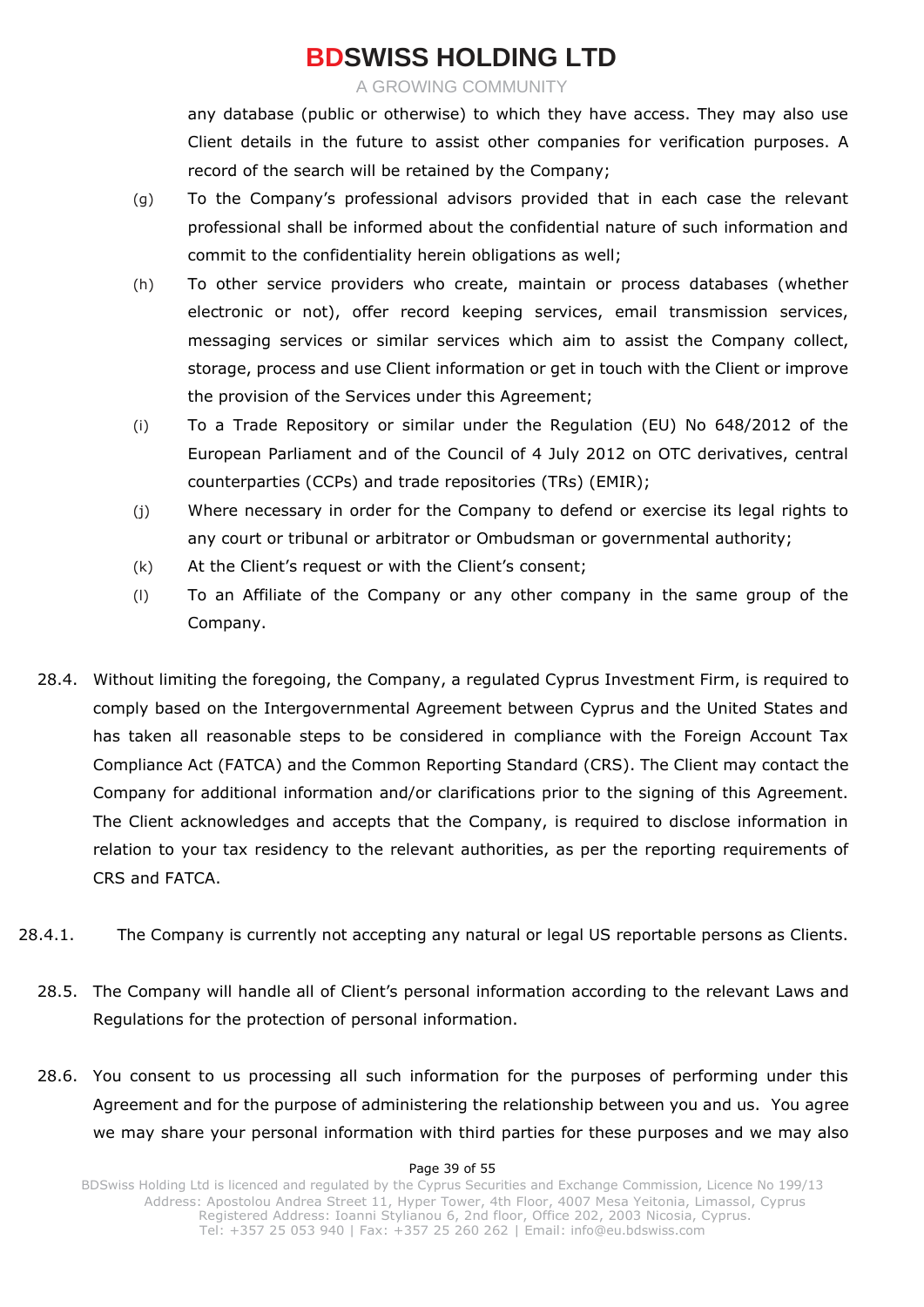A GROWING COMMUNITY

use the information for analysis and improving our product and services in line with our Privacy Policy found on our website.

28.7. You consent that you have read and accepted the terms of the "PRIVACY POLICY" that the Company has adopted as this policy is mentioned in detail in the Company's main website public and available to all Clients.

### **29. COMPLAINTS PROCEDURE**

- 29.1. The Company considers having a complaint when the complainant has filled out the relevant Complaint Form, found in our Complaints Policy, and submitted it to the Company via the following methods:
	- (a) [By email at](mailto:complaints@bdswiss.com) [complaints@eu.bdswiss.com o](mailto:%20complaints@eu.bdswiss.com)r at support@eu.bdswiss.com;
	- (b) When the complainant has completed the relevant form on the Contact us page.
- 29.2. The Company will send the client a written acknowledgement of its complaint promptly following receipt, including the relevant complaint reference number. The Client is advised to contact the Company if he would like further details regarding its complaints handling procedures or visit the Company's website at [https://eu.bdswiss.com/complaints-handling-procedure/.](https://eu.bdswiss.com/complaints-handling-procedure/)

### **30. CONFLICT OF INTEREST**

- 30.1. Under Applicable Regulations the Company is required to have arrangements in place to manage conflicts of interest between the Company and its clients and between other clients. The Company will make all reasonable efforts to avoid conflicts of interest and when they cannot be avoided the Company shall ensure that clients are treated fairly and at the highest level of integrity and that their interests are protected at all times.
- 30.2. The client acknowledges and accepts that he has read and accepted the "Conflicts of Interest" document, which was provided to him during the registration process and which is uploaded on the Company's official website.

### **31. INACTIVE CLIENT ACCOUNT**

- 31.1. For the purpose of this Section:
	- a) **Trading Account** shall mean all the MT4/MT5 account(s) that the Client has under the same Profile.

#### Page 40 of 55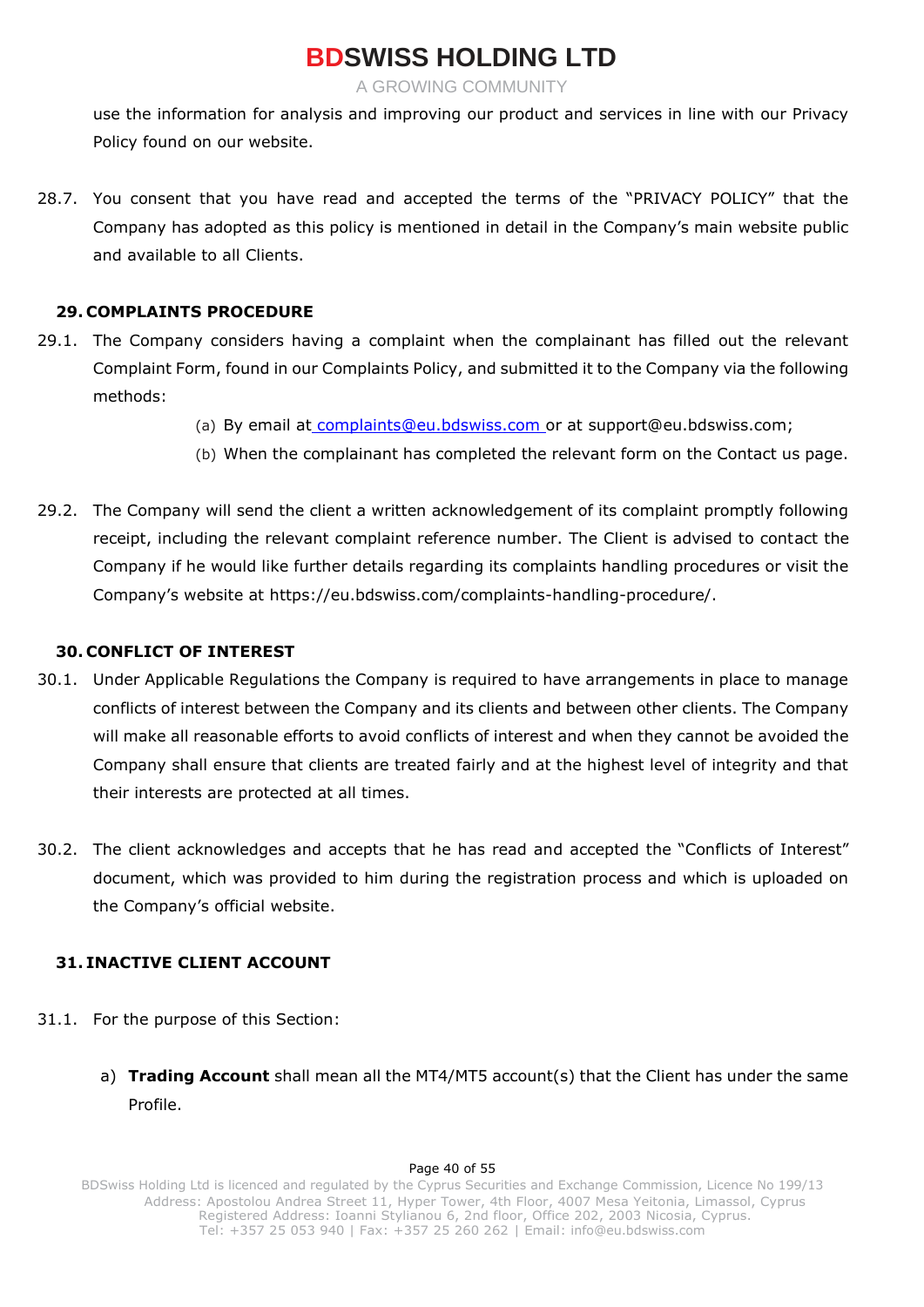A GROWING COMMUNITY

- b) **Trading Activity** shall mean, any of the following actions taken by the Client on any of his/her Trading Account(s):
	- o Made a deposit
	- o Made a withdrawal
	- o Open or close a position
	- o Log-in
- c) In the contrary, **No Trading Activity** shall mean that the Client has NOT taken any of the following actions on any of his/her Trading Account(s):
	- o Made a deposit
	- o Made a withdrawal
	- o Open or close a position
	- o Log-in
- 31.2. Where a Client with any of his/her Trading Account(s) held with the Company under any of its Brands has **No Trading Activity** for a period of at least **12 (twelve)consecutive months**, his/her Trading Account will be classified as an **Inactive Account**. .
- 31.3. Such Inactive Account will be subject to a monthly **fee of 10€** (ten euros or trading account currency equivalent) per month until the balance on all MT4/MT5 account(s) is  $0 \in ($ zero euro or trading account currency equivalent) relating to the maintenance and administration of such Inactive Account (the "**Inactivity Fee**").
- 31.4. For the **Inactive Account** that has been classified as such for a period of **at least 5 (five) consecutive years**, with a positive account balance, and the Client fails to be contacted after the Company takes reasonable steps to do so, the Company shall have the right to cease treating those funds (i.e. the positive account balance on the Client's Trading Account) as Client Funds.
- 31.5. For **the re-activation** of Inactive Account, the Client must:
	- (a) Open a position, and/or
	- (b) close a position and/ or
	- (c) Make a deposit and/or
	- (d) Make a withdrawal and/or
	- (e) Log-in

### The Client's Inactive Account will then be reactivated (subject to, if required, up-to-date Know Your

#### Page 41 of 55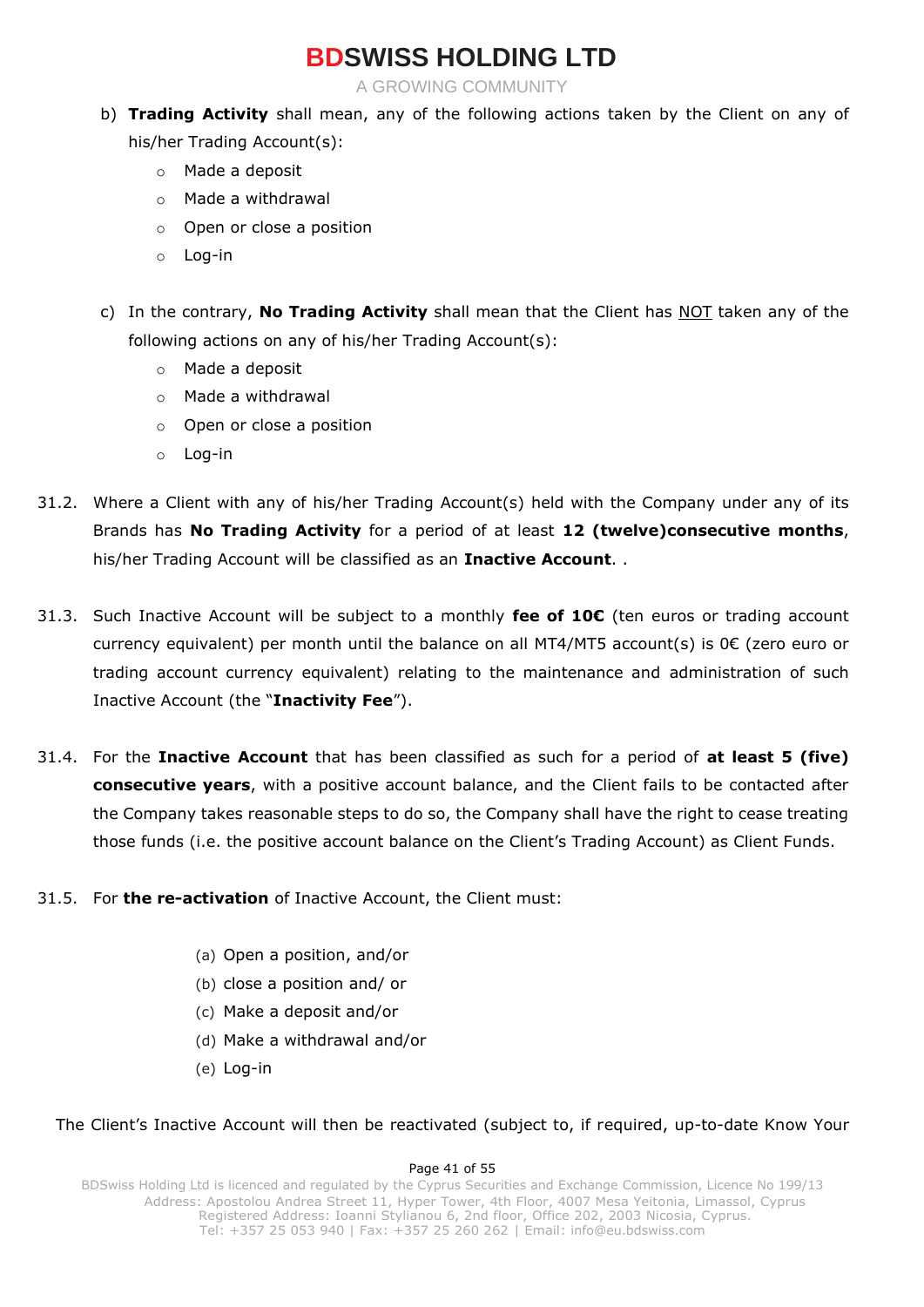A GROWING COMMUNITY

Customer documentation to be provided to the Company by the Client) and become an Active Account. In such cases where an Inactive Account has been re-activated, the Company will cease to deduct the **Inactivity Fee** but will not refund any **Inactive Fee** deducted previously.

- 31.6. The deduction of the Inactivity Fees, as mentioned above shall take place during the first week of every month (alternatively at a later stage), until the balance of the Inactive Account has reached 0€ (zero euro or trading account currency equivalent).
- 31.7. The entry into force of the new provisions relating to Inactivity Fee shall not have retroactive effect. This means that Trading Account already classified as Inactive by the effective date will remain so, until re-activated by the Client, if applicable.

### **32. FINANCIAL INFORMATION AND ADVICE**

- 32.1. The Company will not advise the Client about the merits of a particular Order or give him any form of investment advice and the Client acknowledges that the Services do not include the provision of investment advice in Financial Instruments or the Underlying Markets or Underlying Assets. The Client alone will decide how to handle his Trading Account and place Orders and take relevant decisions based on his own judgment.
- 32.2. The Company will not be under any duty to provide the Client with any legal, tax or other advice relating to any Transaction. The Client may wish to seek independent advice before entering into a Transaction.
- 32.3. Financial Information provided on this website is not intended as investment advice. BDSwiss Holding Ltd does not endorse or approve the Financial Information, and we make it available to you only as a service for your own convenience. BDSwiss Holding Ltd and its Third Party Providers do not guarantee the accuracy, timeliness, completeness or correct sequencing of the Financial Information, or warrant any results from your use or reliance on the Financial Information.
- 32.4. It is your duty to verify the reliability of the information on the website and its suitability to your needs. We exclude any liability for any claim, loss or damage of any kind allegedly caused by information presented on the website or referred to by the website.

### **33. CHARGEBACK POLICY**

33.1. The Company reserves the right to charge a fee "chargeback fee" if a chargeback is placed with your credit card company (either intentionally or unintentionally) for any deposit made to your account. The chargeback fee will be comprised of the "administration fee" of up to €60.00 (Sixty

#### Page 42 of 55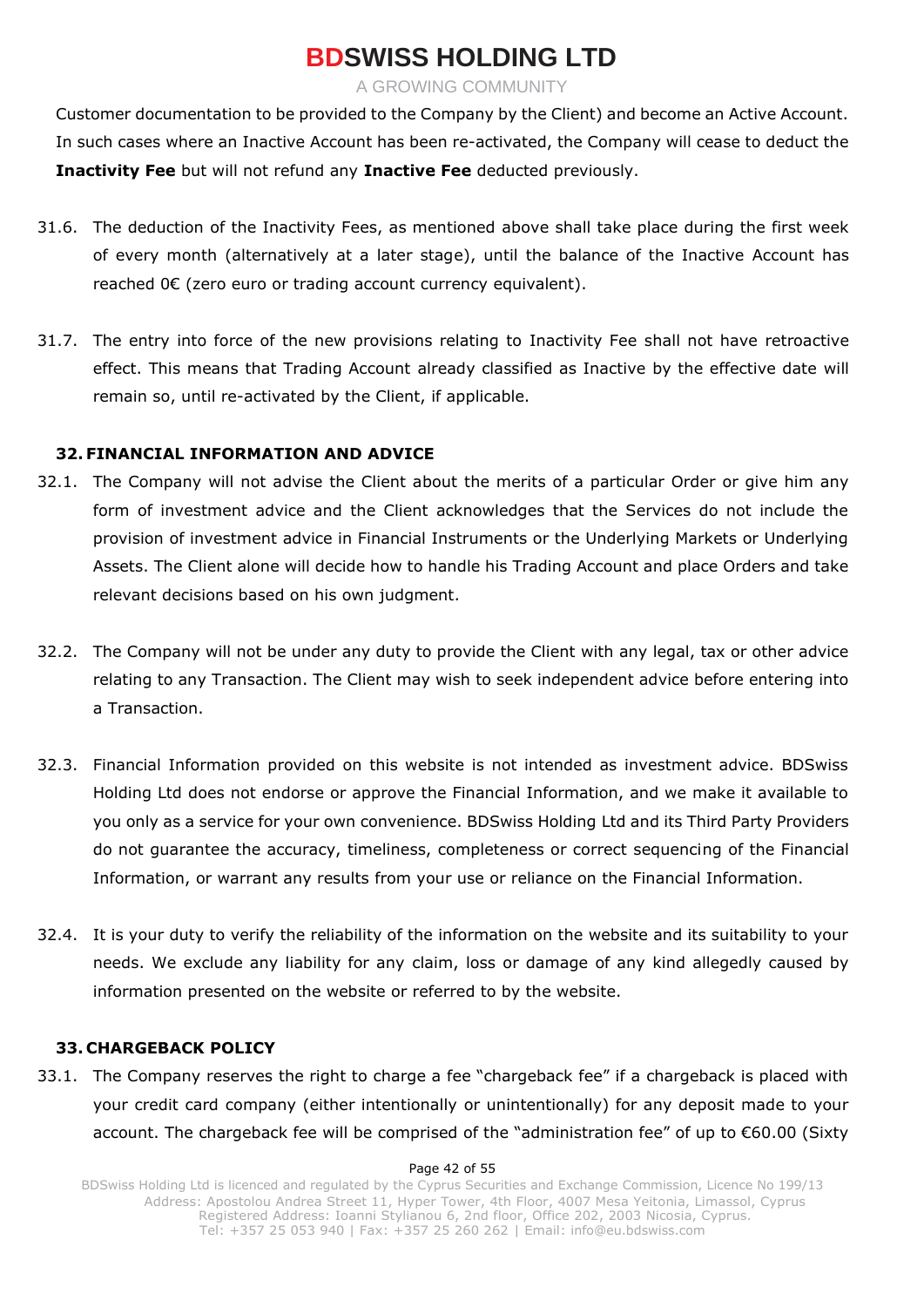A GROWING COMMUNITY

Euros) to cover all further investigation expenses. In case of pre-arbitration, additional fees may apply from the card processor. This fee will be used to cover all investigative expenses to prove that the deposit was made by you upon receiving the chargeback from our merchant provider. The fee will be deducted from the Client's account balance if available.

- 33.2. All fraud including credit card fraud will not be accepted by the company and as such will be fully investigated and pursued under the law to its fullest extent. Any losses resulting on our behalf will be fully pursued in a civil lawsuit to claim back any losses incurred covering all business, legal fees, research costs, human resource and loss of income. If we receive, for any reason, a dispute, claim, and/or chargeback from your credit card issuer or any other payment method you use, you acknowledge that we have the right to take any of the following measures, depending on each case:
	- (a) immediately close any and all of your open Transactions whether at a loss or a profit and debit your Trading Account in accordance with Section 27.2, with or without any notice.
	- (b) and/or immediately place restrictions on your Trading Account with or without any notice, including:
		- i) the restriction on making deposits using any payment method to your Trading Account, even in cases of margin alert(s),
		- ii) the restriction on requesting withdrawals from your Trading Account, and
		- iii) the restriction on opening new positions on the Trading Platform; the duration of the restrictions will be set at the Company's discretion.
	- (c) Terminate the Client Agreement in accordance with Section 26.
	- (d) Any chargeback case that is made against our company and is not successful will result in the sum being reimbursed to us along with charges for research and processing (the administration fee as mentioned above) and any other charges that may result from the card processor.
	- (e) In addition, we will exercise our right to block your online Trading Account and terminate your account with us. Consequently, any profits or revenues may be seized and we reserve the right to inform any third party. We are continually developing tools to monitor any fraudulent activity and any cases from such activity will be decided on by ourselves and any decision made shall be final and nonnegotiable.
	- (f) We reserve the right to deduct the disputed amount from your Trading Account until any investigation from our side is completed. In case the balance in your account is smaller that the disputed amount, then: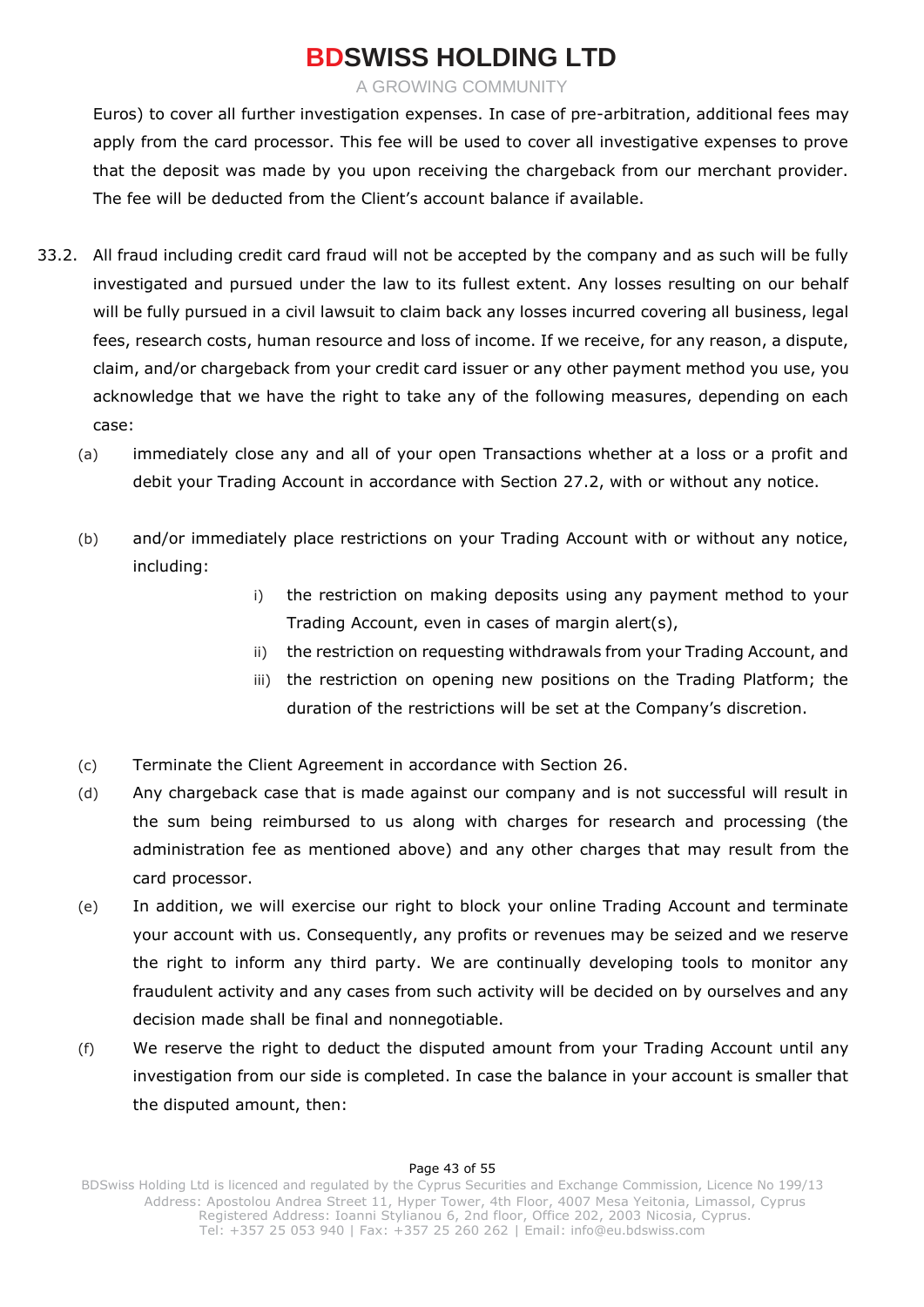A GROWING COMMUNITY

- i) the difference will be added as chargeback deposit and the full amount will be deducted as chargeback reimbursement, or
- ii) the difference will be deducted from the other account(s) you have with us (if applicable). The deducted amount will be reserved by us until the conclusive resolution of the chargeback request.
- 33.3. Fraud is taken very seriously by our Company, all IP addresses are monitored and logged and any fraudulent chargebacks will be investigated fully under the law.

### **34. GENERAL PROVISIONS**

- 34.1. The Client acknowledges that no representations were made to him by or on behalf of the Company which have in any way incited or persuaded him to enter into the Agreement.
- 34.2. In case any provision of the Agreement is or becomes, at any time, illegal, void or unenforceable in any respect, in accordance with a law and/or regulation of any jurisdiction, the legality, validity or enforceability of the remaining provisions of the Agreement or the legality, validity or enforceability of such provision in accordance with the law and/or regulation of any other jurisdiction, shall not be affected.
- 34.3. All Transactions on behalf of the Client shall be subject to the Applicable Regulations of the CySEC, and any other authorities which govern the operation of the Investment Firms as defined in such Applicable Regulations, as they are amended or modified from time to time. The Company shall be entitled to take or omit to take any measures which it considers desirable in view of compliance with the Laws and Regulations in force at the time. Any such measures as may be taken and all the Applicable Regulations in force shall be binding for the Client.
- 34.4. The Client shall take all reasonably necessary measures (including, without prejudice to the generality of the above, the provision of all necessary documents) so that the Company may duly fulfil its obligations under the Agreement.

### **35. INTELLECTUAL PROPERTY**

35.1. You acknowledge that all content, trademarks, services marks, trade names, logos and icons and in general all intellectual property rights on the BDSwiss Website (eu.bdswiss.com) are the property of BDSwiss or its affiliates or agents and are protected by copyright laws and international treaties and provisions.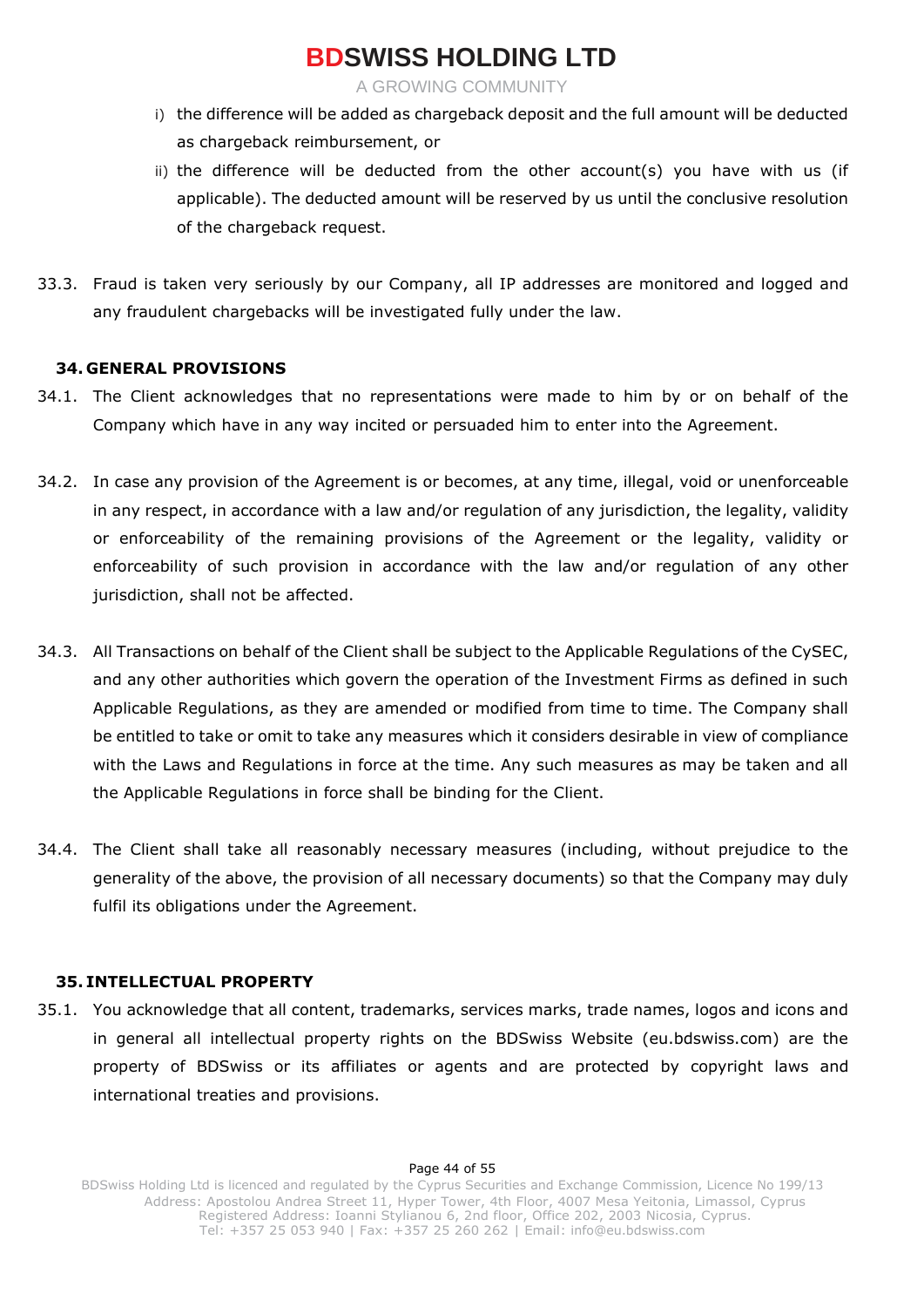A GROWING COMMUNITY

- 35.2. You agree not to delete any copyright notices or other indications of protected intellectual property rights from materials that you print or download from the website. You will not obtain any intellectual property rights in, or any right or license to use such materials or the website, other than as set out in this Agreement.
- 35.3. You also agree not to copy, record, edit, alter or remove any of the materials on the BDSwiss website. This shall include, without limitation, not removing, editing or otherwise interfering with (or attempting to remove, edit or otherwise interfere with) any name, marks, logos or branding on the BDSwiss website.
- 35.4. Images displayed on the website are either the property of BDSwiss or used with permission. You agree not to upload, post, reproduce or distribute any information, software or other material protected by copyright or any other intellectual property right (as well as rights of publicity and privacy) without first obtaining the permission of the Company and the prior written consent of the Company.

### **36. LICENSE AND USE OF THE COMPANY'S WEBSITE(s) AND/OR TRADING PLATFORM(s)**

- 36.1. The Company grants you a non-exclusive, non-transferable and limited personal license to access and use our website (the "License"). The License is conditioned on your continued compliance with the terms and conditions of this Agreement. Upon accepting this Agreement, the Client is entitled to apply for Access Codes to gain online access to the Company's electronic system(s) and/or trading platform(s), thereby being able to place orders for transactions on any financial instrument available from the Company. Further, the Client will be able to trade on the Company's Trading Platform with and through the Company with the use of a personal computer, smartphone or any other similar device that is connected to the internet. In this respect, the Client understands that the Company can, at its absolute discretion, terminate the Client's access to the Company's system(s) in order to protect both the Company's and clients' interests and to ensure the systems' effectiveness and efficiency.
- 36.2. The Client is responsible for ensuring that he/she alone control access to his/her account credentials and that no person(s) under the legal age or any other person(s) is granted access to the Company's system and/or the Client's trading account and/or the Company's Trading Platform using the Client's account credentials. You acknowledge that you are ultimately responsible for all actions on the Trading Platform through your Registration Data, including irregular or unauthorised disclosure of your account credentials.

### 36.3. The Client is responsible for all acts or omissions that occur within the Company's website through

#### Page 45 of 55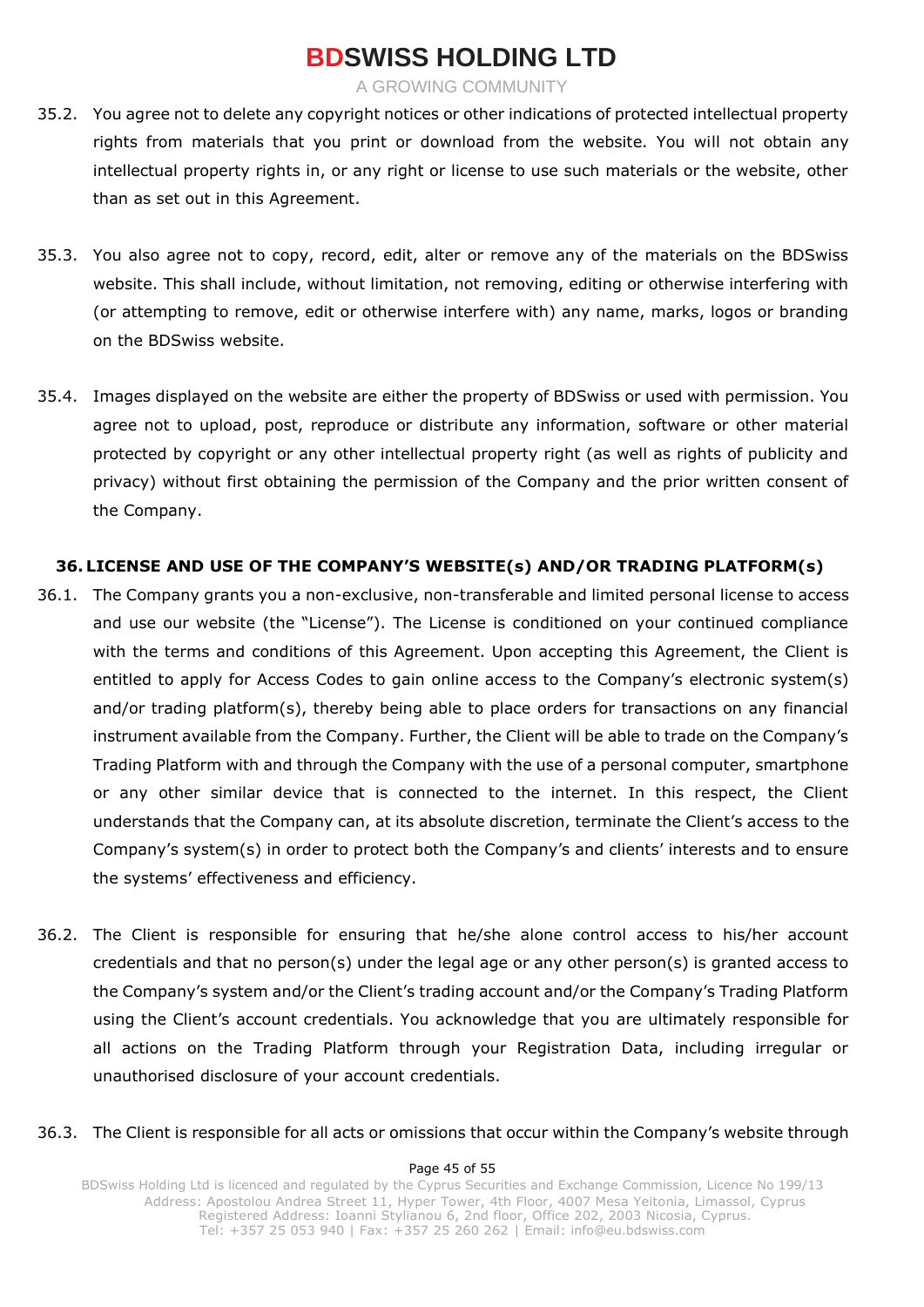A GROWING COMMUNITY

the use of his/her registration information. If the Client believes that someone has used or is using his/her registration information, user name or password to access any Service without the Client's authorization, the Client should notify our Client Support immediately. The Client will make every effort possible to keep the Access Codes secret and known only to him and will be liable of any Orders received by the Company through his trading Account under his Access Codes. Further, any Orders received by the Company will be considered as received from the Client.

36.4. The Client agrees not to attempt to abuse the Trading Platform in an attempt to make illegal profits or to attempt to profit by taking advantage of the server latency, or applying practices such as price manipulation, lag trading, time manipulation.

### **37. ISLAMIC ACCOUNTS**

- 37.1. The Company's Islamic account allows swap free trading in compliance with the Sharia Law, which means traders can trade on an Islamic account without being charged overnight fees. The Company's Islamic account is only available for traders of the Muslim religion and should only be requested on the grounds of religious belief.
- 37.2. By submitting an Islamic request and following its approval, all of the Client's MT4 accounts shall have the Islamic status (No Swaps).
- 37.3. For the opening of an Islamic account, evidence of religion must be presented. Islamic account holders cannot open non-Islamic accounts. The Company maintains the right to limit trading if there is evidence of manipulation.
- 37.4. The Company reserves the right to decline an Islamic request, without providing any explanation/ justification to the client.
- 37.5. The Client further acknowledges that swap free applies for 10 calendar days only. Therefore, swap free accounts holding a position open for more than 10 calendar days, will be credited or debited swap accordingly.
- 37.6. The Company reserves the right to disable and/or enable swap free trading for Client's trading account and/or reverse any cumulative profits derived from the said trading at any given time and/or retrospectively charge the waived swap fee. This can occur at times where there is suspicion of swap abuse aiming at generating riskless profit where the Client abuses the Company's trading conditions/systems or where the Client's trading strategy imposes a threat to the Company's trading facility or where the Company deems necessary in order to protect the

#### Page 46 of 55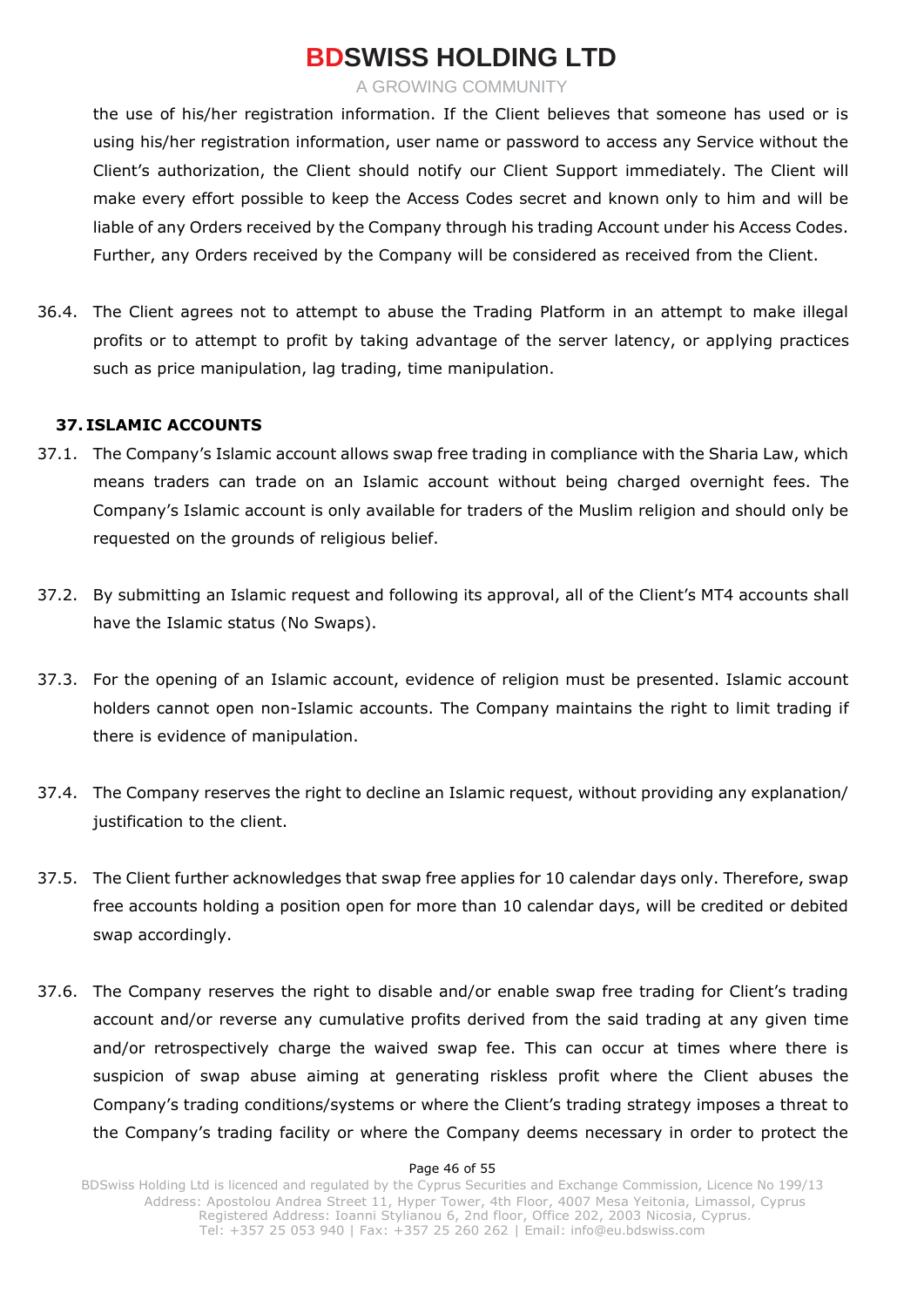A GROWING COMMUNITY

smooth operation of its trading facility.

### **38. BOND CFDs**

- 38.1. Long Bond CFD positions shall earn a Coupon Rate in line with the percentage of the bond's per amount invested.
- 38.2. The method and frequency of accruing any coupon is made on the same manner as if the investor obtains a position directly on the underlying.
- 38.3. The maximum leverage for Bond CFDs is 1 to 3. Should an investor opt for leverage, the Company will apply an annual financing charge at Libor + 3%.
- 38.4. All accrued interest at the time of purchase of the Bond CFD must be paid at the time of the opening of the position and any earned interest shall be paid upon closing of the position.
- 38.5. In case the Bond CFD is held to maturity the Bond CFD position shall close at face value of the underlying bond.

### **39. DEALING ON OWN ACCOUNT**

The Company should execute your orders in accordance with the information contained in the CFD Asset List on our website. When we execute your orders, we shall act honestly, fairly and professionally in all dealings with you.

- 39.1. According to the Applicable Laws and Regulations, the Company take all sufficient steps to obtain the best possible result when executing your order. In the Company's Best Execution Policy, we describe the process which the Company follows in order to achieve Best Execution for you, our dealing capacity and potential conflicts. With reference to Retail Clients, the best possible result is determined in terms of the total consideration, representing the price of the CFD in the underlying Financial Instrument and the costs related to execution, which shall include all expenses incurred by you which are directly related to the execution of the order, including execution venue fees, clearing and settlement fees and any other fees paid to third parties involved in the execution of the order.
- 39.2. Regarding the execution of your orders we consider, among others, the factors of costs, speed, likelihood of execution and settlement, size, nature and any other consideration relevant to the execution of the order.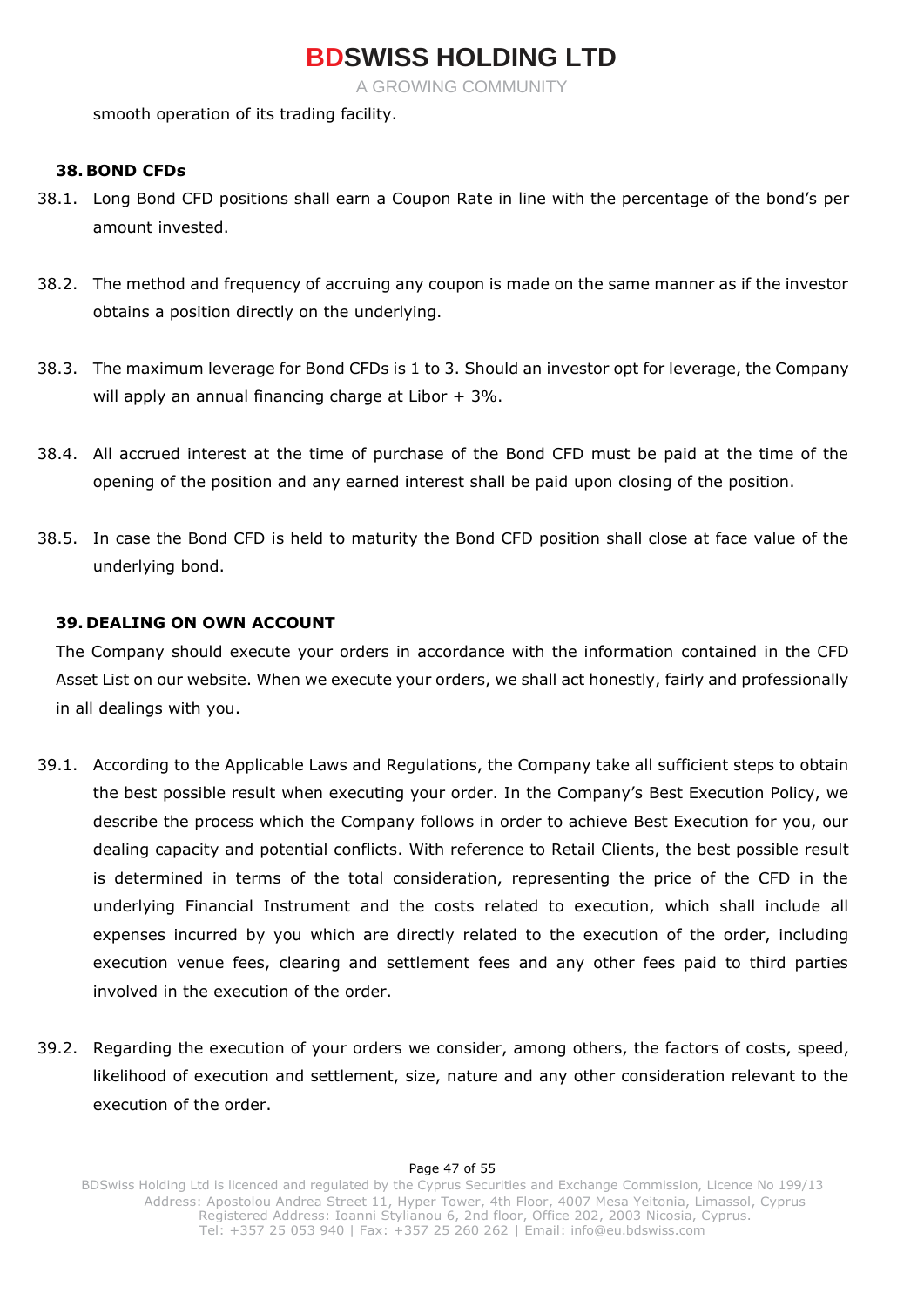A GROWING COMMUNITY

- 39.3. We are a principal in the CFDs that you trade for which we offer prices and deal on own account as your only execution venue for CFDs. As principal, we aim to consistently achieve the best possible result for you so that this result is at least the same as could be achieved on other venues. We use independent price sources and liquidity providers in order to derive and benchmark our Prices.
- 39.4. We are your counterparty to each trade and we therefore draw your attention to the fact that once you open a position with us, you will have to transact with us to close the position. Therefore, you cannot close the position with another company which may provide different pricing or transfer your position to such party firm. Where you trade in CFDs with a fixed expiry, you will be subject to our pricing arrangements at the expiry of the derivative contract, including our rollover arrangements into new contracts.

### **40. PORTFOLIO MANAGEMENT**

40.1. General Provision

General terms and conditions apply to the overall business relationship between BDSwiss Holding Ltd (hereinafter: Company), and local or foreign legal and natural persons (hereinafter: Client), who have concluded a Portfolio Management Agreement (hereinafter: Agreement) with the Company. These General Terms supplement the Agreement and form its integral part. In the event of any discrepancy between these General Terms and the Agreement, the provisions of the Agreement shall prevail.

### 40.2. Portfolio Management

40.2.1. The Portfolio Management investment service is a specialised service of managing a portfolio of financial instruments for a particular Client, aimed at achieving the Client's investment objectives through an individual approach tailored to the Client's needs (hereinafter: Portfolio Management). The portfolio of financial instruments (hereinafter: Portfolio) consists of all legally permissible financial instruments entered the Portfolio by the Client or acquired in the process of Portfolio Management. For the avoidance of doubt, the term "financial instruments" shall refer only to the instruments covered by the definition of that term pursuant to the MiFID II Directive, which are suitable for achieving the purpose of the Agreement and in which the Company is authorised to invest the Client's funds.

The Portfolio may consist of only such financial instruments which are owned exclusively by the Client. Financial instruments which are owned jointly or co-owned by more than one person may not be entered into the Portfolio. Also, it is impossible to arrange for joint management of a Portfolio consisting of financial instruments of multiple owners.

#### Page 48 of 55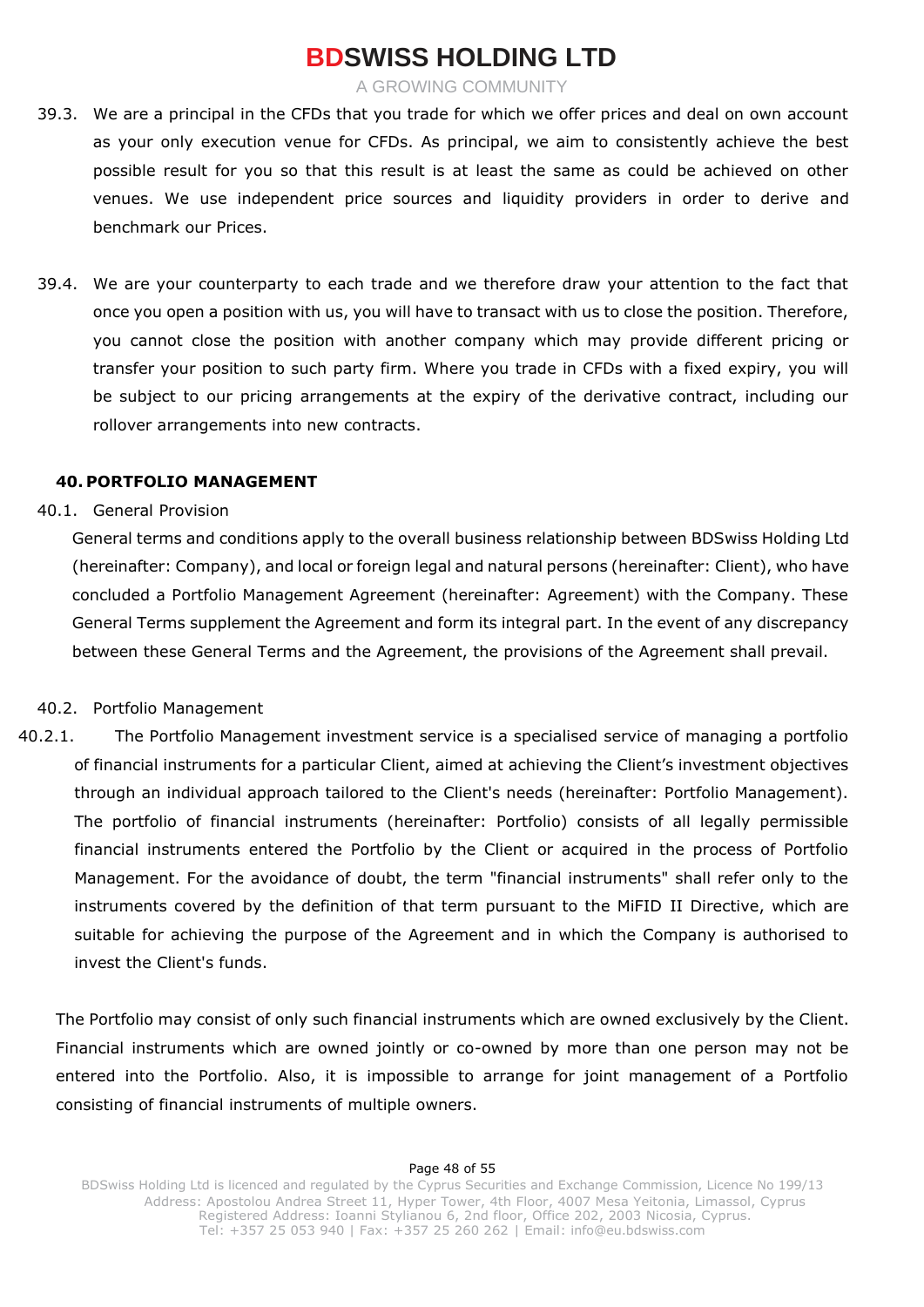A GROWING COMMUNITY

Portfolio Management includes, but not exclusively:

- a) purchase and sale of financial instruments traded on regulated markets or other trading venues,
- b) investment in other financial instruments in accordance with the MiFID II,
- c) monitoring the status of the Client's Portfolio daily,
- d) reporting to the Client on the Portfolio value on quarterly basis and when vary with 10% (ten percent),
- e) reporting to the Client at the end of the calendar year regarding the results achieved that year and
- f) performing any other activities and tasks necessary for Portfolio Management.

If the portfolio value falls below the minimum initial payment amount due to a single or multiple payout to the Client from the Portfolio in the course of the Portfolio Management service provision, the Company is entitled to cancel the Agreement. The Company shall perform the Portfolio Management activities in its own name and for the Client's account.

### 40.2.2. Fees

In respect of Portfolio Management activities, BDSwiss Holding Ltd shall charge and collect fees from the Client in accordance with internal acts governing fees and valuation.

### 40.2.3. Reporting

Reports, notifications and other information required by law or stipulated by the Agreement shall be delivered primarily to an e-mail address. If this method of delivery is not permitted under the provisions of applicable regulations or if the Company is, for any reason, unable to perform the delivery by an e-mail address, the delivery will be made to the regular mailing address of the Client's, or its registered office, of which the Company has been duly notified. The delivery of reports, notices and other information shall be considered done if performed in one of the ways stated above.

The Company may deliver information to the Client via e-mail, if the Client has submitted a valid email address to the Company.

The Company shall report to the Client on a permanent medium or paper or any other means enabling the Client to store the information addressed personally to the Client in such a manner which ensures access to this information for future use for a period of time appropriate in view of the purpose of such information, and enables the stored information to be reproduced without being changed. If the Portfolio value declines by a minimum 10% or more of the value of net payments into the

#### Page 49 of 55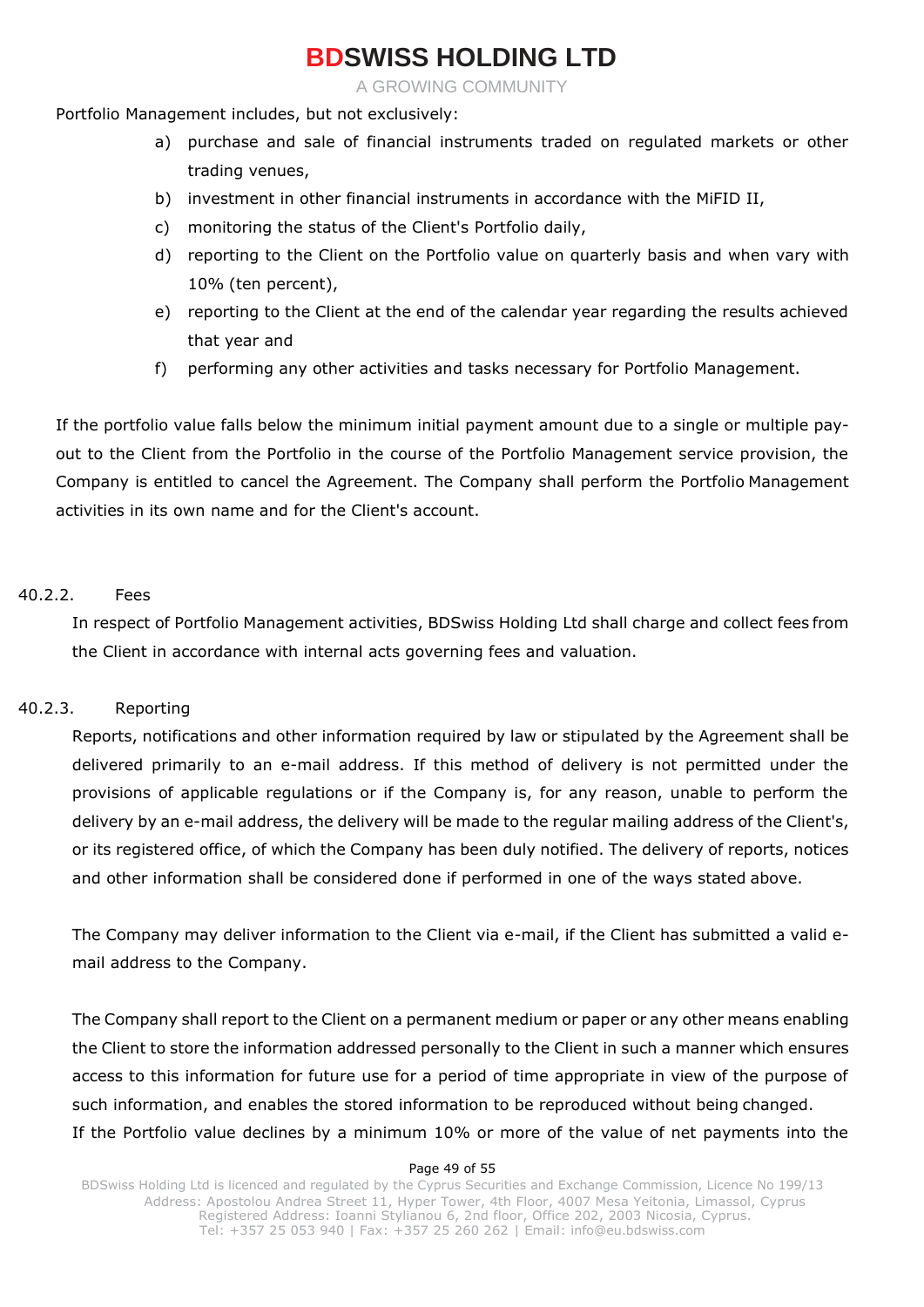A GROWING COMMUNITY

Portfolio, the Company shall promptly notify the Client thereof, no later than by the end of the working day in which the drop below the threshold defined here occurred. The working day in which the drop below the benchmark value occurred refers to the day of Portfolio value calculation.

Documentation related to the Portfolio Management of each individual Client is stored in the electronic and paper files of the Company and is available at the Client's request.

### 40.2.4. Tax Matters

Tax treatment of investments in financial instruments depends on a particular case and situation of each Client, and may be subject to legal and other changes, so it is advisable for Clients to seek the opinion of their tax advisors on settling their tax liabilities.

Neither the Company nor any third party keeping the assets in custody shall assume the obligation to settle the Client's tax liabilities or collect taxes, with the exception of the withholding tax, or tax refund in respect of the Client's investments under the Portfolio Management service.

### 40.2.5. Collective Account

The Client agrees for his/her/its Portfolio assets to be held in a collective account with a third party. The risk associated with the custody of the Client's assets in a collective account refers to the fact that only the Company has records of the actual balance of financial instruments in Client assets, while the third party with which a collective account is open only has records of the overall balance of the financial instruments in the collective account of all Clients, without the analytics of the assets of each individual Client.

The risk which may arise out of the custody of assets in collective third-party accounts is mitigated by regular and frequent reconciliation of internal records in which the analytics of the Client's assets are managed in such a way so as to allow a prompt discernment of Client assets from those of other clients and the assets of the Company at any given time, with the accounts and records of such third parties holding the respective assets in custody. The Company shall perform the said reconciliation on each change in the accounts, at least once a month, and keep respective records thereof.

The assets placed in custody of a custodian from a Member State or third country banks (hereinafter: Foreign Custodian) may be deposited in a collective account in which, as a rule, assets of multiple clients are held in custody; the Foreign Custodian shall keep no records of the assets of each individual client – beneficial owner of financial instruments. Such a method of asset custody may represent a risk for the Client since the division of assets by each individual client is not managed at the Foreign Custodian performing custody in a particular market but is performed in the ledgers of the third party with which the Company has established a contractual relationship. The risk which may arise out of such collective account custody is mitigated by regular and frequent collective account balance reconciliation with the account balances in third-party ledgers and by means of reports that the third party and the Foreign Custodian exchange on a regular basis.

#### Page 50 of 55

BDSwiss Holding Ltd is licenced and regulated by the Cyprus Securities and Exchange Commission, Licence No 199/13 Address: Apostolou Andrea Street 11, Hyper Tower, 4th Floor, 4007 Mesa Yeitonia, Limassol, Cyprus Registered Address: Ioanni Stylianou 6, 2nd floor, Office 202, 2003 Nicosia, Cyprus. Tel: +357 25 053 940 | Fax: +357 25 260 262 | Email: [info@eu.bdswiss.com](mailto:info@eu.bdswiss.com)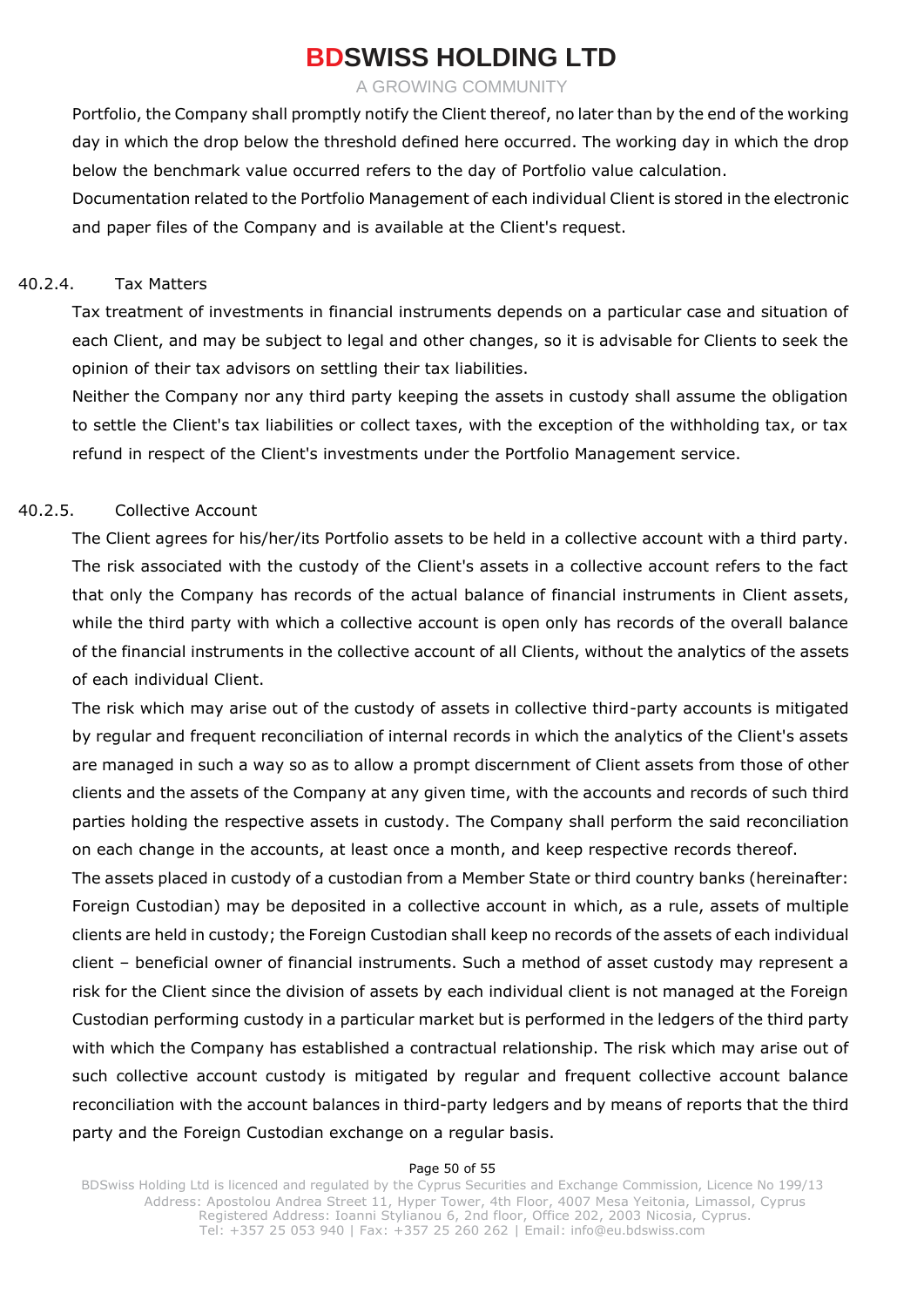A GROWING COMMUNITY

### 40.2.6. Separate Portfolio Asset

Client assets shall not be included in the bankruptcy or liquidation estate of any third party with which the assets are put into custody or the Company, nor may they be subject to enforcement in respect of claims against the third party and/or the Company.

In the event of insolvency of the third party with which the portfolio assets are placed into custody, the Agreement between the Company and the custodian shall provide for the custodian to fully reimburse the Client if the Client's financial instruments cannot be recovered from third-party assets. The client shall not be entitled to reimbursement if the custodian places financial instruments in custody with the third party in accordance with the terms of the Agreement on Financial Instrument Custody or applicable legal regulations and subordinate legislation.

The Company shall not be liable to the Client for the insolvency of the third party if the liability of the third party has been contracted in accordance with the applicable legal provisions and subordinate legislation governing the protection of client assets.

The Company shall not be liable to the Client for the insolvency of the third party if it performed careful assessment of the third-party ability to regularly perform its asset custody obligations when entering into an agreement, and reassessed the choice of this third party, the arrangement entered into and the consequent risks within the time limit stipulated by law or subordinate legislation.

### 40.2.7. Costs of Client Asset Custody with Third Parties

Any costs of the Portfolio asset custody with third parties, brokerage fees and expenses, costs associated with the transactions of Portfolio asset purchase and sale, as well as all actual costs in respect of third party services incurred by the Company when performing its contractual obligations, shall be paid by the Client.

Where any part of the price payable by the Client in relation to the purchase, custody or sale of a financial instrument or transaction in a financial instrument, including all related fees, commission, duties and expenses, as well as all other dues payable via the Company, must be paid or is denominated in a foreign currency, the Company shall provide an equivalent amount of foreign currency for the payment of such costs or prices from Portfolio assets.

Any other expenses which may be incurred by the purchase, custody or sale of Portfolio assets, including taxes or other levies, shall be paid by the Client in their entirety.

### 40.3. Protection of Personal Data

### 40.3.1. Processing of Personal Data

The Company shall treat the Client's information in accordance with its legal obligation to keep the confidentiality of information obtained in the process of dealing with Clients and is authorised to use such information in its business records, process it and enable its use and processing to legal persons

#### Page 51 of 55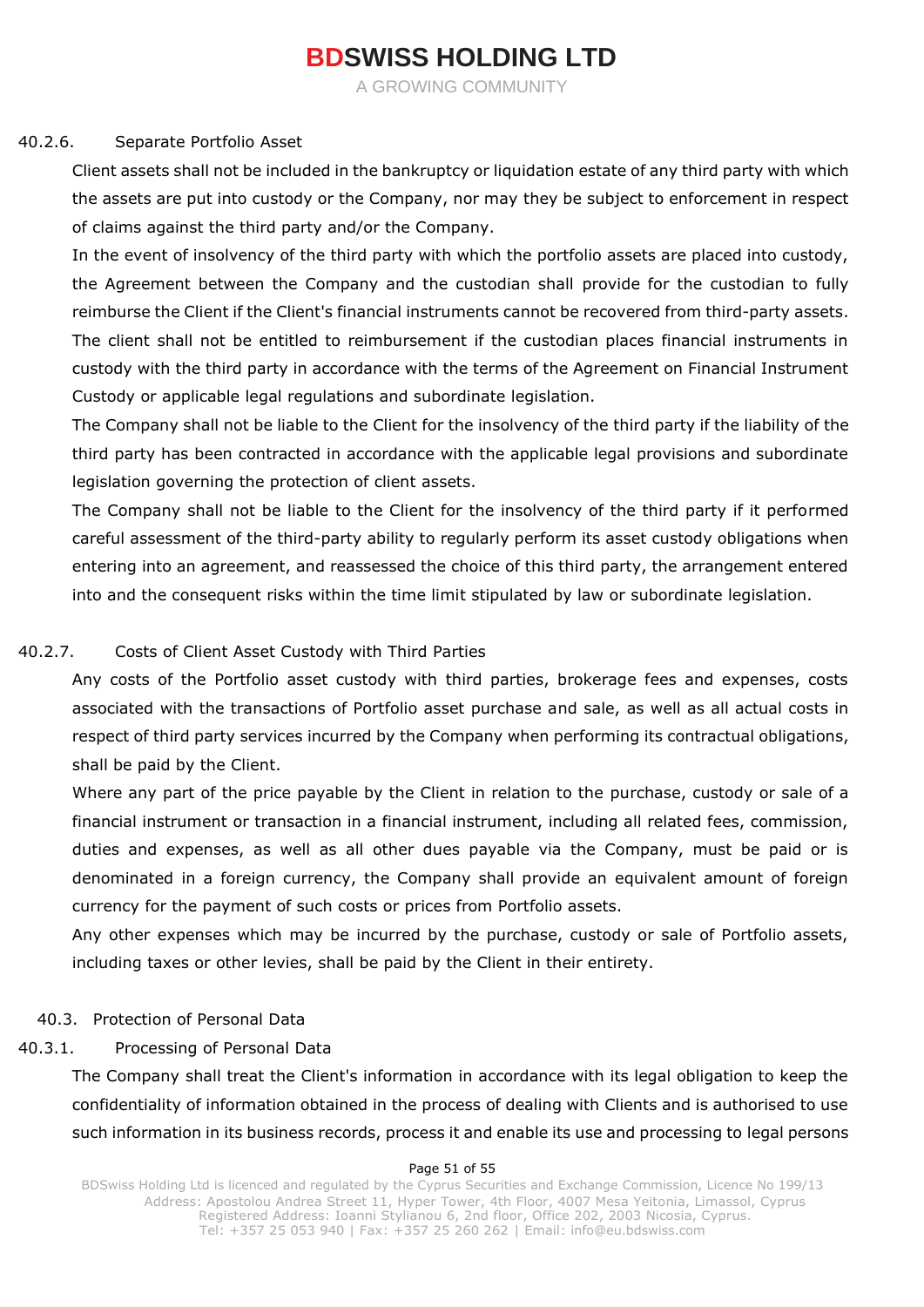A GROWING COMMUNITY

within the Group of which the Company is a member, as well to the companies in the group to which a company holding the majority interest in the Company is affiliated and legal persons established with the aim of collecting and providing data on the total amount, types and timely performance of the obligations of the Clients with which the Company cooperates, ensuring confidential treatment of this data.

Clients' personal information may be entered into documents created for the purpose of exercising the rights and performing the obligations under the Agreement, to ensure an unambiguous identification of Clients and the protection of their private property-related interests in business dealings with the Company.

The Client agrees that his/her/its personal information, may be collected and processed in order to exercise the rights and perform the obligations under these General Terms and the Agreement, and for the purpose of related operations and obligations under the MiFID II and the Anti-Money Laundering and Terrorist Financing Act, for the sake of the Client's unambiguous identification, protection of his/her/its private property-related interests in dealings with the Company, and for the purpose of conducting due diligence of the Client and the performance of statutory obligations under the Anti-Money Laundering and Terrorist Financing Act and the related implementing regulations, within the time limit necessary to achieve the purpose defined by the Agreement, these General Terms and the Statement, or for a longer period if so stipulated by any other act. The Client agrees that the personal information provision was by no means conditional. The Company is authorised to provide personal information for use to third parties and other legal persons with which it has a business collaboration with the aim of exercising the rights and performing the obligations arising out of this service provision and for the purpose of related operations and performance of obligations arising out of the implementation of reporting on taxpayers of the United States of America under the Foreign Account Tax Compliance Act (FACTA) and Common Reporting Standard (CRS) all activities under the FACTA agreement and CRS agreement, aimed at preventing tax evasion and complied with by the Company always ensuring the confidential treatment of such information.

### 40.3.2. Professional Secret and Data Accessibility

The data on portfolio and the portfolio balance constitute a professional secret. By way ofexception, the data will be disclosed or made available on request, pursuant to a court order, at the Client's request, to the depositary bank, the parent company of the group to which the Company is affiliated, tax administration and the Cyprus Securities and exchange Commission (CySEC).

### 40.3.3. Non-Exclusivity Clause

The Client is aware that the Company is legally authorised to manage portfolios for the account of clients, and therefore agrees that the Company may also provide the service within the scope of the Portfolio Management Agreement to other persons, without any restrictions.

#### Page 52 of 55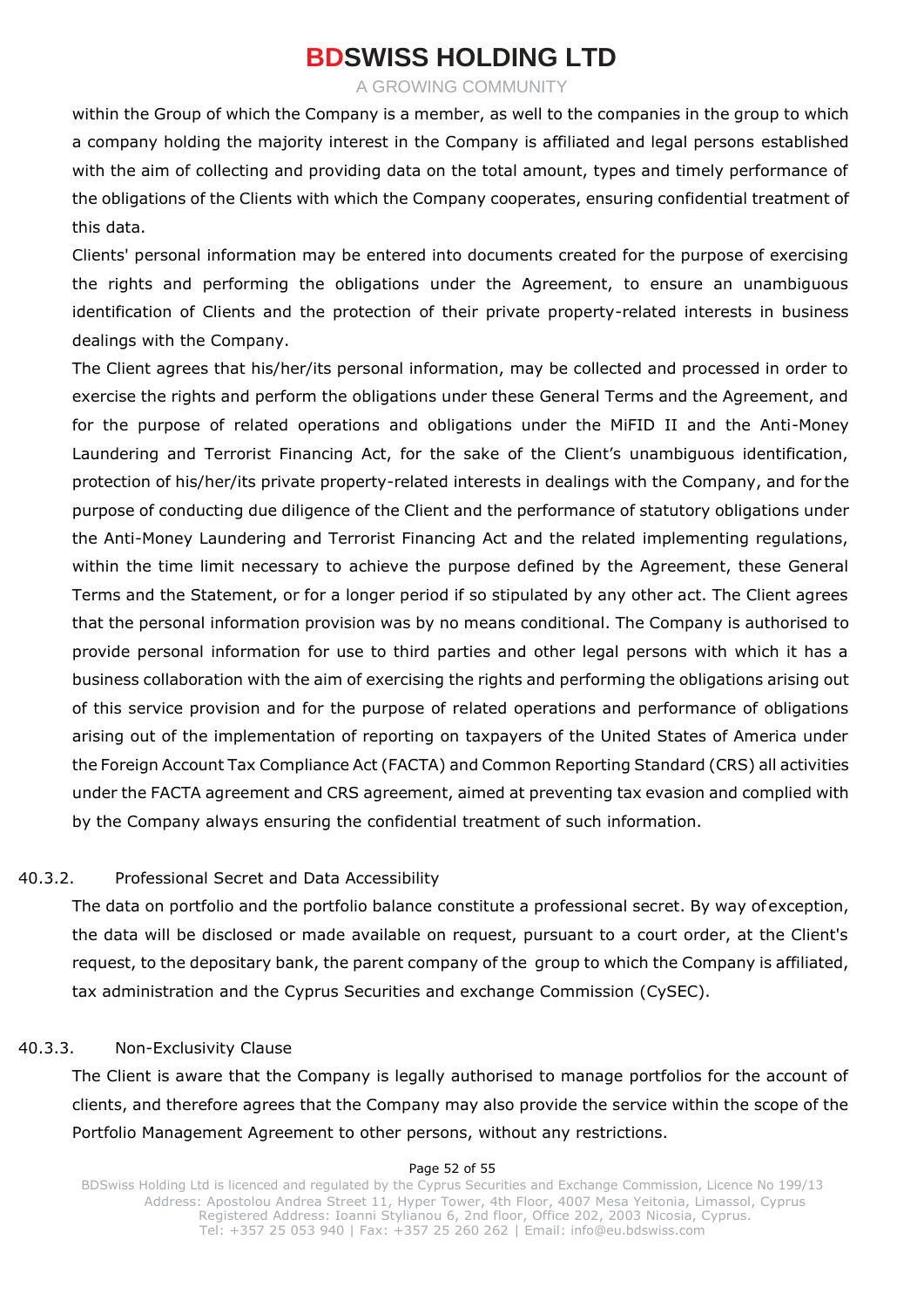A GROWING COMMUNITY

The Client agrees that the Company and its related persons have no obligation whatsoever to buy or sell the same financial instruments for their Portfolio or manage the Portfolio in the same way as the Company does on behalf of its other Clients, and also that the Company and its related persons are not obliged to simultaneously buy or sell the same financial instruments on their own behalf in their operations.

The Client also agrees that, due to circumstances in the financial market, the Company may not always be able to buy or sell particular financial instruments at the same price for all its Portfolios and/or funds, and that the cost of such transactions may not always be the same but will depend on the quantity of traded financial instruments whose value and volume affect transaction costs. In such cases, the Company undertakes to take every effort possible not to discriminate against any of its Portfolios and/or funds and shall attempt to evenly distribute particular financial instruments between all Portfolios and/or funds, always putting the interests of Portfolios and/or funds ahead of their own, as well as ahead of the interests of its related persons.

### 40.4. Final Provisions

### 40.4.1. Disclaimer

The Company shall not be held responsible if it is unable to manage the Portfolio in the event of objective impediments to the performance of its operations. Impediments to operation performance include any events which may render the Portfolio Management difficult or impossible, such as but not limited to:

- (a) changes to capital market regulations, including changes to market rules; devaluation and instability; market conditions affecting the orderly execution of transactions in financial instrument or that affect the value of assets; stock exchange control limits;
- (b) civil or armed conflict, blockage, mechanical failures, computer system crash, equipment failures, power supply disturbances, force majeure, or any other circumstances beyond the control of the Company;
- (c) Discontinued or improper functioning of the stock exchange system;
- (d) negligence, willful misconduct, default, insolvency, or bankruptcy of any of the central institutions or clearing agencies that manage the central financial instrument trading system that are beyond the control of the Company.

The responsibility of the Company is limited to the strict compliance with the Agreement and these General Terms and with any individual instructions of the Client, but the Company does not warrant or assume the responsibility that its conscientious and orderly performance of the obligations it has assumed will lead to the expected results, or that the financial instruments and/or funds which are the subject of instructions will be accepted if that is impossible for reasons beyond the control of the

#### Page 53 of 55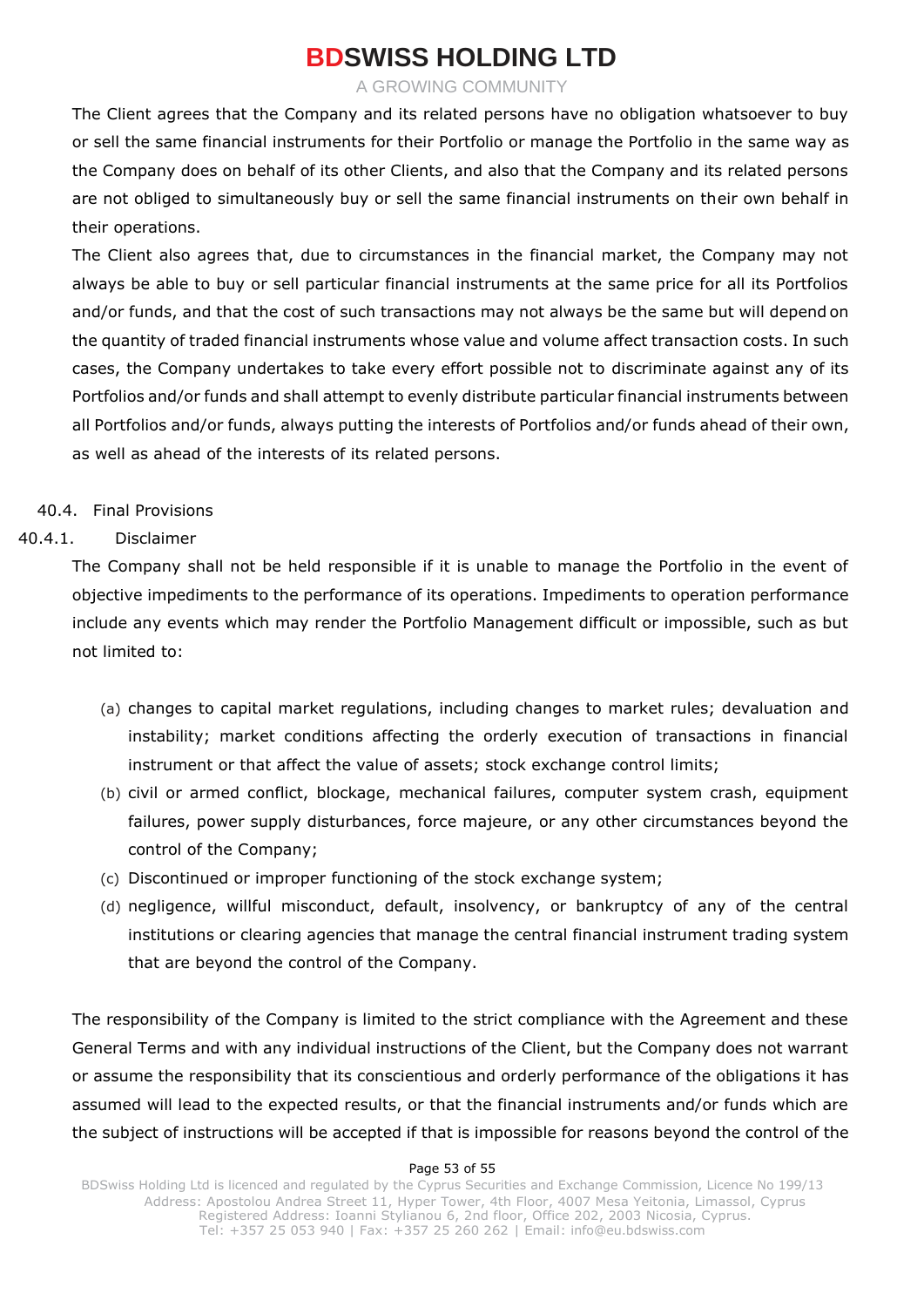A GROWING COMMUNITY

Company, such as, but not limited to, suspension of settlement, trading suspension or cancellation of transaction.

The Company shall not provide any legal advice or services, or tax advice to the Client.

The Company shall not be held responsible in the event of failure by the Client to notify the Company promptly of any change of their personal information, contact information or of any other information and data which may affect the performance of the Company's obligations arising out of the Agreement and these General Terms.

### 40.4.2. Cancellation

This Agreement is concluded for an indefinite period. Each of the parties has the right to cancel this Agreement, with a notice period of 3 (three) working days. The cancellation shall be delivered by registered email.

In the event of cancellation, after settling any claims of the Company or the third party with which the Portfolio assets are placed custody which are due from the Client, the Company shall pay out the Portfolio value within a maximum of 14 (fourteen) days from the settlement of the sale of financial instruments in the portfolio and portfolio liquidation.

Simultaneously with the cancellation, the Client may request the transfer of the financial instruments and other financial assets which constituted the Portfolio instead of the payment referred to in the previous paragraph.

The Client acknowledges that he/she/it is aware that the Portfolio liquidation can have adverse effects on the Portfolio value, due to current market circumstances, temporary illiquidity of individual financial instruments in the Portfolio, the termination of the transaction during to natural or political disasters.

### 40.4.3. Arbitration Clause

Any dispute arising out of this Agreement and in relation to it, including disputes related to the issues regarding its valid conclusion, breach or termination, as well as its legal consequences, shall be finally settled by arbitration in accordance with the Cyprus Rules of Arbitration. The applicable law shall be Cyprus Law. The language of the arbitration proceedings shall be English.

### 40.4.4. Amendment to the General Terms

The Company has the right to amend these General Terms and Conditions with a prior notice to the Client no later than thirty (30) days prior to the entry into force of the amendments. If the Client does not expressly refuse to accept the amendments in writing within thirty (30) days of notification delivery, he/she/it shall be deemed to have consented to the amendments. If the Client does not

#### Page 54 of 55